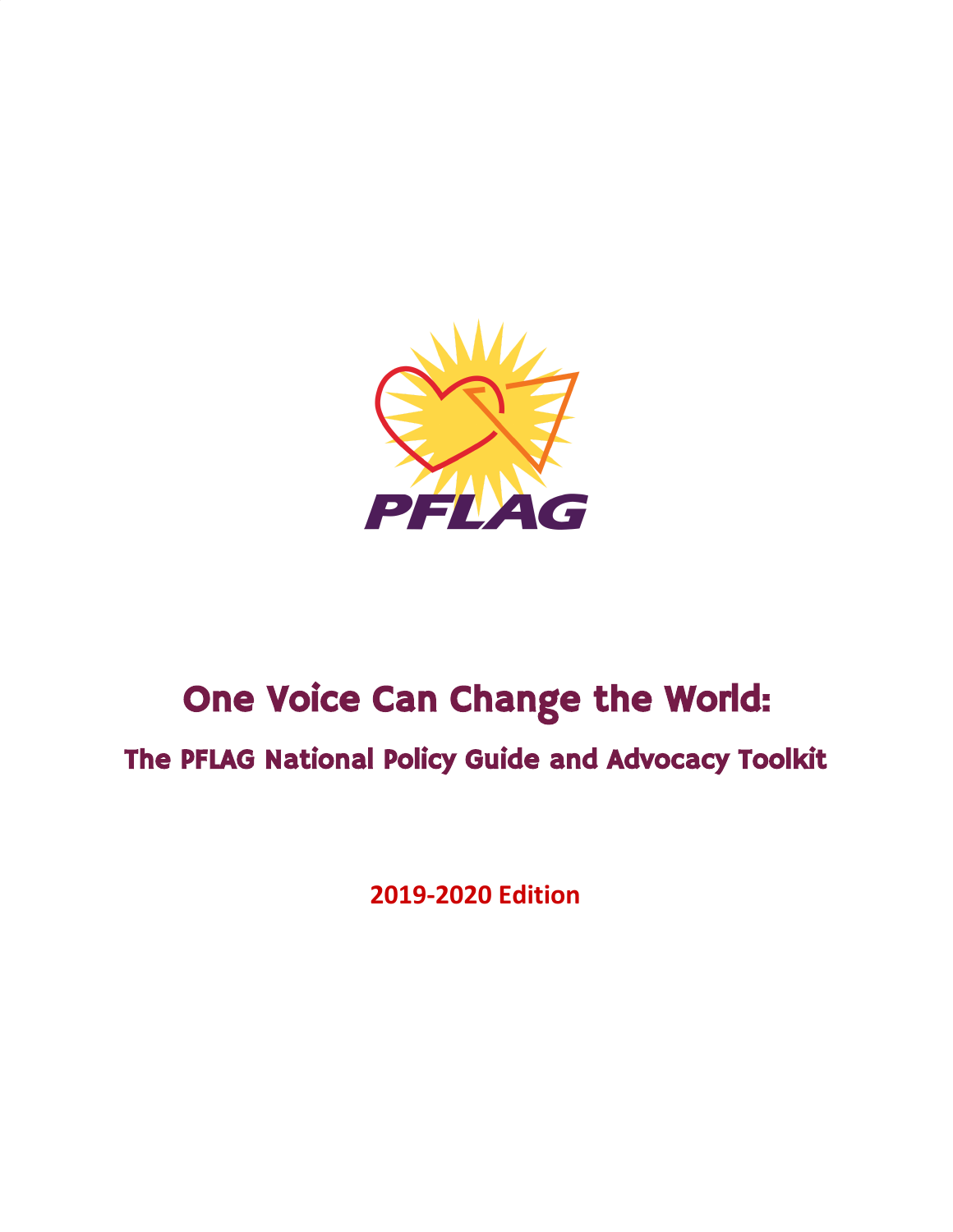# Table of Contents

[Different Types of Advocacy](#page-8-0)

[Engaging In Self Advocacy](#page-8-1)

[There are three basic components to self advocacy.](#page-9-0)

[Your personal story is the basis of self advocacy.](#page-9-1)

[Remember to acknowledge your personal safety.](#page-10-0)

[Engaging in Individual Advocacy](#page-10-1)

[Get informed about the issues](#page-11-0)

[Remember that every step counts](#page-11-1)

[Engaging in Community Advocacy](#page-12-0)

[Chapter Organizing](#page-12-1)

[Coalition Building](#page-13-0)

[Taking Action as a Community](#page-15-0)

[Remember the power of community efforts](#page-16-0)

#### [Different Methods of Advocacy](#page-16-1)

[The Right to Share Your Story](#page-17-0)

[Where to Share: Social Media and Local Press](#page-17-1)

[\\*A Note: Be aware of harsh anti-equality groups\\*](#page-18-0)

[Use Your Story to Emphasize PFLAG's Purpose](#page-19-0)

[Advocacy Methods: Lobbying](#page-19-1)

[Direct Lobbying vs. Grassroots Lobbying](#page-19-2)

[Playing by the Rules: Lobbying Dos and Don'ts](#page-20-0)

[Psyching Up: Knowing How and Why Legislators Value PFLAGers' Voices](#page-20-1)

[Lobbying: A Step-By-Step Plan](#page-21-0)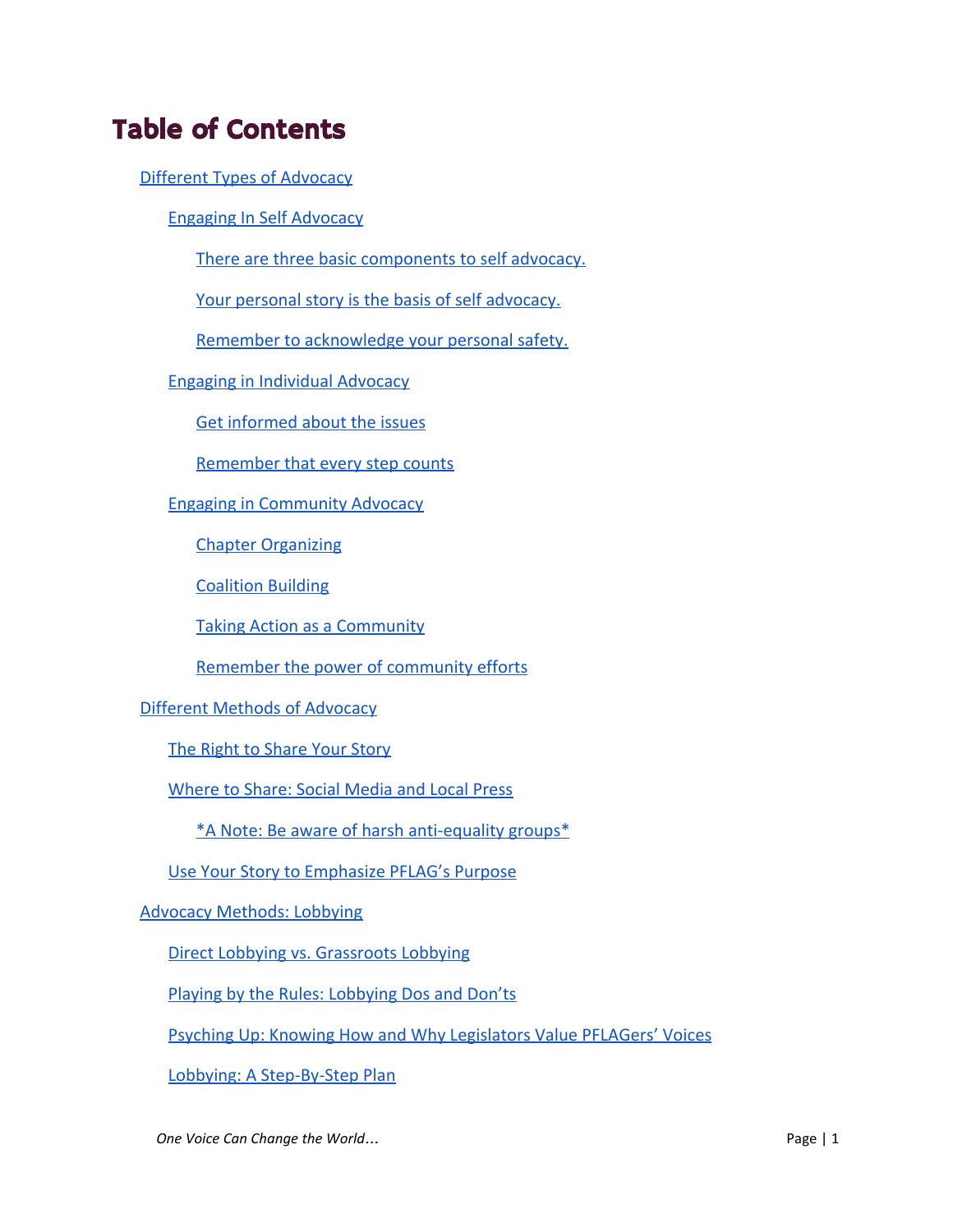[1\) Find your representative.](#page-21-1)

[2\) Make the call.](#page-22-0)

[3\) Do your homework.](#page-22-1)

[4\) Make the visit.](#page-22-2)

[5\) Follow up and follow through.](#page-23-0)

[Know Your Audience: Talking Points for Allies & Adversaries](#page-23-1)

[When talking to our allies...](#page-23-2)

[When talking to the "moveable middle" \(i.e. those who may be on the fence\)...](#page-24-0)

[What's Next?](#page-24-1)

[PFLAG National Legislative Priorities for 2016-2017](#page-25-0)

[Bills We Support](#page-25-1)

[Bills We Are Monitoring](#page-45-0)

Housing Fairness Act of 2015

**[Tips](#page-46-0)** 

**[Tips For Organizing An Event](#page-46-1)** 

[Tips for Writing A Campaign Action Plan](#page-47-0)

[Sample Campaign Action Plan: Employment Non-Discrimination Act \(ENDA\)](#page-47-1)

[Pinpoint Goals](#page-47-2)

**[Identify Targets](#page-47-3)** 

[Determine Constituents, Allies, and Opponents](#page-47-4)

[Organizational Considerations](#page-48-0)

**[Tactics](#page-48-1)** 

[Tips for Building Coalitions](#page-48-2)

[Tips for Contacting the Media](#page-49-0)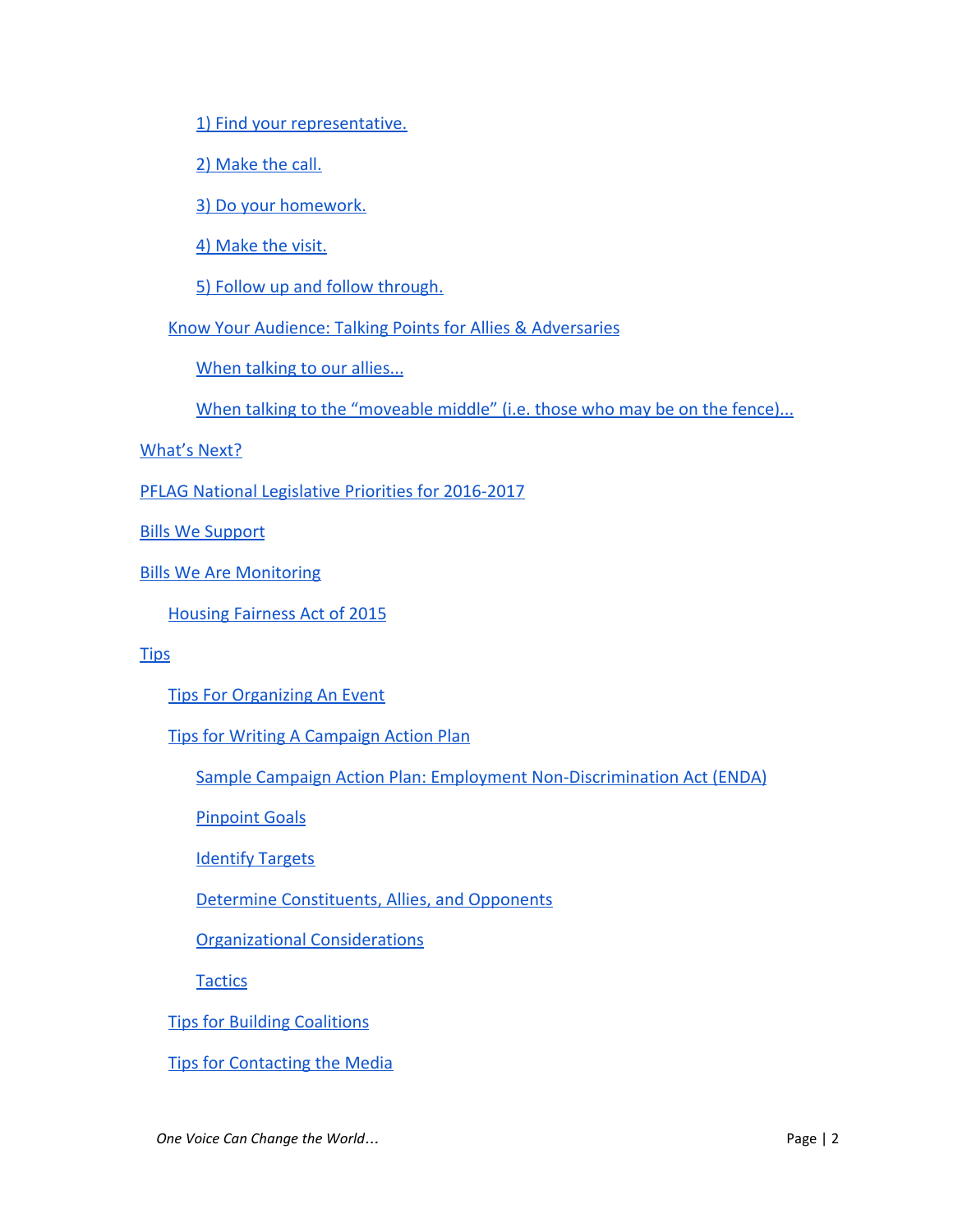[Tips for Writing an Op-Ed](#page-51-0)

[Quick Hits](#page-51-1)

[The Plan, Paragraph-By-Paragraph](#page-51-2)

**[Tools](#page-52-0)** 

[Sample Email \(preferred\) or Fax for Scheduling a D.C. or In-District Meeting](#page-52-1)

[PFLAG's Elected Official Visit Report Form](#page-54-0)

[PFLAG National Glossary of Terms](#page-56-0)

[PFLAG National Trainings](#page-63-0)

[PFLAG National Field and Policy Staff and Volunteers](#page-64-0)

PFLAG National Volunteer Regional Directors

[About PFLAG](#page-65-0)

[For more information, please contact us:](#page-65-1)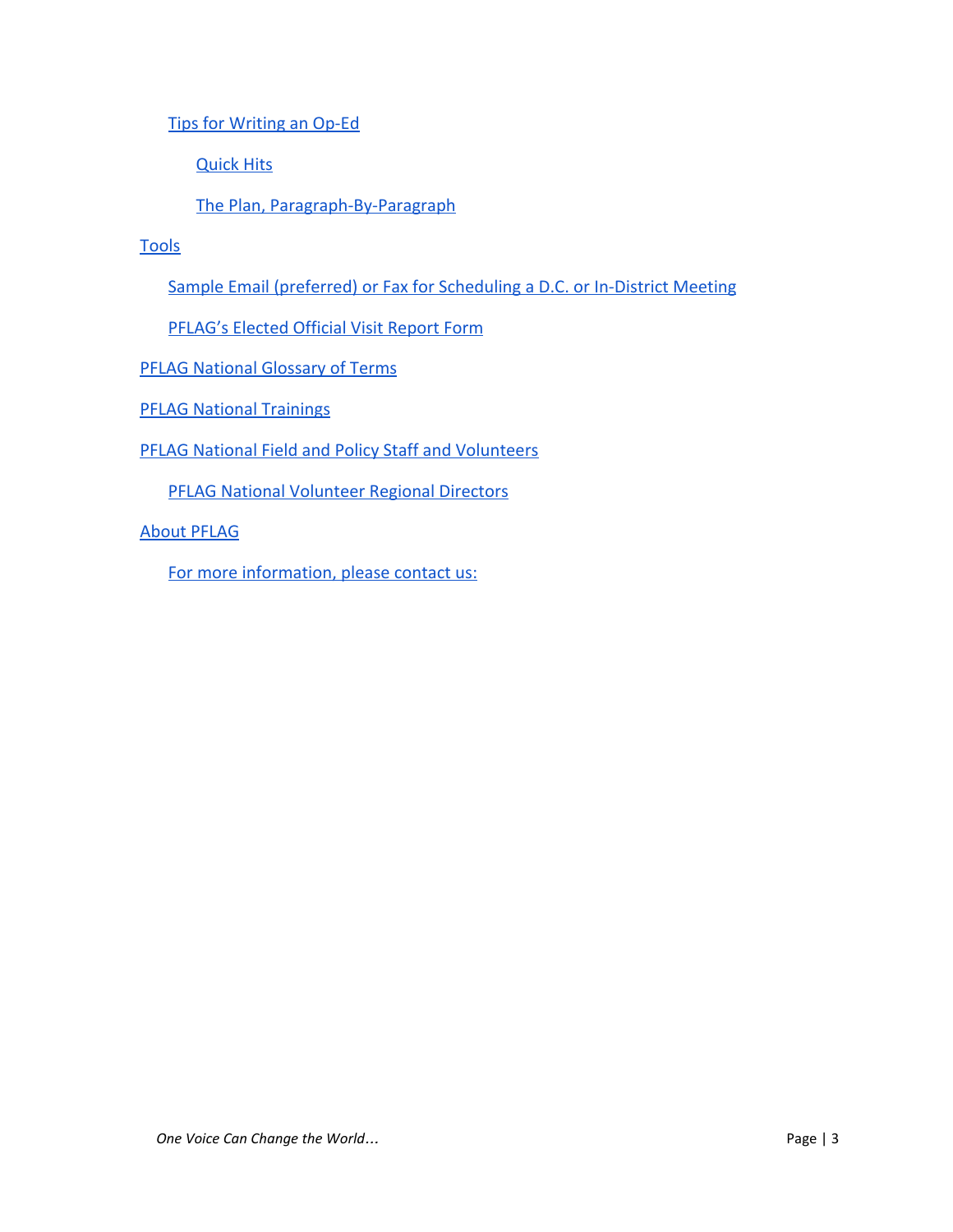# Introduction to the 2019-2020 Edition

No voice is more powerful or persuasive than that of a PFLAG member. As people who are lesbian, gay, bisexual, transgender, and queer (LGBTQ+), their parents, families, friends, and allies, we know firsthand the impact that discriminatory laws have on ourselves and our loved ones. Our stories of the pain that prejudice inflicts—and the joy that equal treatment brings—are enormously important and impactful in moving fair legislation forward and in opposing anti-LGBTQ+ bills and resolutions, whether in Congress or back home in cities and states across the nation.

Our voices have helped move equality forward on important issues like marriage equality, advocating for family acceptance, safer schools, trans rights, and workplace fairness. It is essential that we, as PFLAG members, continue to educate key decision makers about the issues that affect our families.

Federally, we urge Congress to grant important opportunities to continue education efforts vital to the ultimate passage of legislation including The [Equality](https://www.pflag.org/take-action/equality-act) Act, the LGBT Data [Inclusion](https://www.congress.gov/bill/114th-congress/house-bill/5373/text) [Act](https://www.congress.gov/bill/114th-congress/house-bill/5373/text), Safe Schools [Improvement](https://www.pflag.org/take-action/safe-schools-improvement-act-ssia) Act (SSIA), Student [Non-Discrimination](https://www.pflag.org/take-action/student-non-discrimination-act-snda) Act (SNDA), Do No [Harm](https://www.congress.gov/bill/114th-congress/house-bill/5272) [Act](https://www.congress.gov/bill/114th-congress/house-bill/5272), and Every Child [Deserves](https://www.pflag.org/resource/every-child-deserves-family-act) a Family Act (ECDF), as well as other critical bills necessary to extend full equality to our LGBTQ+ loved ones and ourselves.

At the state and municipal levels, PFLAGers have helped deliver recent victories including the monumental Supreme Court decision on June 26th, 2015, that declared marriage equality the law of the land, a decision achieved through decades of perseverance and hard work by advocates and activists, LGBTQ+ individuals and their allies alike. While recent legal backlash against that victory has meant more than one hundred discriminatory anti-LGBTQ+ bills, religious freedom laws (RFRAs) using the word religion as a guise for discrimination, and, notably, a wave of specifically anti-trans legislation cropping up at the state level across the country, PFLAG members have fought and defeated, and are still fighting to prevent these bills from becoming law. In recent years, PFLAGers have aided in the defeat of dozens of anti-LGBTQ+ bills in Texas, advocated for a transgender public accommodations anti-discrimination law in Massachusetts, campaigned against conversion therapy in states across the country, and helped overturn existing discriminatory laws across the country.

This year, we all need to continue to work hard to educate federal, state and local elected (and soon-to-be elected!) officials so that we are prepared to move pro-LGBTQ+ legislation forward, pass bills, and broaden awareness among legislators of their importance. To ensure the success of our education efforts, this year's *One Voice Can Change the World* focuses on tools to stay engaged on critical pieces of legislation, regardless of whether bills are federal, state or municipal—especially with the rise of state backlash bills and anti-trans legislation.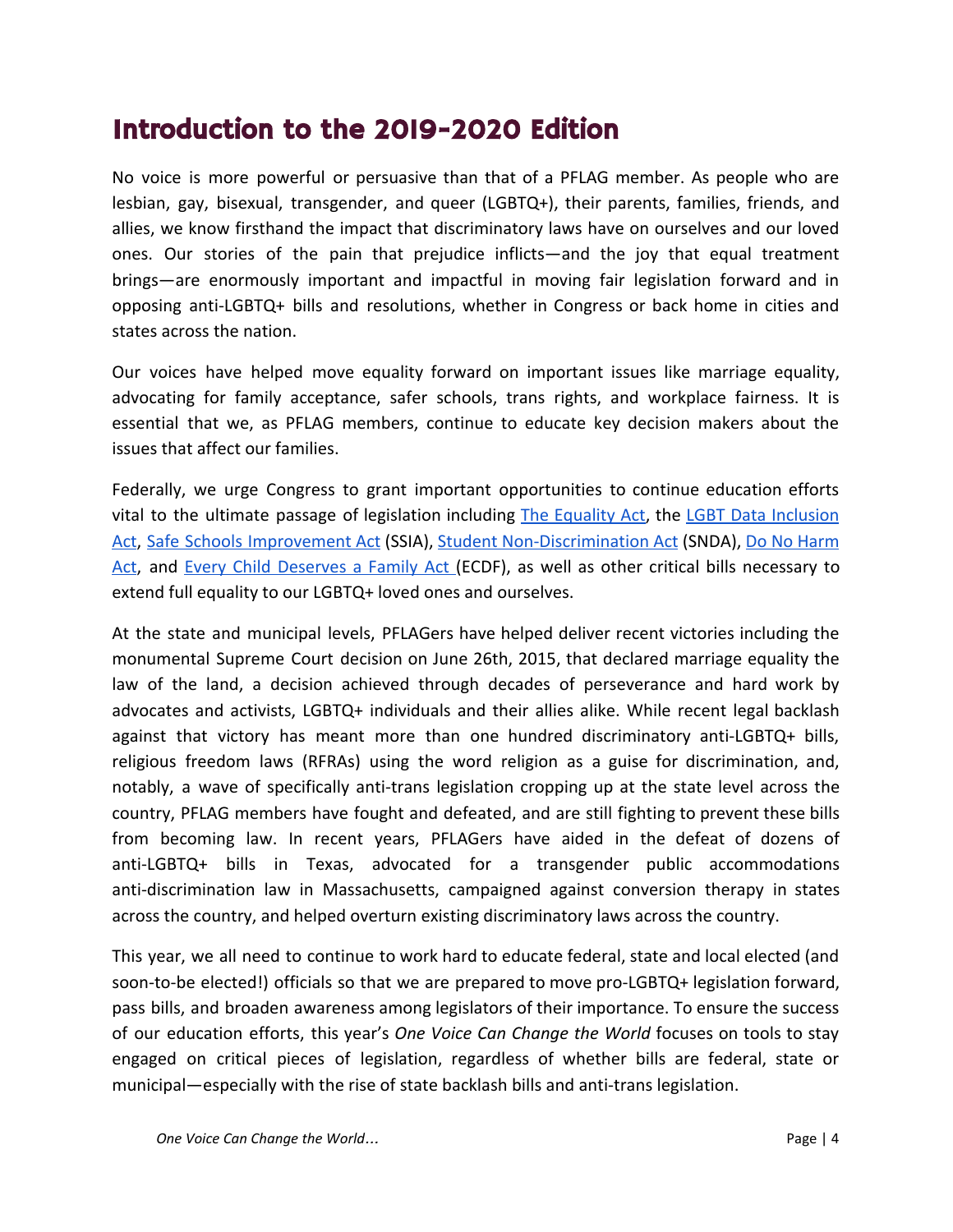After tragedies like the shooting in Orlando which targeted LGBTQ+ and Latinx individuals, we are reminded of the need for legislative pushback on blood ban laws, as well as nationwide anti-discrimination and anti-hate crime protections for LGBTQ+ people. We see a call to reframe community dialogue and calls to action within lobbying efforts to appeal to basic human connectedness and dignity to change the hearts and minds of those changing the laws--an effort at which PFLAGers have always excelled. Orlando as well as the continuous surge of hate-based violence, especially as it occurs disproportionately against trans women of color, reminds us of the need to elevate cultural understanding of discrimination among LGBTQ+ people as it is amplified by intersecting issues of race, economic status, physical ability, and other factors. As we advocate to change or promote policies, a concurrent goal is to change culture. PFLAGers do this by telling their stories and by meeting unfounded fear with necessary facts.

*One Voice...* also continues to emphasize the importance of including our transgender and gender-expansive loved ones in all of the work that we do. This guide includes background information and links to talking points on each topic and information on the "how-to" rudiments of everyday citizen lobbying.

### **It is critically important that PFLAG families let elected officials know where they stand on important legislative and administrative issues.**

While we have seen progress and a shift towards greater acceptance in culture and politics, we also know that our opponents are tireless in their efforts to block progress and roll back equality for LGBTQ+ Americans. Culture and public opinion is changing positively in many places—people support equality in the U.S. by much larger percentages than even one year ago—but resistance to change becomes increasingly extreme. There is still a long fight ahead for many of our issues.

And these issues are urgent—HB2 has been the cause of unbelievable discrimination in North Carolina, and trans individuals across the country are battling dangerous bills proposed by state officials. We cannot allow anti-LGBTQ+ equality voices to dominate the debate in any jurisdiction; we must take advantage of every opportunity to meet directly with our Senators and Representatives. Because of how often our federal legislators are home, we can request meetings with them any time they are away from DC. We must lead back home with our governors and state legislators, our mayors and city council members and with our county commissioners.

As a part of this publication, there is a guide on how to become an effective advocate for LGBTQ+ equality, as well as a review of the rudiments of how to be an effective citizen lobbyist.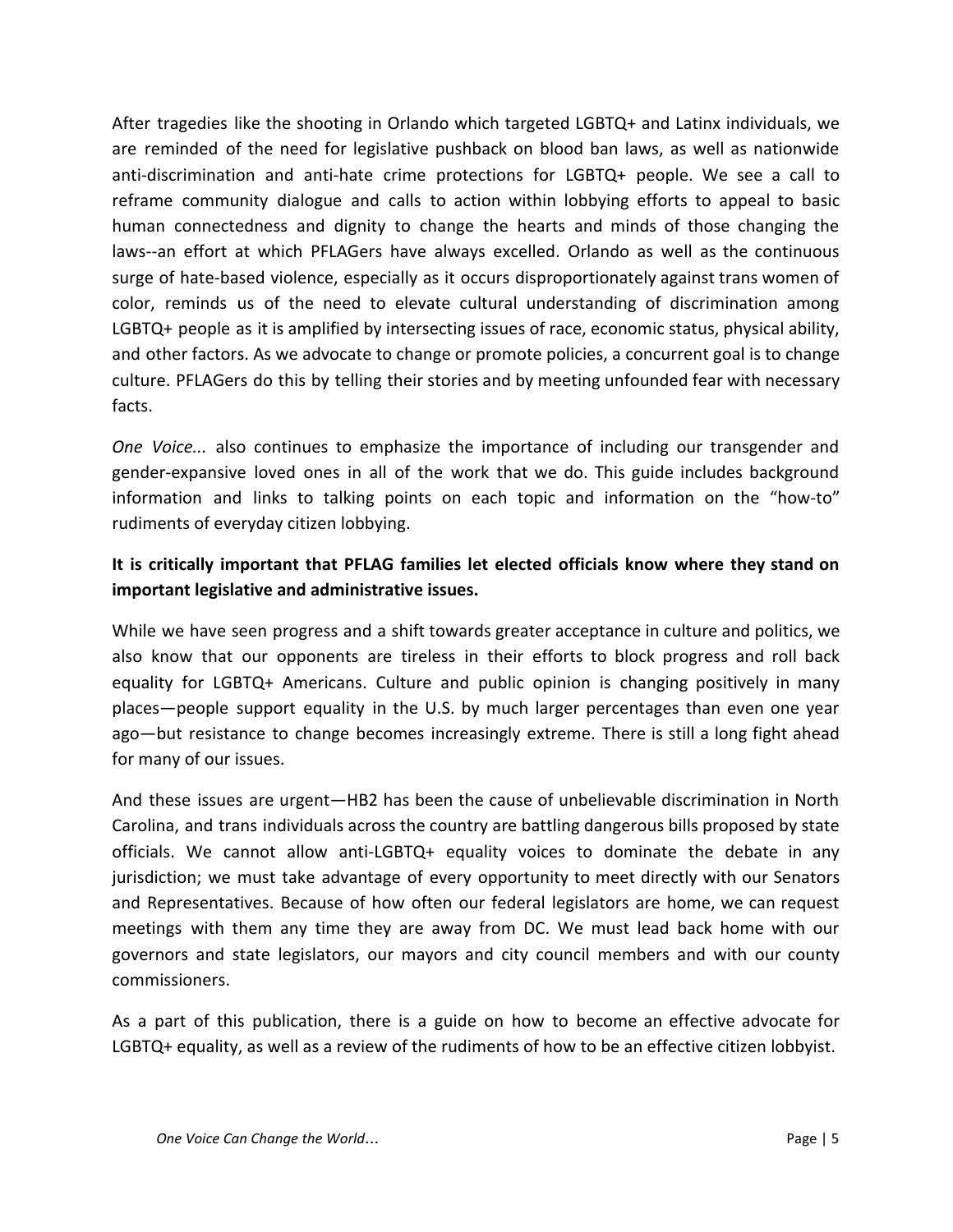Please note, though, that the issues and guidelines provided here are just starting points. You can always visit the PFLAG National website at [pflag.org](https://www.pflag.org/) for the latest news and information about important issues facing the LGBTQ+ community. This guide and toolkit will provide you direction and resources for all stages of advocacy, will help you take the next steps in moving LGBTQ+ equality forward, and will support your efforts via tips and tools, as well as personal stories from PFLAG members who have been advocating for themselves and their LGBTQ+ loved ones.

If you find something you're reading that you'd like to discuss further, you can contact [PFLAG](mailto:dsanchez@pflag.org?subject=Regarding%20ONE%20VOICE%20CAN%20CHANGE%20THE%20WORLD) [National's](mailto:dsanchez@pflag.org?subject=Regarding%20ONE%20VOICE%20CAN%20CHANGE%20THE%20WORLD) Director of Policy Diego Sanchez or your PFLAG National Chapter Engagement Coordinator for more information, or with any questions you might have. Their contact information can be found online at [pflag.org/about-ourpeople.](https://www.pflag.org/about/our-people)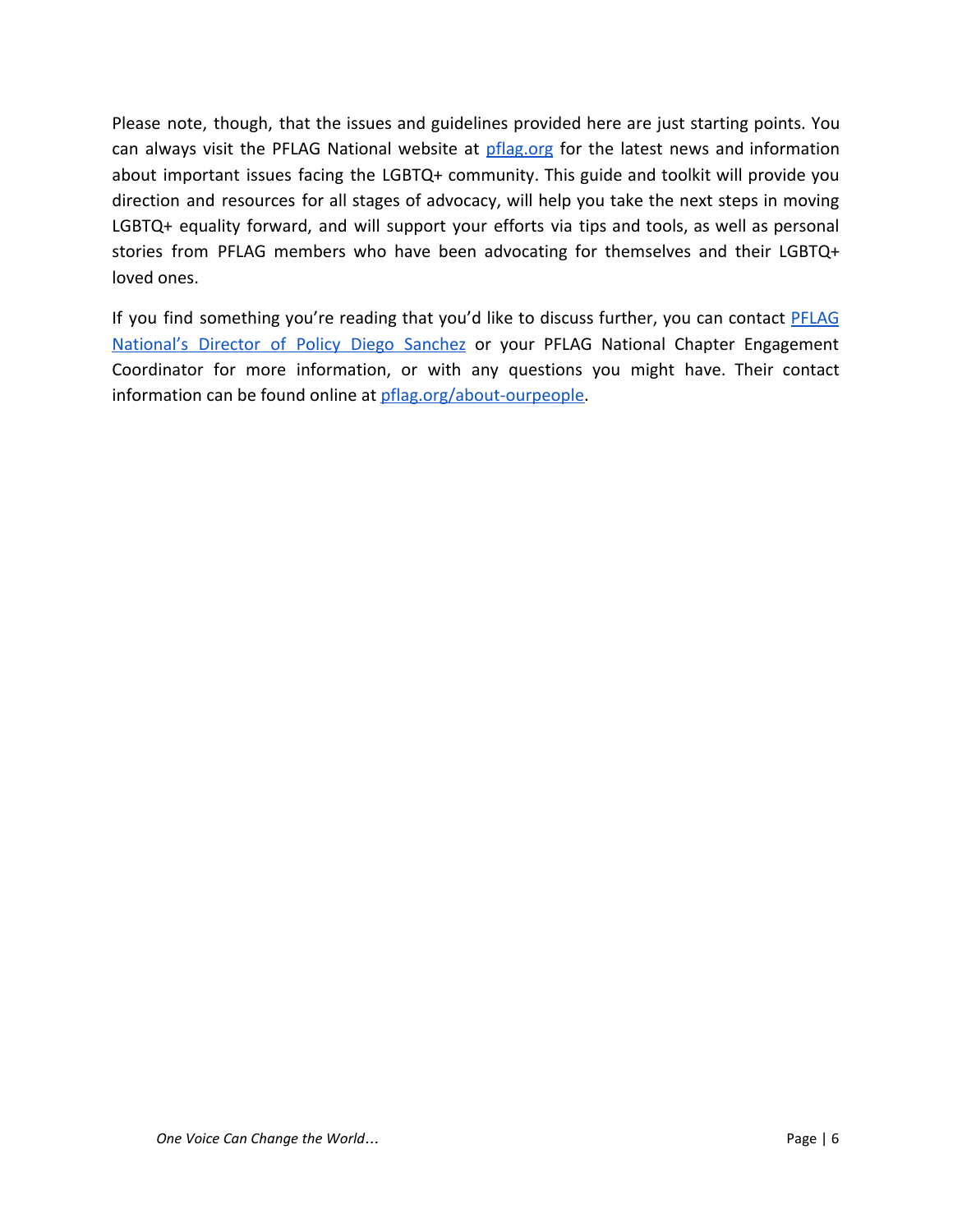# Part I: Advocacy

*I originally joined PFLAG for support and education after my son came out. Eventually I became more active and started advocating in my community.*

> – Linda Stroupe, PFLAG Greensboro; South Atlantic Regional Director

There are many reasons and ways to be an advocate for policy change that will benefit us and our LGBTQ+ loved ones.

- **Ally voices are critical.** As Margaret Mead once said, "Never doubt that a small group of thoughtful, committed citizens can change the world. Indeed, it is the only thing that ever has." A diverse group of thoughtful, committed citizens provides multifaceted framing that can appeal to a range of audiences. Straight allies have a unique voice that can be extremely persuasive when it comes to issues of equality because they won't directly benefit from policy changes or new laws being passed. We so often hear that people are involved in the equality movement because "it is the right thing to do" or because "all people are equal" which have greater impact among some audiences coming from a straight person. Allies have had a hugely important role in all civil rights movements, and will continue to be essential in the movement for LGBTQ+ equality.
- **LGBTQ+ voices are powerful.** While we know many of our members are families and allies, PFLAG also includes LGBTQ+ individuals. Advocating for equality can be intimidating at first, especially as a person who knows firsthand its importance. It can also be an incredible opportunity—as long as one is safely out, vocal, and in a position to do so—to stand up for what directly affects you and your friends. Your voice is unique and powerful and since no one knows your experience quite like you do, sharing your story is vital to showing people who may know less about LGBTQ+ issues the reality of your lived experience. With this in mind, it is also vital that allies remember to focus on elevating LGBTQ+ voices wherever possible and being sure to stand behind LGBTQ+ individuals through advocacy rather than standing in their place.
- **Advocacy is fun!** While some PFLAG members may start out as reluctant advocates, hesitant to speak out for equality, many, over time, become actively engaged in this part of the PFLAG mission, sharing their stories and desire for their LGBTQ+ loved ones to be treated equally. With a little time and a lot of inspiration from compatriot PFLAG members, you too can join the ranks of advocates working for LGBTQ+ equality.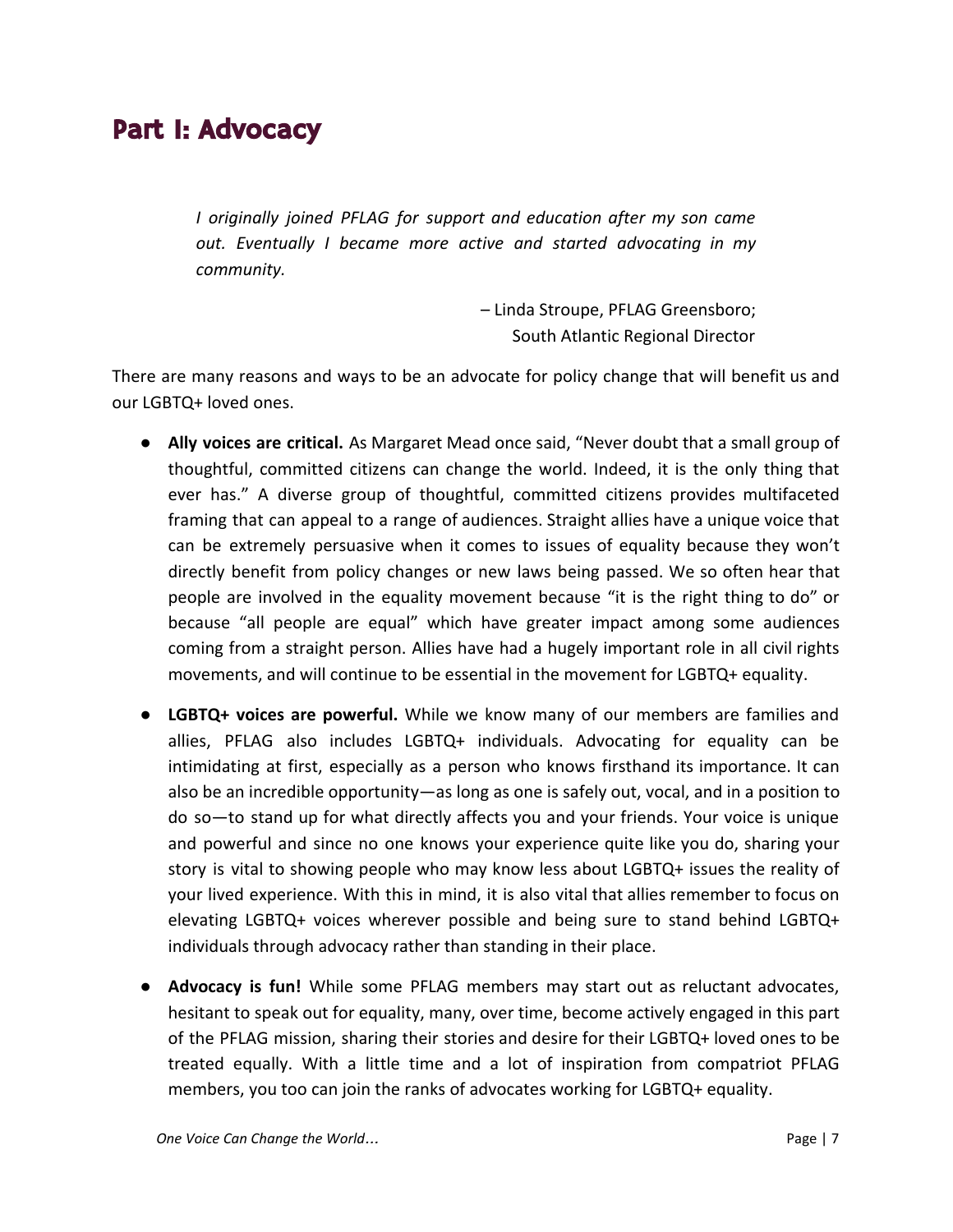- **Advocacy is educational.** Through educating others about current LGBTQ+ issues, we are required to become more aware and learn more ourselves—about current legislative priorities and where our fight is headed, about the communities we live in and the government officials who represent us, and about the processes by which laws and public opinions change.
- **Anyone, anywhere, can be an advocate.** Advocacy can include basic, everyday steps to promote LGBTQ+ equality. Starting a casual conversation about equality, your personal story or upcoming events your PFLAG chapter is hosting is another great and simple way to advocate.

# <span id="page-8-0"></span>**Different Types of Advocacy**

To adequately address the three-pronged PFLAG mission of support, education, and advocacy, and help you achieve your advocacy goals, we will look at a few different types of advocacy: Self advocacy, individual advocacy, and community advocacy.

**Self advocacy** is about standing up for yourself concerning a cause that directly affects you. Self advocacy is the most personal, and thus a very effective method of advocacy.

With **individual advocacy**, one still takes personal steps to promote LGBTQ+ equality via local, state, and federal policies; but this advocacy is often done in support of another person who is directly affected by or on behalf of a cause which one feels strongly about.

**Community advocacy** focuses on the shared goals of a group or multiple groups, and happens through different types of collective work, including **organizing within your PFLAG chapter**, and **partnering with or building coalitions** with like-minded organizations to work towards goals.

### <span id="page-8-1"></span>**Engaging In Self Advocacy**

Self advocacy is about drawing from one's own personal experience to speak out about important issues. This form of advocacy is foundational to all other kinds of advocacy, because it gets to the heart of an issue. It is the problems experienced firsthand by individuals which exemplify the need for culture and policy to change in the first place, and which inform what those changes need to look like. Self advocates are the faces of our community and act as the voices of our issues.

With this in mind, self advocacy may be carried out by LGBTQ+ individuals as well as parents, friends, and allies, depending on the matter at hand.

Advocating for oneself can be a powerful way to dispel misconceptions about a topic and change the lives of others with similar stories, but it is foremost a powerful way of standing up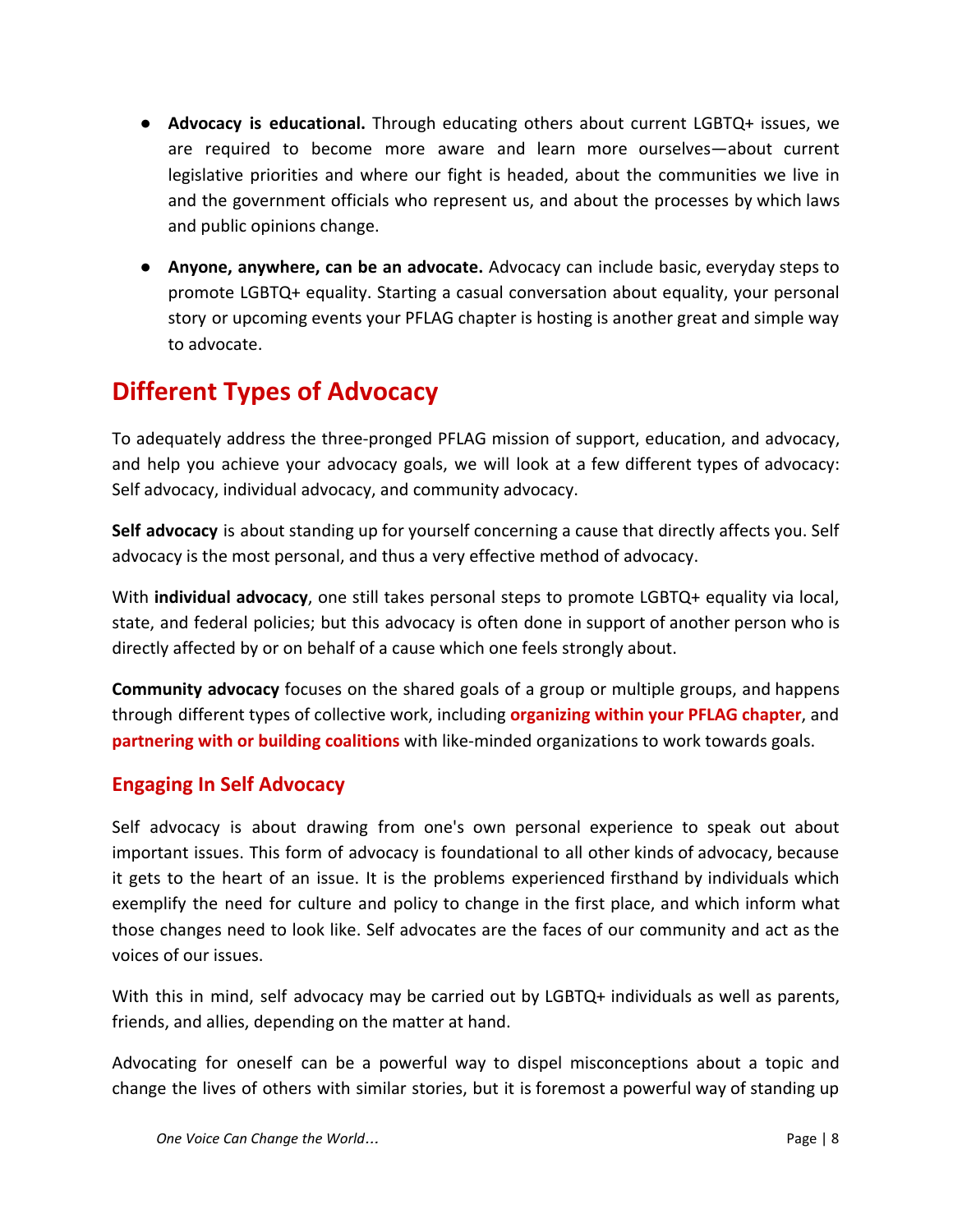for oneself and acknowledging the need for justice and change in one's personal life. Self advocacy may be intimidating at first because it deals with personal matters, but the reward is great. Committing to being a self advocate means refusing to accept business as usual, acknowledging that one's circumstances are not insurmountable, and taking responsibility by working to change the outcomes of those circumstances.

#### <span id="page-9-0"></span>**There are three basic components to self advocacy.**

- 1) **Identify your own goals.** Self advocacy starts with considering all the nuances of your issue and what changes are necessary to achieve the progress you would like to see in your personal situation. You may then consider how your situation may bear on the experiences of others, and with whom who you most need to share your story to accomplish the necessary changes—government officials, community leaders, or others.
- 2) **Know your legal rights.** Before you speak out about your issue, know in what ways your rights have been violated. This may require a little research on existing policies, or may be very clear, but either way, be prepared to argue your claims if necessary. While your ultimate goal is bringing reality and personality to the issue and not making a legal argument, knowing a little about current policies can help you frame the conversation. Knowing your rights also means understanding how you deserve to be treated as a constituent in bringing your issue to a representative, in undertaking a court case, in providing a personal testimony. You have the right to be heard, and the right to fairness in whatever role you have been given to share your story.
- 3) **Communicate your goals and knowledge of your rights to others**. When crafting your points to share, think about your audience, the points you need to get across, the narrative you want to tell, and the tone which will be most effective in telling it. After knowing your own mission, share with others—legislators, community members, or otherwise—to inspire others and make change happen!

#### <span id="page-9-1"></span>**Your personal story is the basis of self advocacy.**

Sharing your story is often one of the strongest means of building awareness and support. Personal reflections open the minds of people who may have not considered such a perspective before. This form of advocacy allows those who may have been opposed to or uninformed about LGBTQ+ equality to put a face to LGBTQ+ individuals and those who have LGBTQ+ loved ones whose lives have been affected adversely by discrimination. While people can dispute policies, they cannot dispute your personal experiences. PFLAG members have been known and respected for decades for sharing their own stories to change hearts, minds, and policies.

Self advocacy can intersect other forms of advocacy, as while it focuses on individual experience, it highlights the experiences of others with similar concerns who may be affected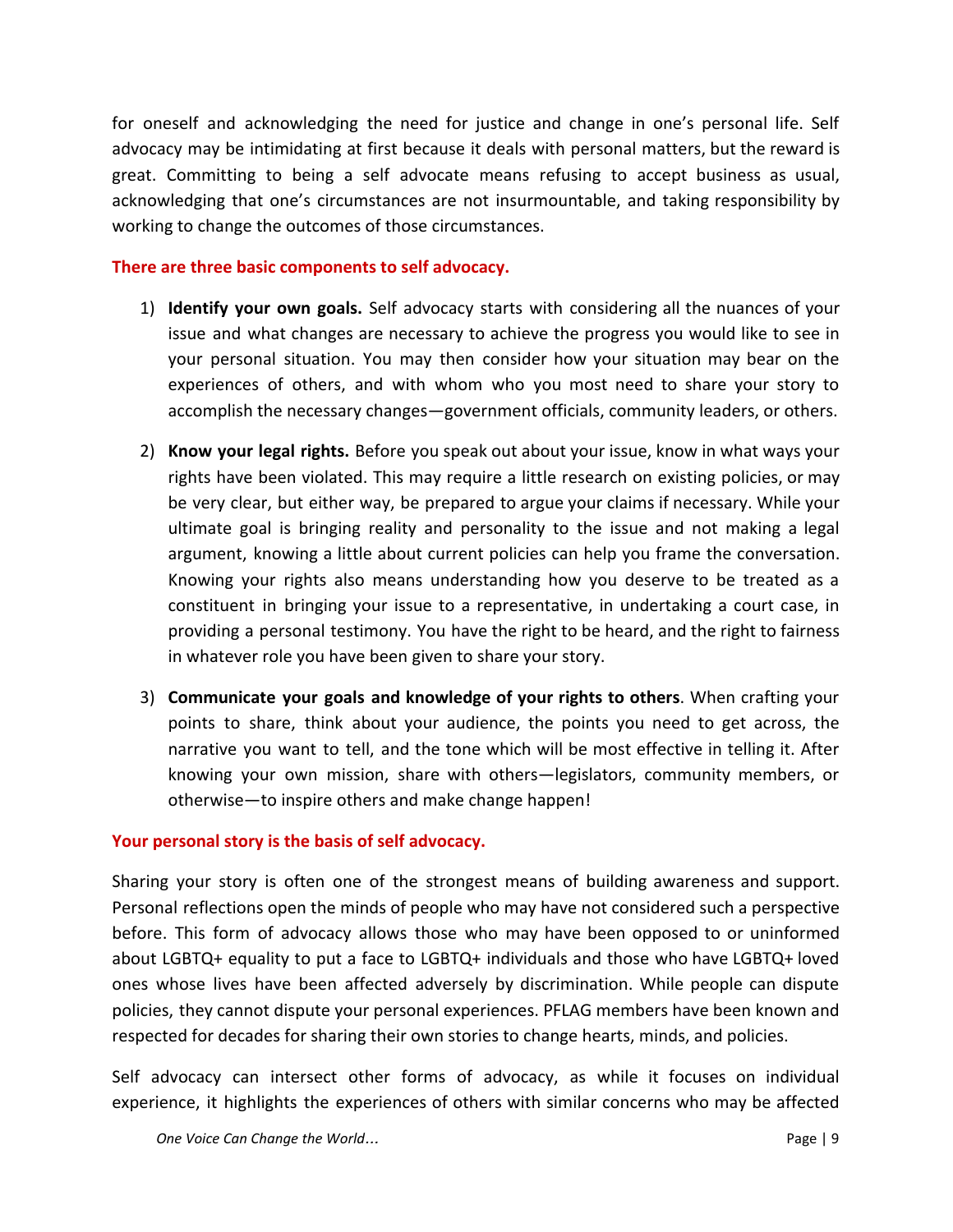by that advocacy. Harvey Milk stood up for the LGBTQ+ community at large, but spoke to his own experience as a gay man to do so. Jim Obergefell, plaintiff in the case that led to the affirmative SCOTUS ruling on marriage equality, spoke on his own behalf to advocate for his right to marry, and his actions had nationwide repercussions.

#### <span id="page-10-0"></span>**Remember to acknowledge your personal safety.**

Lastly, if you are an LGBTQ+ individual advocating for your personal rights, do so only if you feel you comfortable or are in a safe position to share your story, especially if you are not publicly out. Also remember there is no obligation to come out in any area of your life if doing so risks your well-being.

### <span id="page-10-1"></span>**Engaging in Individual Advocacy**

*People need to know that they know people affected by these issues.*

– Sharon Groh-Wargo, President PFLAG Cleveland

As individual advocacy is primarily about supporting other people, our PFLAG members who are family or allies to LGBTQ+ individuals are likely candidates for this work. Sam and Julia Thoron, for example, openly spoke against Proposition 8 in California, as they expressed their desire for their gay child to have the same rights as their straight child.

> *My wife and I never treated our children differently. We never loved them any differently, and the law shouldn't treat them differently either.*

> > – Sam Thoron, PFLAG San Francisco, PFLAG National Board President, ex-officio

Parents everywhere related to the Thorons, as all people desire basic rights and justice for their children. In 2012, President Obama posthumously awarded Jeanne Manford, the founder of PFLAG, the Presidential Citizens Medal. This medal is awarded to "whose service has had a sustained impact on others' lives and provided inspiration for others to serve." He told the story of Jeanne Manford speaking and marching for her son Morty.

The President shared that Jeanne

*took to the streets with a simple message: No matter who her son was – no matter who he loved – she loved him, and wouldn't put up with this kind of nonsense. And in that simple act, she inspired a movement and gave rise to a national organization that has*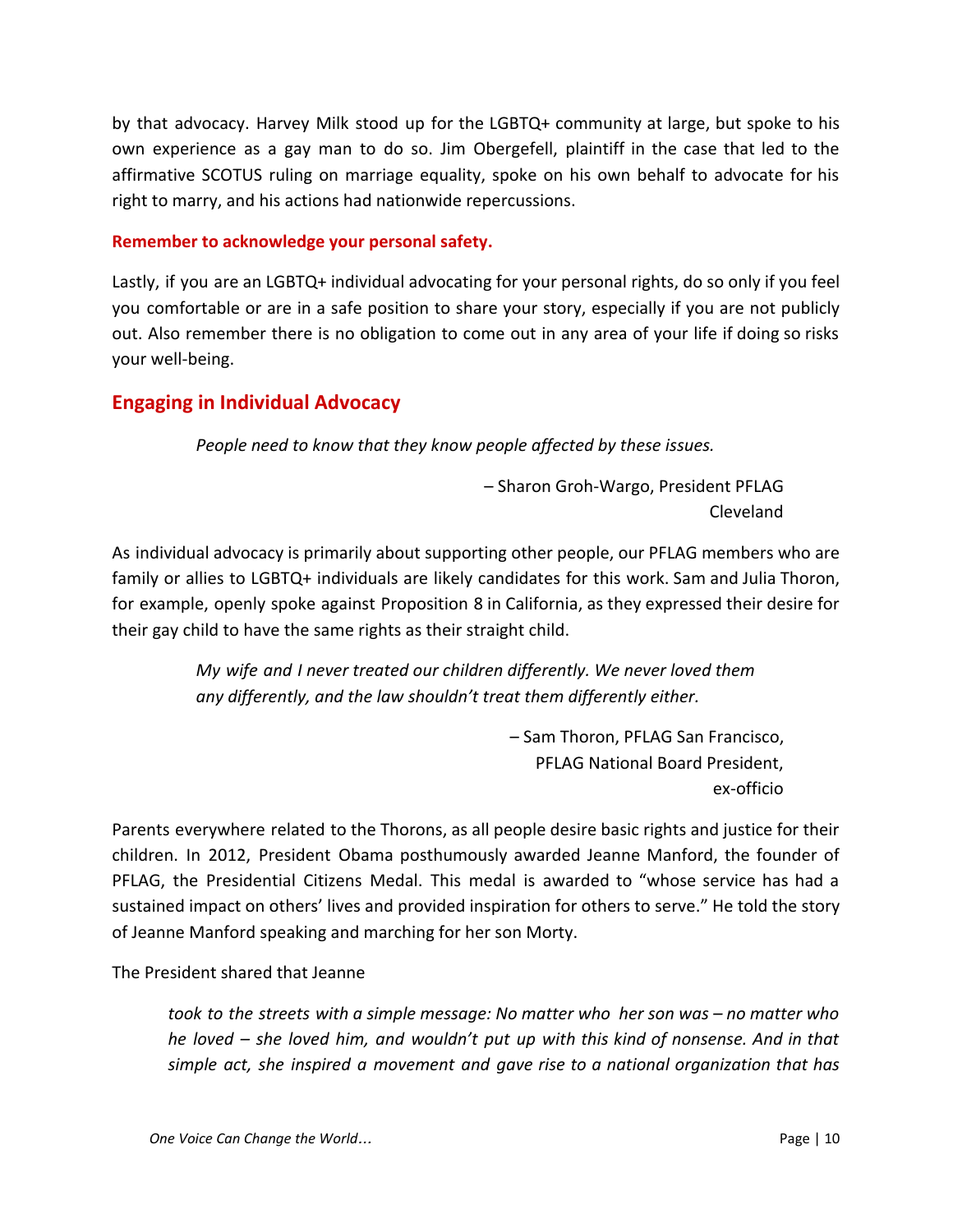*given so much support to parents and families and friends, and helped to change this country.*

In fact, the groundwork Jeanne laid built PFLAG and its network of over 200,000 family members and allies united for LGBTQ+ equality. Jeanne's story unites with thousands of other PFLAG members' tales, and continues today to change hearts and minds.

Telling people why LGBTQ+ equality is important to you will remind them that this issue affects real lives.

#### <span id="page-11-0"></span>**Get informed about the issues**

*Every heart needs to be reached so you need to take every avenue. Telling stories is the most powerful but more people will listen if you are well educated.*

> – Joni Stacy, PFLAG Omaha; Regional Director; PFLAG National board member

In addition to sharing stories on behalf of an individual, issue, or movement, the fight for LGBTQ+ rights is strengthened when individual advocates are able to accurately inform others about current topics, such as relevant upcoming legislation and the current status quo.

When discussing an issue or bill, know as much as possible about the topic by researching it and talking with other advocates. Always remember, if you are unsure of an answer to a question, acknowledge that you do not know and reach out to our [National](https://www.pflag.org/about/our-people) Office; we can quickly put you in touch with the experts.

#### <span id="page-11-1"></span>**Remember that every step counts**

*The fact that so much could be done is what I find most intimidating about advocacy. But start small and grow as you can.*

– Jason Willis, member, PFLAG Abingdon

While advocacy may seem overwhelming because there is still much work to be done, remind yourself that every small step forward leads to further equality for millions of LGBTQ+ people across the country. Every conversation about why you are wearing a PFLAG pin, or why a transgender work colleague was fired after transitioning, is one more seed planted for potential change.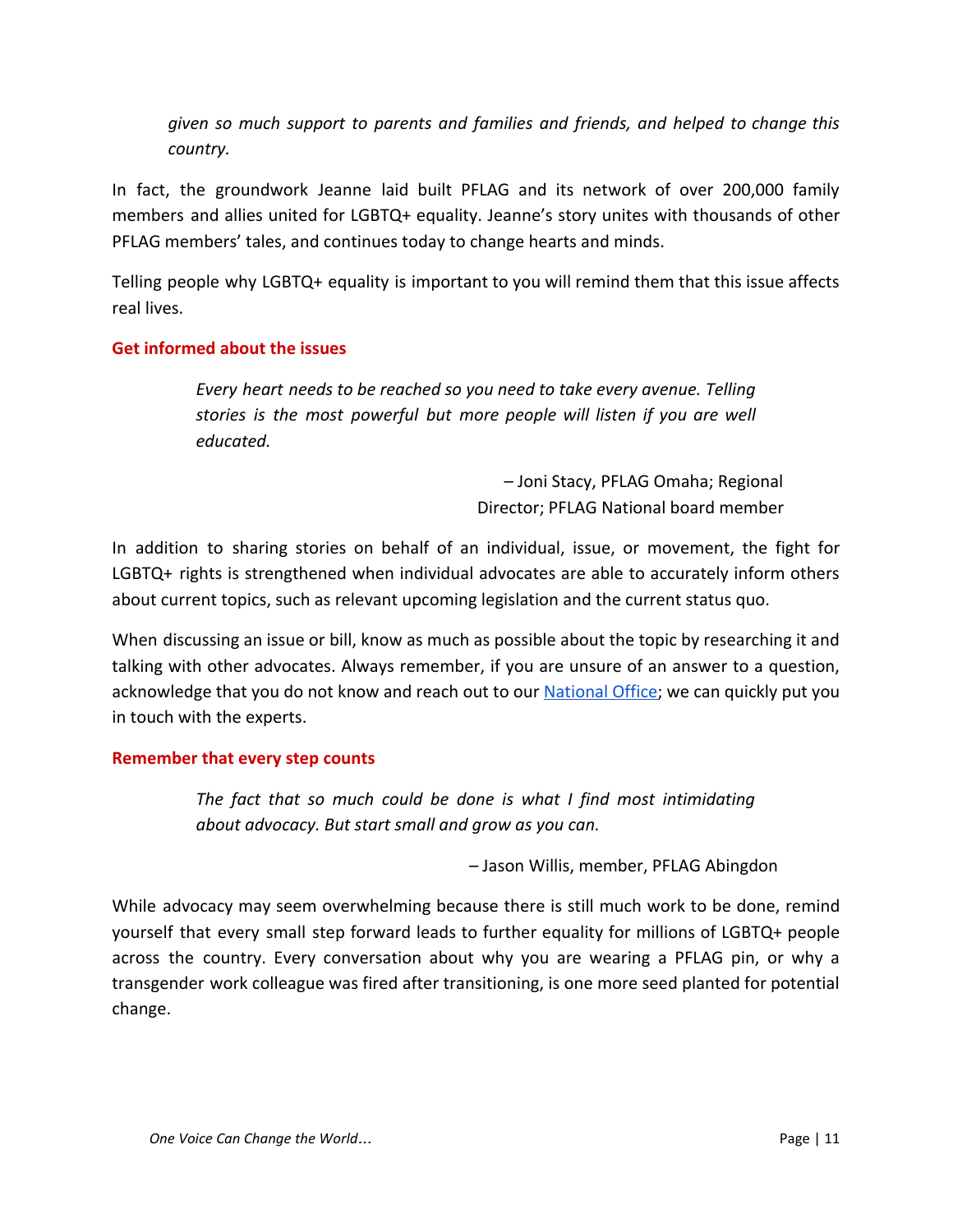### <span id="page-12-0"></span>**Engaging in Community Advocacy**

Your chapter and coalitions are great resources to help advocate for equality! They can help support members of the LGBTQ+ community and allies by offering a community of like-minded people to organize, and educate the public about LGBTQ+ equality. The next step is to use these tools of personal growth, chapter organizing, and coalition building to take action on a larger scale: to advocate for legal protections and policies promoting diversity, inclusion, equality, and justice.

Two great ways to get involved in community advocacy as a PFLAG member include chapter organizing and coalition building.

#### <span id="page-12-1"></span>**Chapter Organizing**

It is the goal of every PFLAG chapter to offer a safe and inclusive space for families, allies, and LGBTQ+ people to find support, resources, and the opportunity to collaborate with like-minded individuals to advocate for full equality. Advocacy through chapter organizing fosters this mutual support while increasing PFLAG's visibility as a champion on the frontlines of changing hearts and minds.

Here are a few ways to encourage advocacy as a chapter:

- **Incorporate advocacy into regular meetings.** While you should keep advocacy activities separate from your support groups, you can always include advocacy in your regular chapter meetings by discussing upcoming legislation, current injustices, and recent progress. You can also provide materials such as this guide for your members at each meeting. Use your meetings to support each other, educate members, discuss ways to advocate, and encourage all members to participate in your group activities. When leaders demonstrate their excitement for this work at a meeting, their enthusiasm spreads to other members.
- **● Organize events to spread awareness about LGBTQ+ equality.** Special events are a fun way to spread awareness about PFLAG and PFLAG's legislative priorities, local, state, and federal. You can host workshops, invite people to make presentations, and/or offer to host a debate around a particular issue. Service-focused events, such as donation drives or a dinner reception focused on World AIDS Day are also great ways to directly serve the LGBTQ+ community while promoting equality. Events are useful to educate, motivate, and unite people for progress.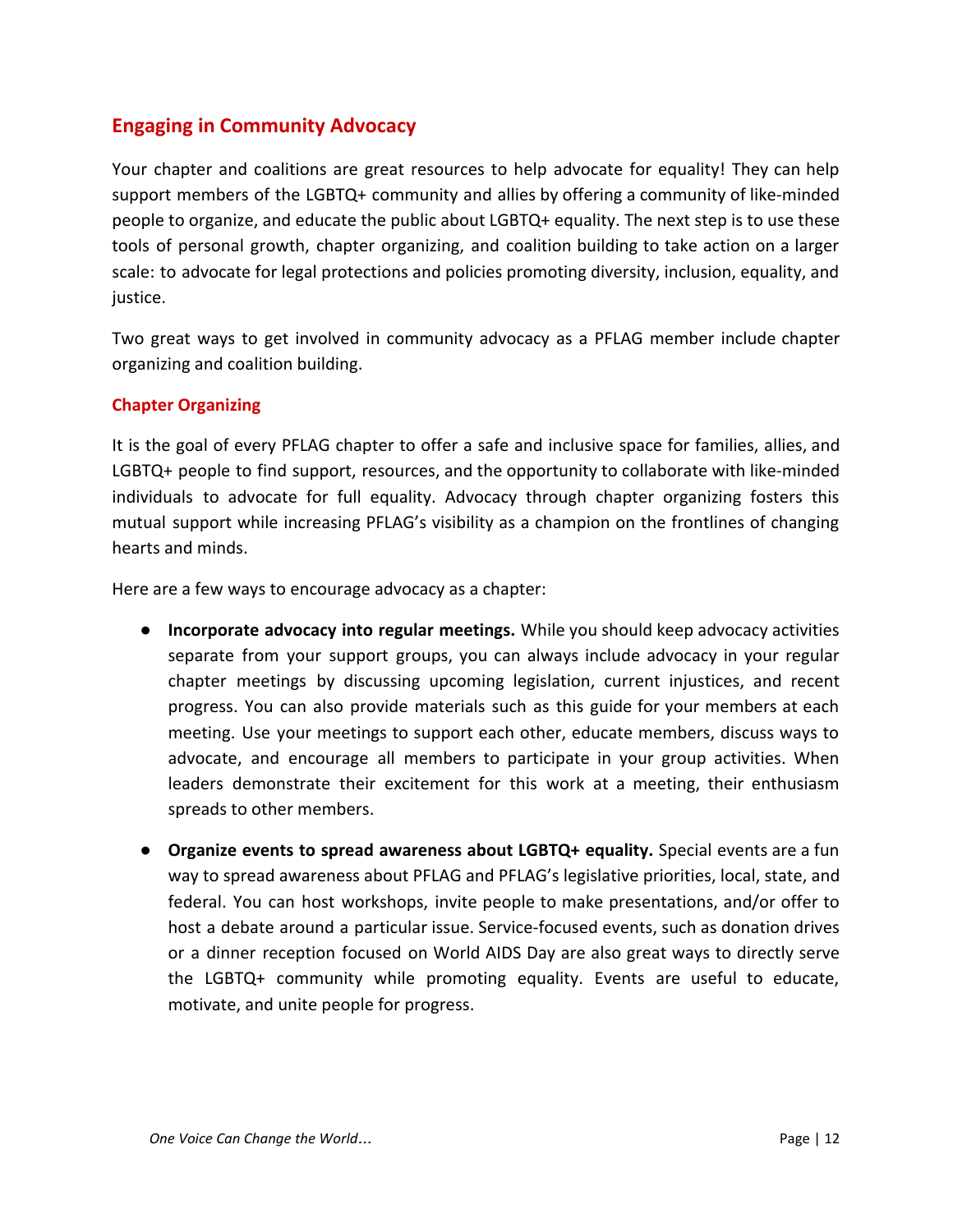*It's important to host events to raise awareness and donations. Hosting events from an educational perspective brings people with a common interest together.*

– Mark Patro, member PFLAG Baltimore

Organizing with your chapter requires paying attention to certain logistics not included in individual endeavors. To begin event organizing, for instance, you should create a detailed and strategic plan for the event so it is beneficial to all who attend. You can create committees within your chapter to manage various tasks.

For example, if you are hosting a film screening of Teaching Tolerance's *Bullying* to raise awareness about the need for safe schools legislation, there should be a Publicity committee to advertise the event, a Logistics committee to book the location and organize proper equipment, and a Policy committee to facilitate discussion before and after the film of ways we can work together to make our schools safer. The purpose of committees is to delegate tasks so that all aspects of the event can be addressed and the occasion can be as effective as possible. Leaders of the chapter should oversee committees to ensure that there is proper coordination and cohesion. If you are hosting your first event, start small, perhaps with a barbeque for your chapter and coalition, and gradually build to larger events. All committees and members should convene after the event to evaluate successes and difficulties, brainstorm ways to strengthen future events, and celebrate everyone's hard work!

#### <span id="page-13-0"></span>**Coalition Building**

Coalitions are groups comprised of multiple organizations with different missions, uniting together to achieve a common goal. Typically, these groups share leadership responsibilities, resources, and agree upon a structure to make decisions. Building a coalition is a fantastic way to foster community among like-minded organizations, allowing you and your chapter to join a broader community group or campaign.

Here are some steps for getting connected through coalitions:

● **Identify and contact like-minded organizations.** It is important to research what coalitions and like-minded groups exist in your community. For example, if you would like to join an interfaith alliance with various spiritual groups to promote tolerance in your community, you should research if there is a similar coalition already in existence. If there is, it may be useful to reach out to the groups in the coalition and express your support and desire to help in anyway. If there is not an existing coalition already established, you can create one!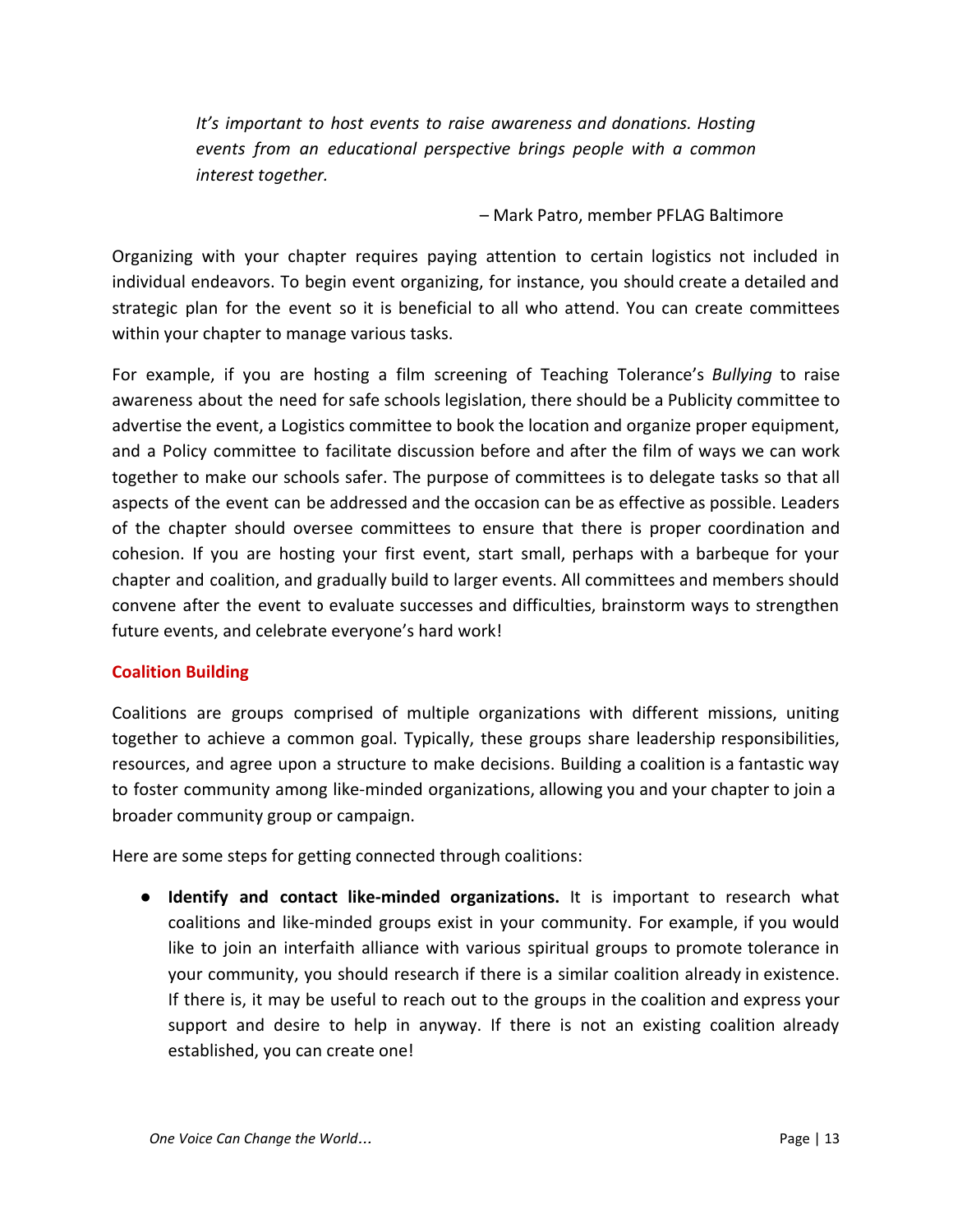- **Create a contact list of such local like-minded organizations that may be interested in joining a coalition.** Whether you are looking to join an established coalition or form a new one, you should use an outreach letter explaining PFLAG's mission and your interest in joining the broader coalition. Some coalition members may be obvious PFLAG partners, such as state equality organizations, and local chapters of the PTA; however, there may also be some less-expected allies, such as faith groups, environmental organizations, immigration organizations, or more traditional civil rights organizations. Jenn, a PFLAG member from Maine, for example, teamed up with Homeless Voices for Justice. Though PFLAG and Homeless Voices for Justice may not have the exact same goal, both organizations promote progress, and joining forces can help spread each other's messages to larger audiences. Uniting for social justice of all types builds mutual support and helps bring equality for all.
- **Utilize existing relationships.** When building a coalition, it is a good idea to leverage your existing relationships and organizations, such as your local faith communities, workplaces, unions, or other social justice clubs. Creating a strong and diverse coalition is also a good tactic, as it allows your message to reach a range of audiences. Pete, for example, is a teacher and PFLAG member from Montana. He helped start a statewide safe schools coalition, which is a team of 10 organizations, including Planned Parenthood, faith groups, and law enforcement officers, working to combat bullying. Such a diverse group helps achieve common goals, allows every individual and organization to contribute their unique skills and focus, and spreads messages of equality far and wide.
- **● Celebrate gains.** It is very important to commemorate all accomplishments of your coalition. Remember to celebrate your groups' commonalities and differences, and to always appreciate members of all organizations involved. Kathy, a PFLAG member from Salt Lake City, Utah underscores the importance of thanking and congratulating people in order to show appreciation and retain support for PFLAG. Sending thank you notes after events, for example, is a great way to show gratitude and maintain relationships. After a long campaign, PFLAG members recommend having a potluck or other social gathering for members to relax, have fun, and praise the recent hard work. While PFLAG members work hard to promote the health and well-being of LGBTQ+ people, their families and friends, we play hard as well! We celebrate our successes in order to move forward towards future wins.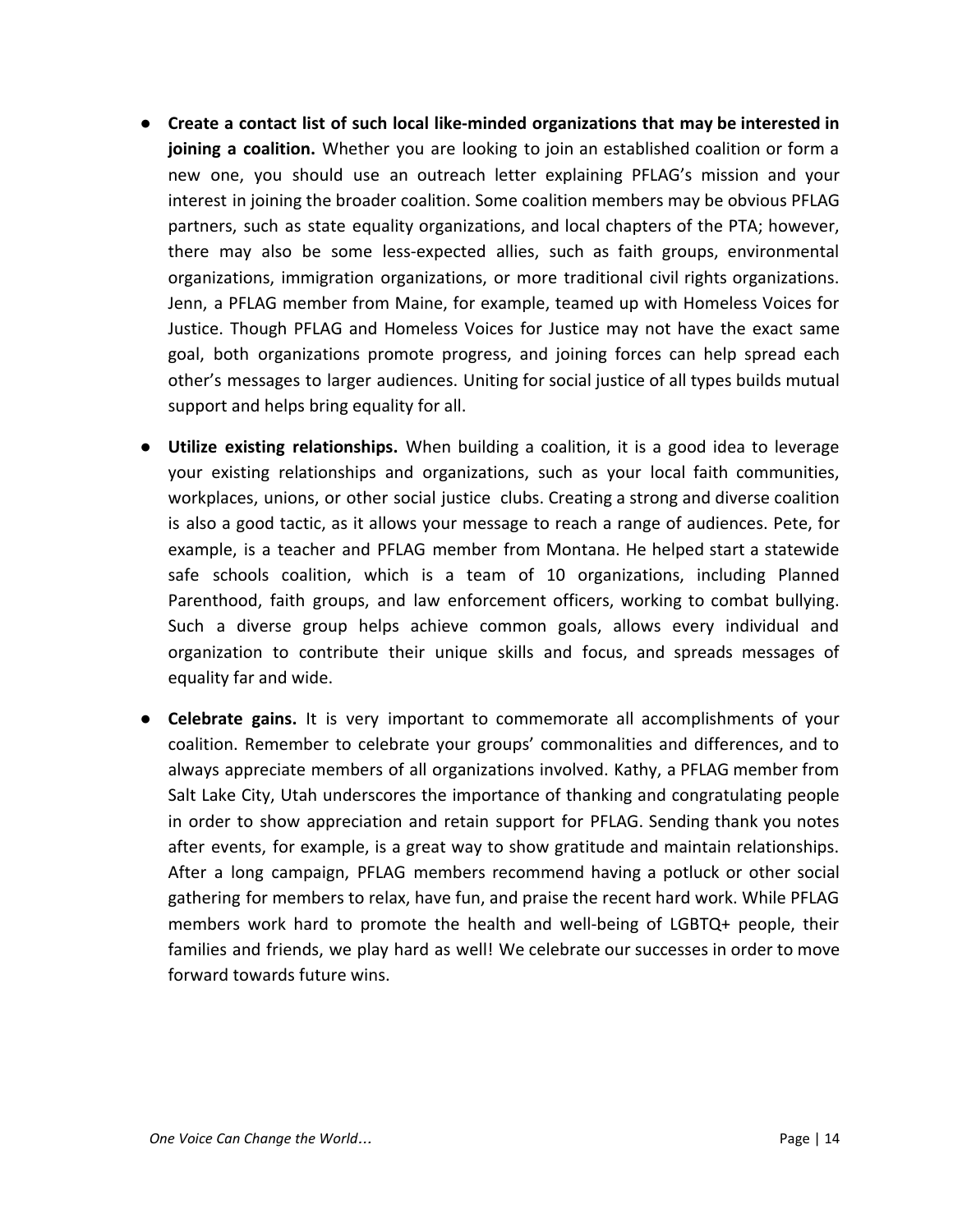#### <span id="page-15-0"></span>**Taking Action as a Community**

Advocacy with a group requires considerable planning and organizing. To make the most of advocacy initiatives through your PFLAG chapter and with your wider community, consider the following tactics:

- **Identify specific advocacy goals.** There are many ways to promote LGBTQ+ equality. Your chapter must identify some of the most pressing needs in your communities and ways to address them and promote equality. For example, your chapter may seek to make schools safer, draft an anti-discrimination bill, or tackle hate speech. Once you have a specific advocacy goal, you can create effective methods to accomplish your objectives.
- **Develop a winning strategy.** It is important to have a strategy in order to accomplish your goal. This will likely involve creating a timeline and delegating tasks to members of your chapter and coalition. Rest assured that this strategy does not need to be complex. For example, if you are organizing a meeting to talk to your U.S. Senator, simply state what your intended goal for the meeting is and how you plan to achieve success. If your goal is to get your Senator to support **SNDA**, you should build a team of community advocates, practice your talking points to persuade your Senator to support the legislation, and create a simple fact sheet with information about PFLAG, SNDA, and how the passage of a bill will positively improve school communities and performance in your state.

PFLAG members have demonstrated their strong strategies and successes time after time. For example, members of the PFLAG Chapter of Howard County-Columbia, Maryland, made a huge stride in November 2011 when their efforts led to the County passing an anti-discrimination bill that prohibits discrimination against transgender people. PFLAG Howard County went to City Council members in July 2011 to create the bill, citing the lack of a statewide law and an attack on a Baltimore City transgender woman. Through their courageous initiation, consistent meetings, and powerful testimony, PFLAG Howard County members helped pass this critical human rights legislation.

Commitment and a simple, well-planned strategy greatly further equality legislation. When creating a strategy make sure to know the basics of your plan while still allowing room for flexibility and unexpected changes. There is a Policy section of this guide that provides tips on how to lobby your senators and representatives effectively and thorough summaries of each bill for which the PFLAG and LGBTQ+ communities are advocating; this information will also be consistently updated and found on our website at **[Advocacy](https://www.pflag.org/advocacy-101) 101** or by searching our Advocacy tag.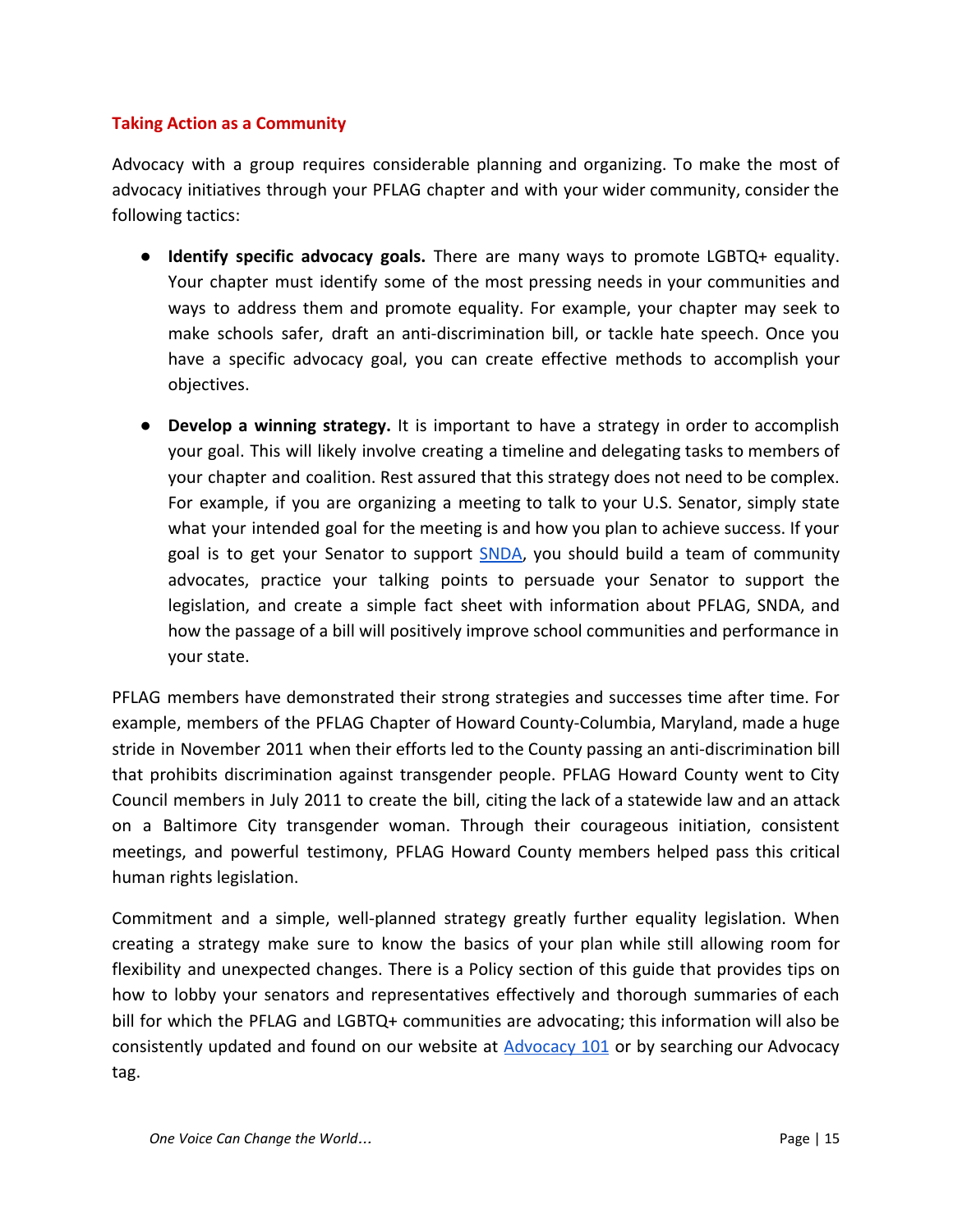There are also basic steps you can take to promote diversity, inclusion, and equality in your immediate environment. For example,  $Strajcht$  for [Equality](http://www.straightforequality.org/)<sup>TM</sup>, a national outreach and education project of PFLAG National, is offered to workplaces and can support local chapters and communities to empower allies in supporting and advocating for LGBTQ+ employees. Such training can add to existing policies or local practices, or work to create a more diverse and inclusive workplace or community in the absence of such laws.

#### <span id="page-16-0"></span>**Remember the power of community efforts**

The equality movement has come a long way in recent decades thanks to advocates like you! Through support, education, and advocacy, PFLAG members have changed the hearts and minds of many while promoting inclusive legislation.

For example, after the Pulse tragedy in Orlando, over 60 PFLAG chapters across the U.S. held vigils and interfaith dialogues and fundraisers, organized support meetings and memorial groups for Pride marches. Their collective responses continue to affect their communities in immeasurable ways. By organizing events quickly and reaching out, PFLAG chapters' responses to such hurt has been truly transformative, encouraging healing, unity, and action beyond chapter walls.

You, the 200,000 members and supporters of PFLAG—the true advocates of equality—are the change makers! Grassroots have brought justice a long way, and will continue to move it forward towards equality for all.

# <span id="page-16-1"></span>**Different Methods of Advocacy**

This guide has repeatedly emphasized the importance of sharing your personal story because your own first-hand experiences are the most powerful tools for advocacy.

For example, a PFLAG mom with a strong Evangelical background wrote about her initial struggle when her daughter came out. After prayer and reflection, she now has a strong bond with her daughter and her partner, and couldn't be more proud. She is currently the president of her PFLAG chapter and shares her personal journey with others in order to help them embrace LGBTQ+ equality and its huge importance for families everywhere and people of all faiths.

It is personal stories like these that have opened hearts and minds, made marriage equality a national priority and reality, initiated the first-ever anti-bullying caucus in Congress, expanded health-care coverage for LGBTQ+ people, and created huge strides in the LGBTQ+ equality movement over the last forty years. The progress of all civil rights movements is due to the outspoken and courageous voices of people sharing their stories.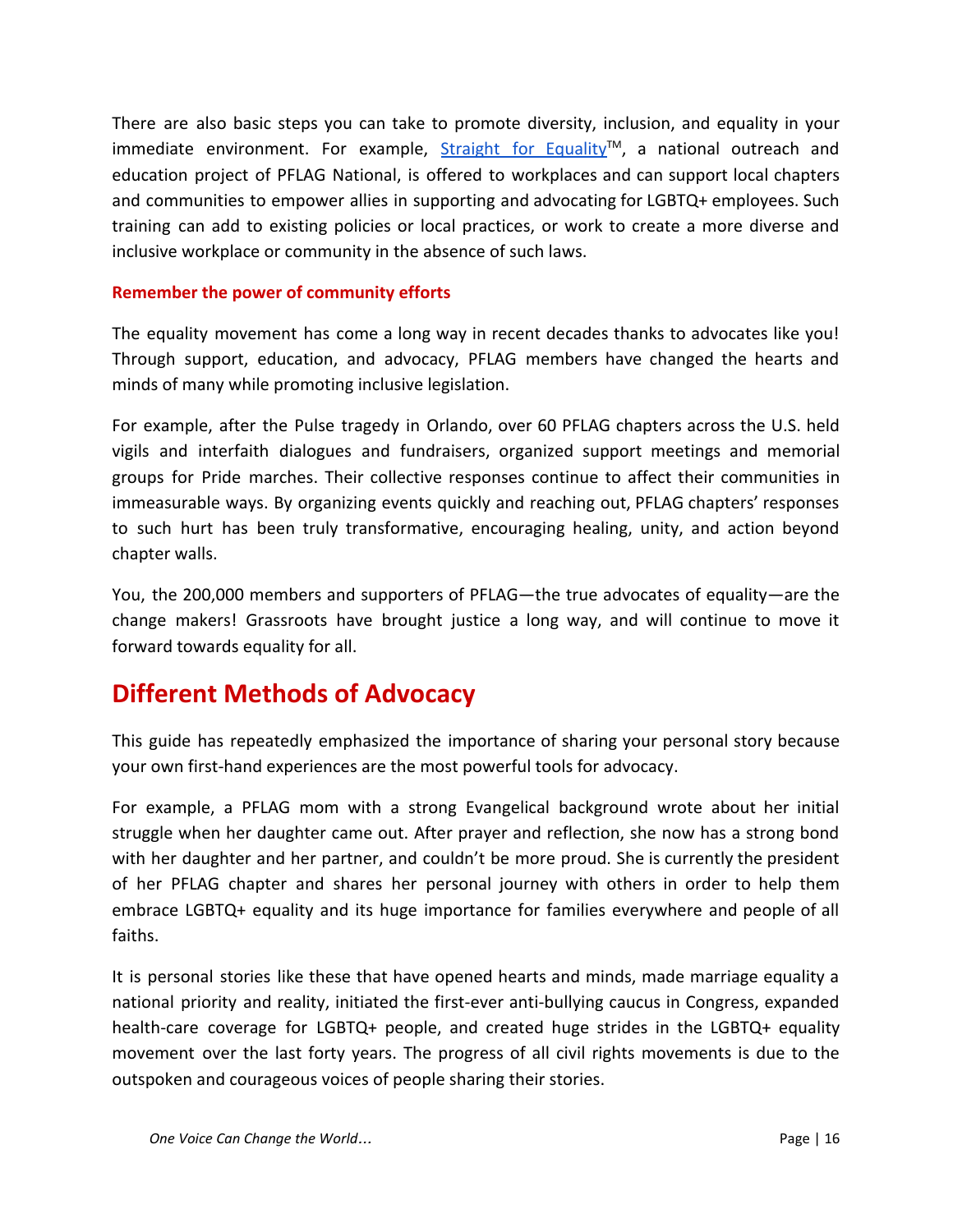### <span id="page-17-0"></span>**The Right to Share Your Story**

*Meeting with our representatives or their staff members is the perfect time to move the issue of LGBTQ+ equality from the theoretical to the personal. A parent speaking about their child in the context of a family is compelling and hard to ignore. Most people listening think 'how would I feel if this were me.' We cannot be afraid to speak frankly, honestly and from the heart. Bring pictures to punctuate your message. Our stories are our strength.*

> – Sharon Groh-Wargo, President PFLAG Cleveland

As constituents, it is your right and duty to contact and persuade your elected officials. You can do this through petitions, letters, phone calls, and meetings. Remember that policymakers, including your local, state and national legislators work for you and depend on your vote, so let your voice be heard.

### <span id="page-17-1"></span>**Where to Share: Social Media and Local Press**

*Every day I post different things about LGBTQ+ equality, including stories and posts from PFLAG National, magazine and newspaper articles. What I have found is that my friends and family have absorbed the stories and information that I share. After a while, I began to notice that my friends and family copy my posts to their own pages. Thus the message spreads.*

– Annette Gross, PFLAG Indiana

Besides sharing intimately with friends and family or formally with local legislators, using both social media and local press is a great avenue through which to share your story and elevate your cause to the forefront of public attention.

Social media tools such as **[Facebook,](http://www.facebook.com/pflag) [Twitter](https://twitter.com/pflag), [Pinterest](http://www.pinterest.com/pflag), [Instagram](http://www.instagram.com/pflagnational)**, [YouTube](http://www.youtube.com/pflagnational), Snapchat, and more can keep your friends informed while you express your support for LGBTQ+ equality and highlight relevant news stories.

Local press is another great way to keep your community aware of issues concerning the LGBTQ+ community and involved in upcoming events. Sharon, a PFLAG member from Cleveland, suggests calling the local media and volunteering information if they are reporting on a relevant topic. You can also involve your local media by writing letters to the editor, issuing news releases, and posting advertisements for upcoming PFLAG events. Through continued outreach and communication efforts, media tools can help spread PFLAG's mission and shift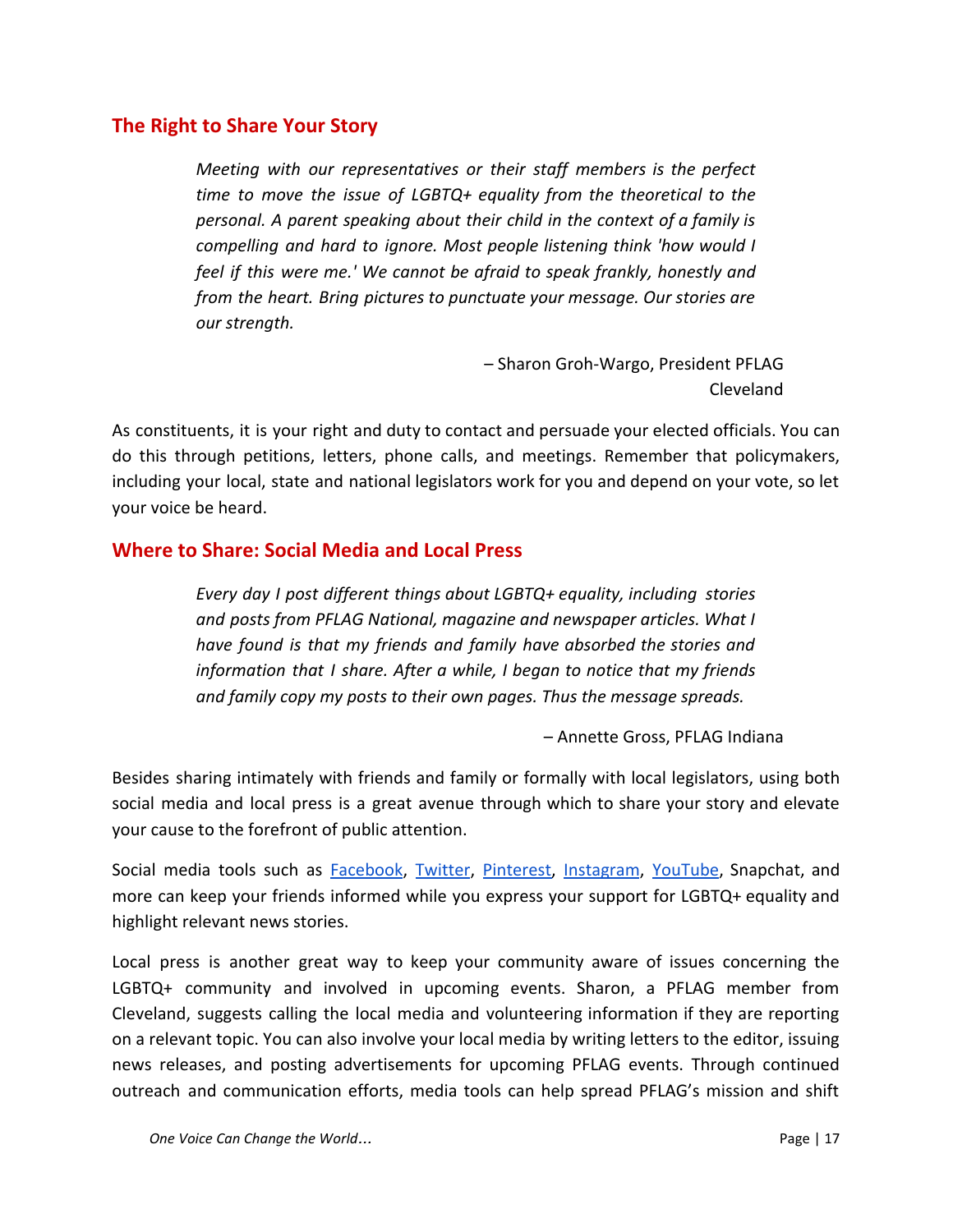public opinion in favor of LGBTQ+ equality. Sharing your personal story, exercising your right as a constituent, and using the media to spread awareness are key tools to being an effective advocate!

### **Handling Opposition: Framing Your Words in a Positive Light**

Now that you have some necessary tools to advocate for LGBTQ+ equality, you must also be prepared to deal with those who oppose PFLAG's mission. Do not fear—we have some basic resources and suggestions to help you deal with resistance.

The tools previously mentioned—personal stories, constituent rights, and media—are crucial in dealing with opponents of equality. For example, if someone writes an anti-equality op-ed in your local newspaper, you can respond, justifying your beliefs and PFLAG's mission. It is important to use positive and articulate language in any of these circumstances in order to strongly convey your point while maintaining a good public image. Rather than attacking the other side, it may be useful to point out your opponent's' tactics and to frame the debate on your own terms. Language is powerful, and being intentional in framing your message can be useful to unify people with different perspectives, change minds, and shape prevailing cultural opinions.

Finding ways to relate to those you disagree can make all the difference. When tragedy struck the Pulse nightclub in Orlando, not everyone in the area was on board with LGBTQ+ rights, but the entire city, and countless other cities, found some sense of unity amidst a diverse demographic. People understood, and found themselves part of, a narrative of both shared humanity and shared grief. Orlando reinforced a collective acknowledgement of senseless hate crimes for many who before rarely considered the issues, and while the tragedy cannot be expressed enough, response to the event has been marked by a sense of determination and framed as a call to action for many, PFLAG chapters included.

#### <span id="page-18-0"></span>**\*A Note: Be aware of harsh anti-equality groups\***

It is unfortunately necessary to be aware of  $anti$ -GBTQ+ groups that promote anti-equality rhetoric. The [Southern](https://www.splcenter.org/) Poverty Law Center, a nonprofit that advocates for civil rights of all people, lists 48 hate groups around the country that work against LGBTQ+ equality, including the Family Research Council and Traditional Values Coalition. Other anti-equality groups often at the forefront of hurtful rhetoric and action include the National Organization for Marriage (NOM) and Parents and Friends of Ex-Gays and Gays (PFOX).

If you ever encounter such a group and feel that they pose a risk, do not confront them directly, but rather notify PFLAG National immediately. As PFLAG and other equality organizations continue to advocate and make strides in public opinion and policy, these groups will hopefully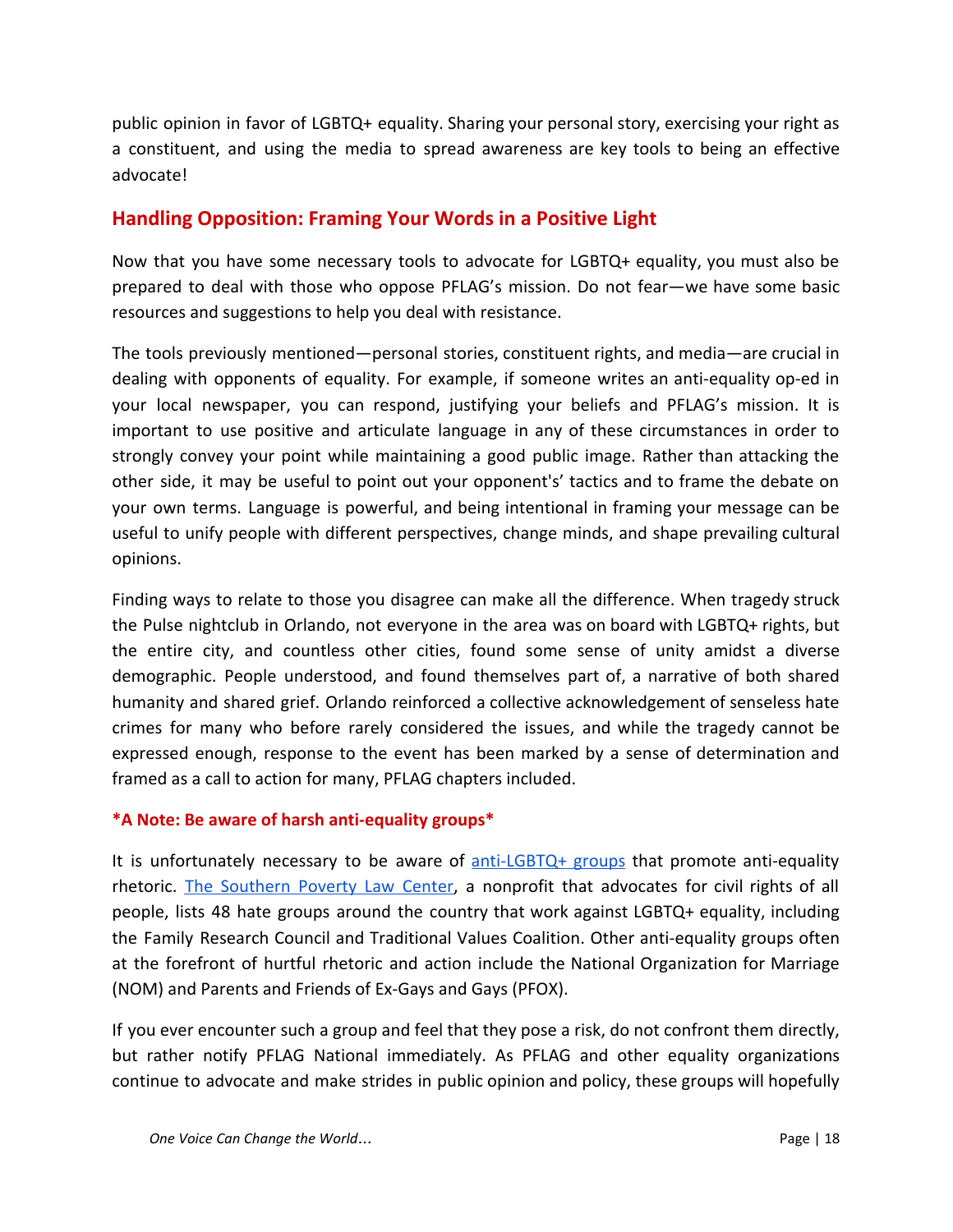decrease and become less significant. Dealing with anti-LGBTQ+ groups underscores the importance of building strong and diverse coalitions in order to justify the need for equality from several different perspectives. Remember that your efforts and voice help many individuals secure equal rights and deal with negativity.

### <span id="page-19-0"></span>**Use Your Story to Emphasize PFLAG's Purpose**

*Due to the nature of the conservative community we exist in, we have to be very cognizant of what we are doing. Just being present and talking to people and being nice. Sometimes it's not even talking about PFLAG or LGBTQ+ issues, but just talking as a way in, and then the person usually asks what PFLAG is.*

– Jason Willis, member PFLAG Abingdon

Coming from a conservative area, Jason makes sure to use his personal story to advocate for LGBTQ+ equality, rather than resorting to politics. Providing a friendly face and insight into the necessity of LGBTQ+ equality may open the mind of people who had never before considered equality to be a personal matter. PFLAG's strong reputation stems from its many members' powerful and diverse stories. Political rhetoric often leads to division, while personal stories that promote equality and justice affect hearts and minds and empower people to join and advocate for the cause. Remember to be clear and concise with your words!

# <span id="page-19-1"></span>**Advocacy Methods: Lobbying**

The Alliance for Justice—an organization committed to strengthening the public interest community's ability to influence public policy, and foster the next generation of advocates—reminds us, "Most nonprofits can and should lobby! Lobbying is one subset of advocacy, and includes both direct and grassroots lobbying."

But what does lobbying look like, anyhow?

### <span id="page-19-2"></span>**Direct Lobbying vs. Grassroots Lobbying**

**Direct lobbying** is an attempt to persuade lawmakers to pass or not topass a bill. It is any direct communication with a legislator or his or her staff in order to influence current or pending legislation. PFLAG members' visits to legislators and staff on Capitol Hill as part of the national convention and the in-district congressional visits members will make in their communities are considered direct lobbying.

**Grassroots lobbying** is encouraging the people who live in a lawmaker's district to exercise their influence on their legislators on whether they should vote for or against some legislation.

*One Voice Can Change the World*… Page | 19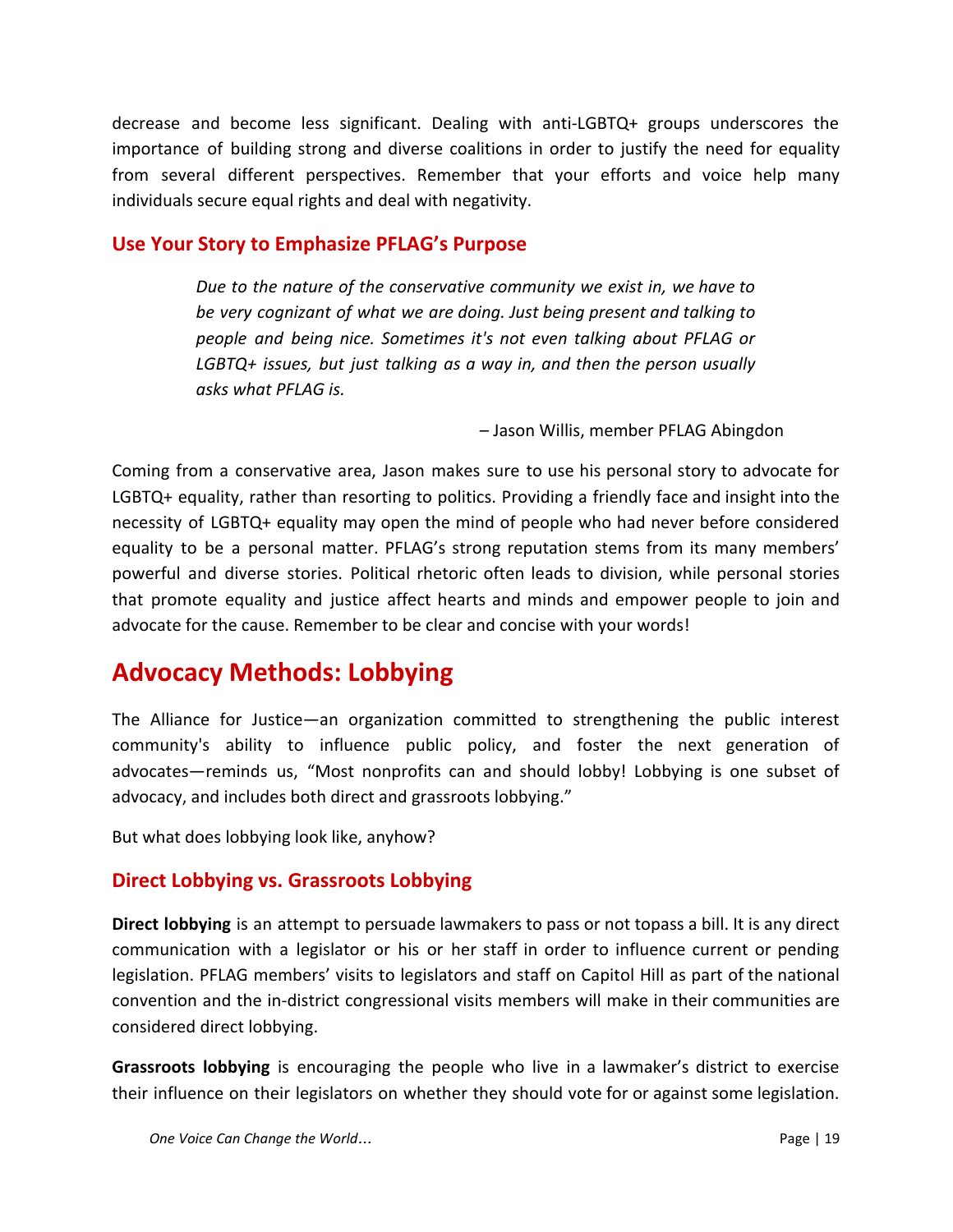For example, when PFLAG National contacts members and supporters asking them to take action by contacting their legislators, it is considered grassroots lobbying on the part of PFLAG National. The general rule is that an organization can use a certain amount of the money that it earns to communicate with lawmakers. This happens when PFLAG works to communicate the importance of equal rights for our LGBTQ+ loved ones to elected officials; however, we cannot use more than 20 percent of our budget on these lobbying efforts. **Additionally, PFLAG is not permitted to endorse or oppose any candidate elected to or seeking election for political office.** This rule encompasses all federal, state and local candidates, and this rule applies to all PFLAG chapters.

# <span id="page-20-0"></span>**Playing by the Rules: Lobbying Dos and Don'ts**

As a 501(c)3 organization, PFLAG and its chapters have some limitations on how they can lobby and, in particular, some notable restrictions on election issues.

Please keep in mind important regulations and definitions when visiting with lawmakers. To learn more about 501c3 dos and don'ts for lobbying visit [pflag.org/501c3rules](https://www.pflag.org/resource/501c3rules) or consult *Make It Count: The PFLAG National Get Out the Vote Pocket Guide*.

If you have additional questions on lobbying regulations, you can learn more by contacting your PFLAG Field Manager. Visit us online at [pflag.org/about/our-people](https://www.pflag.org/about/our-people).

# <span id="page-20-1"></span>**Psyching Up: Knowing How and Why Legislators Value PFLAGers' Voices**

As a constituent, you are atop priority to your legislators. They know it, and you will be well-served to remember it, too. Legislators value your voice, need your vote and want your visit to learn what your family appreciates and what they need as we progress forward together toward full equality for LGBTQ+ people. Remember:

- **You and your legislators are neighbors.** You live in the same state as your U.S. Senators and in the same district back home as your U.S. Representative. You also have specific State Senator and Representative/Assemblyman elected officials who rely on your vote and are obliged to listen to your voice, as is true for your Governor. At the city and county levels, this is true, too, for your mayor, city councilors and county commissioners. They and their staff work every day for the well-being of your family and also for your support and vote when election seasons arise.
- **For legislators, nothing weighs as much as a constituent's request, need, or opinion.** Research shows it: legislators are listening to constituents and vote with them in mind. You are the attentive and active constituents who are paying attention to your legislators.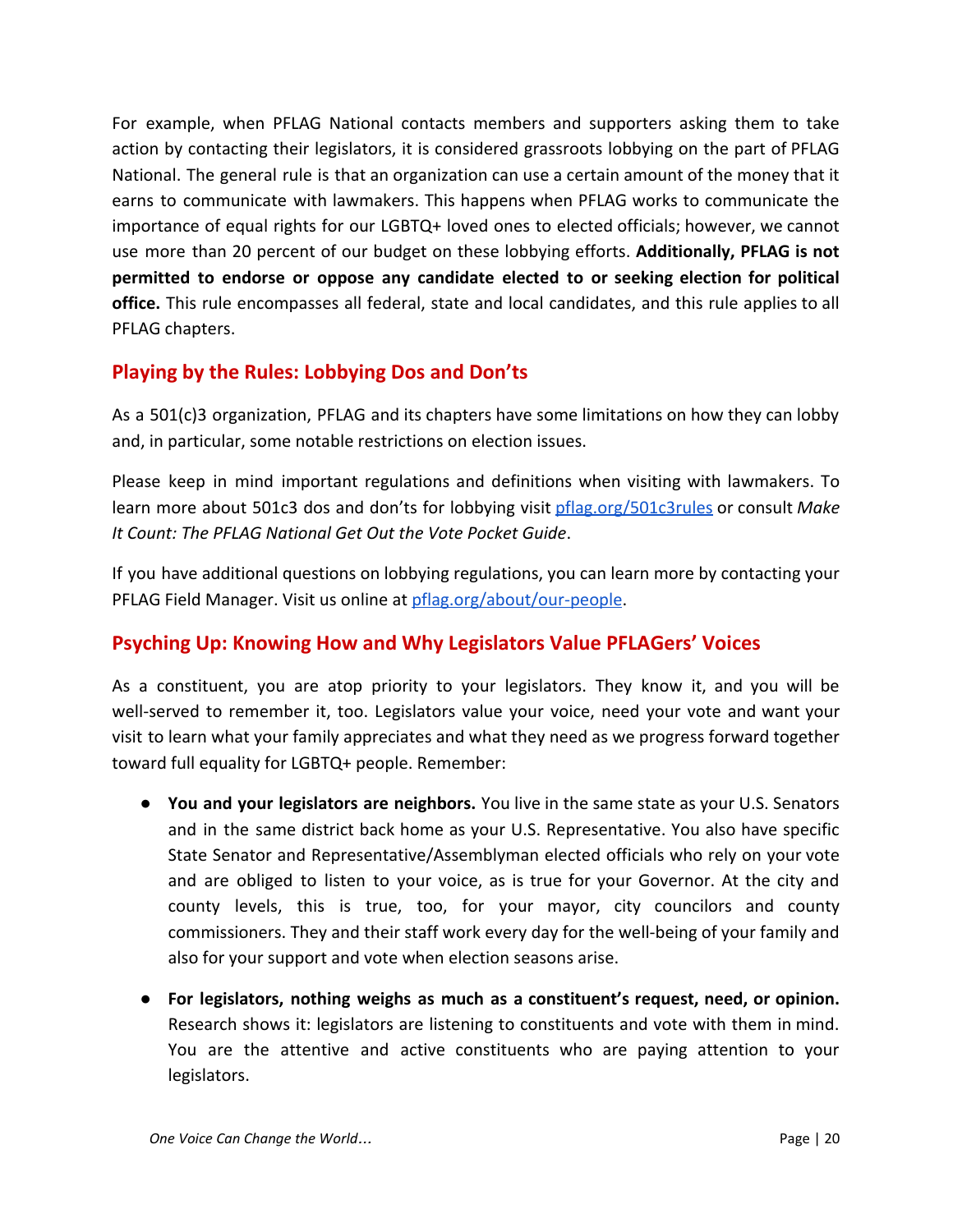- **Legislators document constituents' stories because they matter.** Whether at the federal, state or local level, legislators speak on the record and reference letters they've received and conversations they've had with their constituents. This is true, for example, of the Matthew Shepard and James Byrd, Jr. Hate Crimes Prevention Act, which became the first federal law that explicitly includes gender identity alongside sexual orientation.
- **Legislators write bills when families tell them about their needs.** Here's an example concerning a priority for PFLAGers: the Every Child [Deserves](https://www.pflag.org/resource/every-child-deserves-family-act) a Family Act (ECDF) which gives LGBTQ+ parents equal consideration to adopt or foster youth by any public agency that receives federal funds. At the news conference to launch this important federal bill, sponsors Congressman John Lewis (D-GA), Congresswoman Ileana Ros-Lehtinen (R-FL) and Senator Kirsten Gillibrand (D-NY) each accompanied a constituent family to tell the story of why this bill is needed now.
- **Legislators need to hear your family's stories.** They care. Legislators ask their staffers, "What are constituents saying?" You hold the answers that add value to the staffers' jobs. Less than one third of constituents weigh in, so please, speak out!

### <span id="page-21-0"></span>**Lobbying: A Step-By-Step Plan**

#### <span id="page-21-1"></span>**1) Find your representative.**

While Congress is usually in session from early January until October or November, lawmakers frequently return home to their districts to meet with constituents and discuss important issues. States vary as to when or how long their sessions occur. The state legislative websites will tell you when they are in session, or call PFLAG National and we can help. PFLAG members should throughout the year contact their representatives' in-district offices to find out when they may be able to arrange an in-person meeting with the lawmaker, or a meeting with a staff member if the lawmaker is unavailable.

Follow these simple steps to contact your federal legislators about a particular bill:

- Find your elected officials [here](https://salsa4.salsalabs.com/o/51615/getLocal.jsp) and choose the bill for which you wish to advocate. Note that your information remains private except to the legislator you are reaching so that they can count your contact as one from their constituents.
- A note on State Representatives and Senators: State legislatures have varying sessions, with some being a year-long process and others presenting a very short window of opportunity to influence legislation. For more information on your state's legislative calendar, visit Project Vote Smart online at [votesmart.org.](http://votesmart.org/)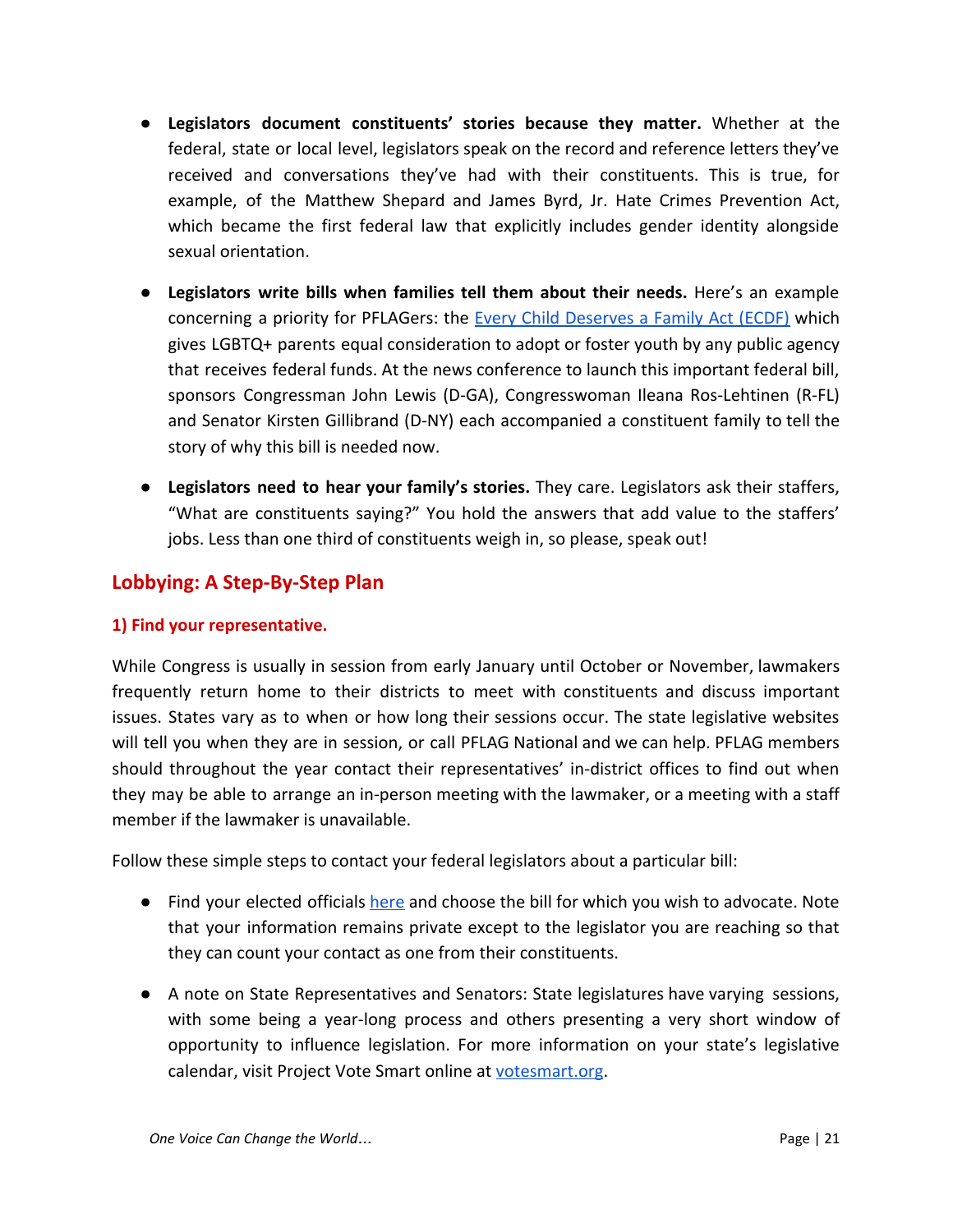● During an election season, it may also be useful to check out the aforementioned PFLAG Get Out the [Vote](https://www.pflag.org/document/make-it-count-pflag-national-get-out-vote-pocket-guide) guide for additional tips and best practices specifically on lobbying and organizing in such a time.

#### <span id="page-22-0"></span>**2) Make the call.**

Once you've found your legislator's name on the letter confirmation displayed, go to [popvox.com/congress](https://www.popvox.com/congress) to look up your legislator's office information, call their local office and explain that you would like to meet with the legislator, and why. Be sure to say that you are a constituent, meaning that you live in the lawmaker's home district if a representative or state if a senator. That will signal the legislator's scheduler priority consideration on the lawmaker's calendar. Also be prepared to submit an official request for your meeting, either by fax or email.

Keep in mind that you may not receive a meeting with your lawmaker, but may instead be scheduled to speak with staff members. Staff members make critical decisions and advise your congressperson on important issues. Take the meeting seriously and keep in mind that staffers are the "eyes and ears" of your representative or senator, both at federal and state levels.

### <span id="page-22-1"></span>**3) Do your homework.**

Before meeting with your legislator, you should:

- Identify three or four PFLAG members who can attend the meeting with you;
- Set an agenda mapping out which topics you will discuss and who will cover which topics;
- Plan on spending two-to-three minutes on each topic, and be sure to research your lawmaker's record on LGBTQ+ issues: which measures did he or she support? How did he or she vote on issues such as civil rights, judicial nominees, and privacy? Use that information to shape the message you deliver during your meeting. For example, if your representative is a former teacher, consider focusing on safe-schools issues and tell stories about issues your children face in school.

#### <span id="page-22-2"></span>**4) Make the visit.**

Always be sure to show up early for your appointment, and dress neatly. Your primary spokesperson (see below) should thank the staff members or representative for granting the meeting and for their positive votes and/or support on issues in the past. To make your visit as productive as possible, remember to:

● Select one person to be the primary spokesperson for your group.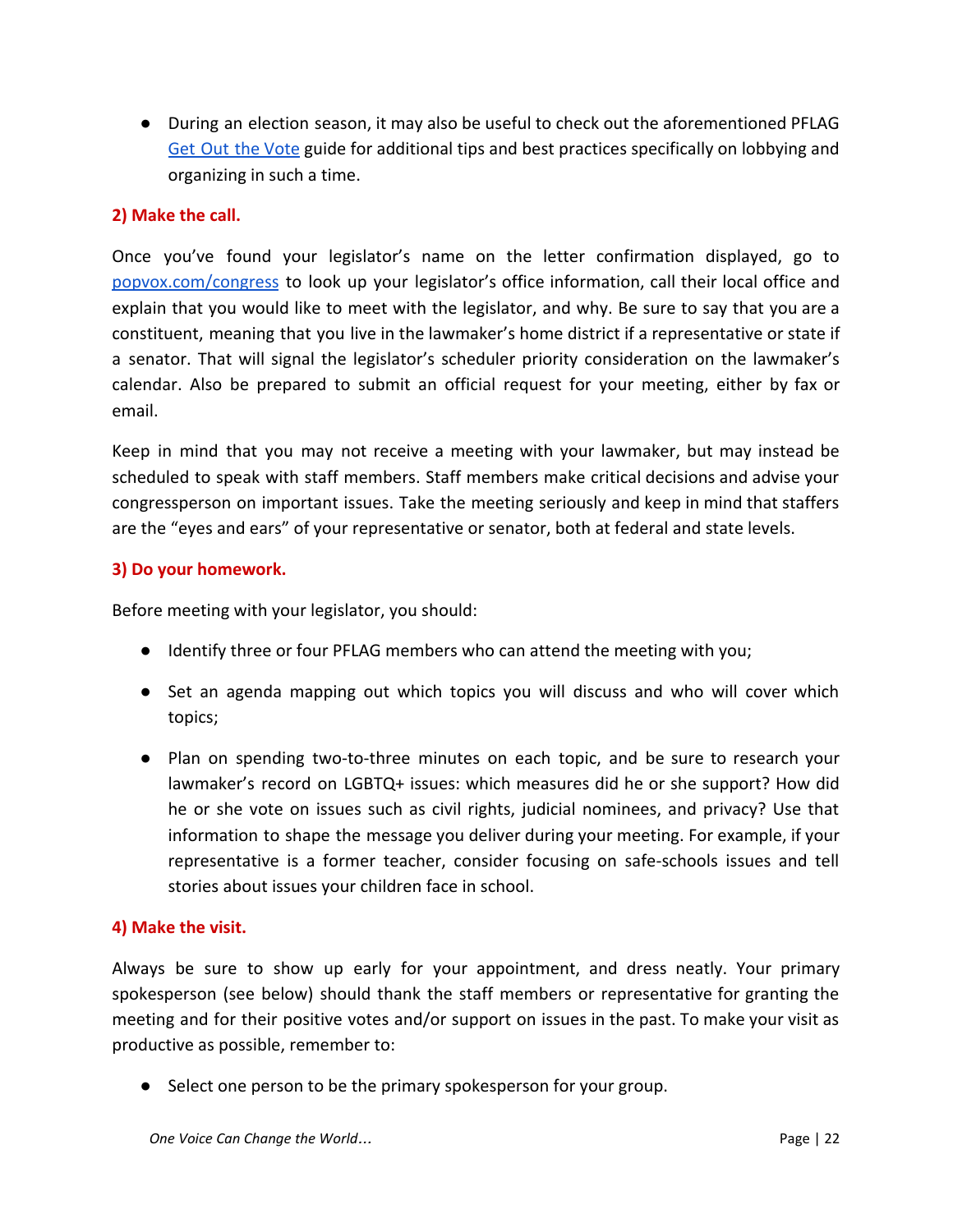- Make your "ask" at the beginning.
- Stick to your agenda (unless the legislator leads differently) and respect the time given.
- Personalize your story and localize issues: relate what you are asking for to a personal experience and a local need.
- Take family photos with you to your meeting. Pictures, coupled with your personal stories, help put a real face on what can sometimes be abstract issues for legislators.
- Ask questions and listen to the answers.
- Acknowledge that the representative may not be ready to commit to your position yet, but also ask that they keep an open mind...and be clear that you want to continue the relationship and dialogue with them.
- End on a positive note, and return to a feel-good talking point that leaves a positive impression and shows appreciation to the representative or their staff for meeting with you.

#### <span id="page-23-0"></span>**5) Follow up and follow through.**

Send a thank-you note after your meeting, restating any agreements and reiterating your requests. And, if you've promised additional information for the lawmaker, be sure to include that along with your note. Offer to be a resource for the representative. We would love to hear from you when you reach legislators. Feel free to email Diego Sanchez, our Director of Policy at [dsanchez@pflag.org](mailto:dsanchez@pflag.org) at any time.

#### <span id="page-23-1"></span>**Know Your Audience: Talking Points for Allies & Adversaries**

It is essential that PFLAG families meet and talk with every lawmaker, including those who are already supportive on our issues and especially those who are not. Our stories can cement a supportive lawmaker's positive stance, move those who may be on the fence about critical issues towards a more supportive stance, and possibly change the hearts and minds of those who simply may not have heard from someone with an LGBTQ+ loved one before.

#### <span id="page-23-2"></span>**When talking to our allies...**

- **Remember** to thank them for standing up for our LGBTQ+ loved ones:
- **Reiterate** how important their support is to you as a constituent.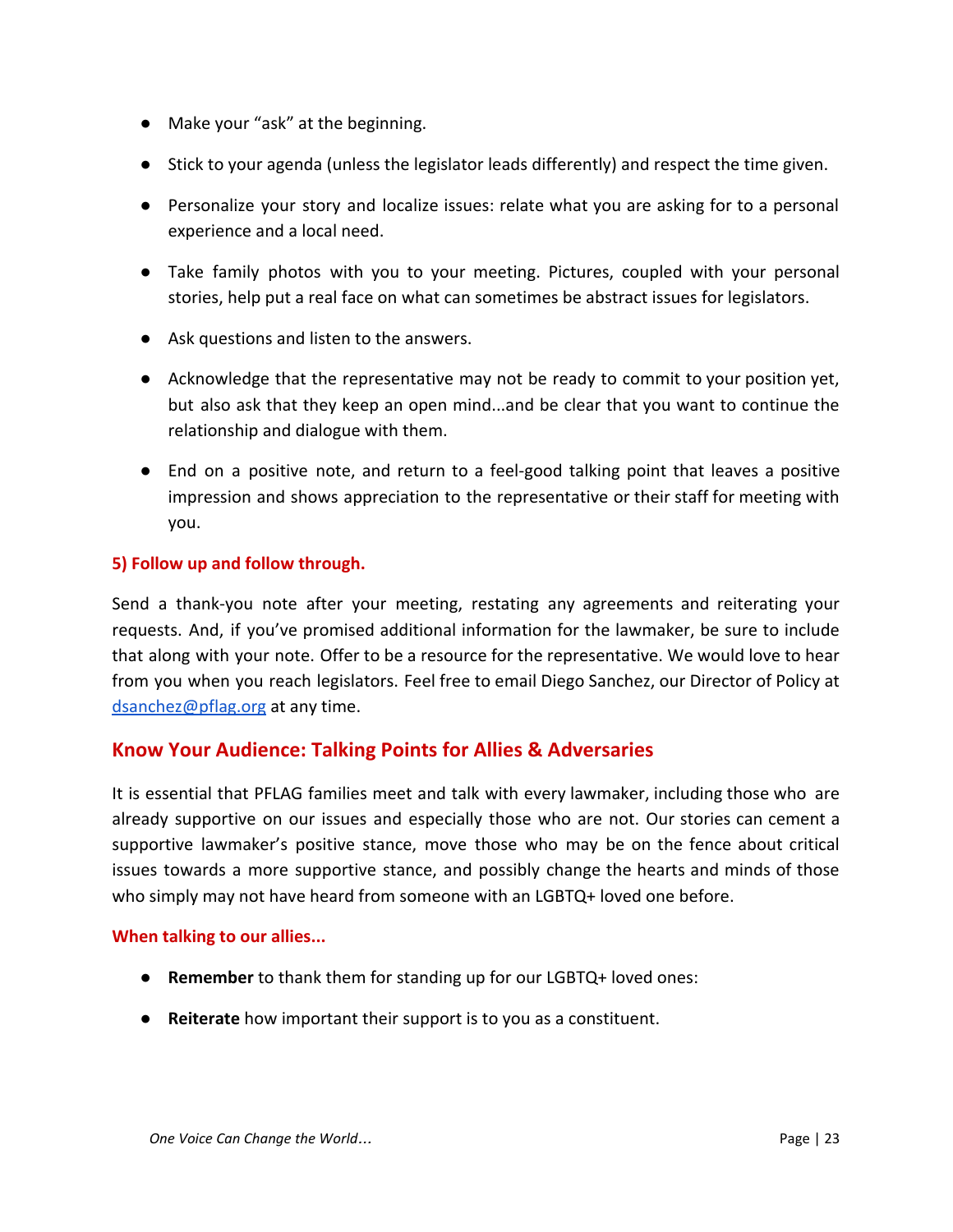- **Ask** your lawmakers to cosponsor legislation that they may already be supporting, if they can. By co-sponsoring a bill, our elected leaders go on record to document their support.
- **Find out** how you can help support their efforts. By offering to help move legislation forward, you can further show your elected leaders that they are not fighting the good fight(s) alone.

#### <span id="page-24-0"></span>**When talking to the "moveable middle" (i.e. those who may be on the fence)...**

- **Remember** to emphasize the real impact their support will have on real families in their district(s):
- **Talk** about how support for LGBTQ+ issues will affect your family and loved ones.
- **Ask** your representative what their specific concerns or hesitations may be about a particular bill, and discuss those concerns.
- **Invite** your representative and their staff to attend a PFLAG meeting to hear from other families in the district who also care about the issue.
- **Offer** PFLAG and your chapter as a resource for the lawmaker and their staff.

#### **When talking to those who are opposed to our issues...**

- **Remember** to have a respectful conversation, keep lines of communication open, and offer to correct any misinformation they might have.
- **Emphasize** how an unfavorable vote on a particular issue will impact your family.
- **Challenge** their assumptions that fair-minded votes may not be popular—in fact, many people support certain fair-minded measures.
- **Offer** to your lawmaker more informative depth about the issues, and offer PFLAG as a resource.

# <span id="page-24-1"></span>**What's Next?**

Now that you have the basic guidelines for advocacy, you are ready to begin learning about PFLAG's legislative priorities. Meanwhile, start reaching out to like-minded organizations to form coalitions, and start researching ongoing events or legislation to take action. Remember that every person you talk to about LGBTQ+ equality is a step towards progress. Share your story and have fun!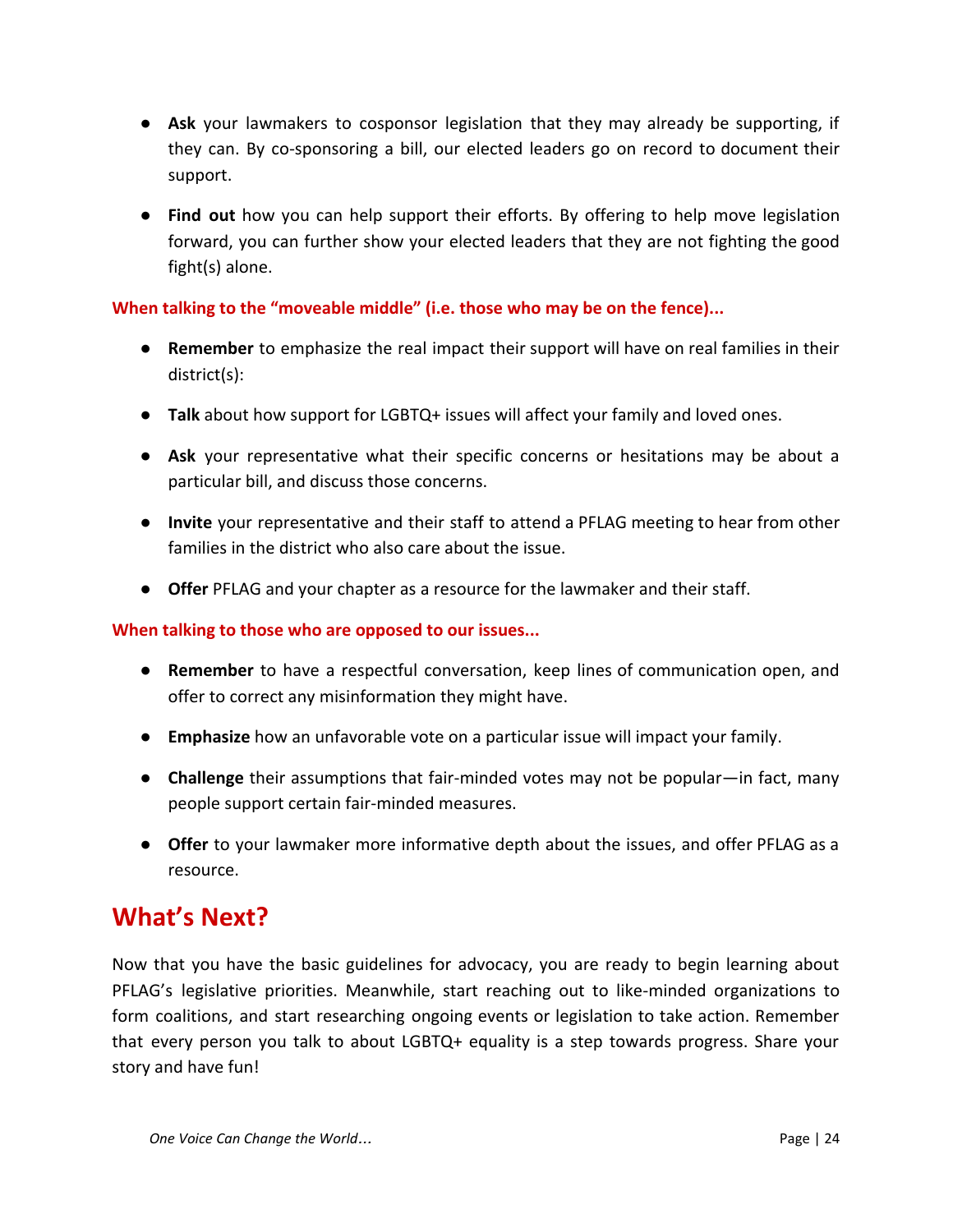For further resources, please visit the advocacy pages on the PFLAG website: [pflag.org/advocacy-101.](https://www.pflag.org/advocacy-101)

# Part II: Policy

# <span id="page-25-0"></span>**PFLAG National Legislative Priorities for 2019-2020**

PFLAG National prioritizes a number of federal bills each year and updates them regularly. PFLAG also follows a number of bills beyond the initial active priority list, watching for any movement and moving them to priority status, either when action is likely by legislators or when current events move a bill to higher attention and engagement.

For each bill you will find the name, abbreviation if denoted, bill number, what the bill will do, what you should request of your legislator, PFLAG talking points, and any important notes you might find useful.

New legislation is posted on the PFLAG National website often, so be sure to check our news and blog sections and/or make sure you receive Policy Matters, distributed by email on the first and third Friday of each month. You can also search the federal database for more current legislation at [congress.gov](https://www.congress.gov/), and search your state government's website for relevant local legislation. State and local bills are prioritized when PFLAGers and their state or municipal coalitions are focused on moving particular bills throughout legislative seasons.

# <span id="page-25-1"></span>**Bills We Support**

In addition to the bills listed in the following pages, look out for the LGBT Data Inclusion Act, which importantly calls for the collection of LGBTQ+ information during the census to better understand the LGBTQ+ population in the U.S.; and Do No Harm, a bill which acknowledges the importance of freedom of religion while stating that religious beliefs cannot exempt someone from policies that prevent discrimination. On the other side of Do No Harm is a religious freedom bill (RFRA) called FADA, or the First Amendment Defense Act—a bill we strongly oppose as it would allow discrimination against LGBTQ+ individuals—on which the House held a hearing on the one-month anniversary of Orlando.

Keep watch for other legislation calling for the repeal of the blood ban, which prevents gay men from donating blood; a few bills, including the "Stop Harming Our Kids Resolution," which move to outlaw conversion therapy; initiatives to combat hate crimes; and H.R. 827, which would formally honor members of the Pulse Orlando attack.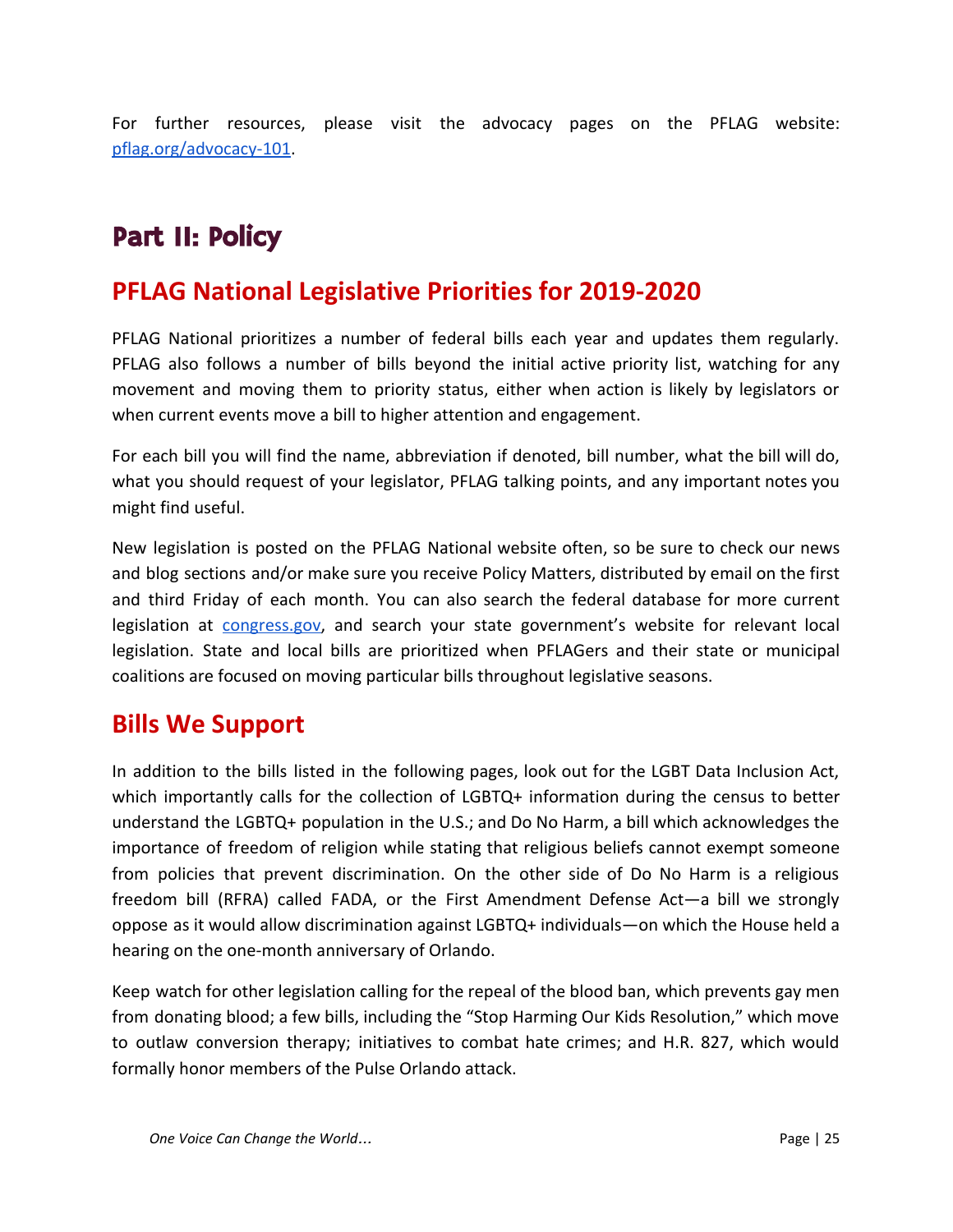# **Passed The House**

# **The [Equality](https://www.pflag.org/take-action/equality-act) Act**

#### **Bill Number**

Reintroduced in the House as **[H.R.5](https://www.congress.gov/bill/116th-congress/house-bill/5)** by Rep. David N. Cicilline (RI-1) and in the Senate as **S.788** by Sen. Jeff Merkley (D-OR)

#### **Purpose of Bill**

The Equality Act will amend the Civil Rights Act of 1964 and other federal laws such that LGBTQ people are treated as a protected class under federal law. It will also strengthen and expand protections for those already designated as belonging to a protected class.

#### **Action Request**

Ask your Senators to support this bill. If they are not a co-sponsor of the bill, ask them to support it by co-sponsoring. If they are already a cosponsor, be sure to thank them.

- *The Equality Act will strengthen anti-discrimination protections not just for the LGBTQ community, but for everyone, including women and communities of color.* The bill will add protections from discrimination on the basis of sex, sexual orientation and gender identity to the Civil Rights Act of 1964 and expand the definition of public accommodations. It will bar religious freedom from being be used as a defense for discrimination against any protected class.
- **LGBTQ people deserve to be treated like every other protected class.** People who are LGBTQ currently lack equal protections regarding employment, public services and spaces, public education, fair housing, credit, and access to jury service. This bill will extend the same rights to LGBTQ Americans that are currently afforded to other protected groups.
- *The Equality Act will provide full protection from discrimination for all LGBTQ individuals in the U.S.* Passing the Equality Act will end inconsistencies that vary by geography and ensure that, no matter where an LGBTQ person lives or visits, they enjoy the same protections as all other people.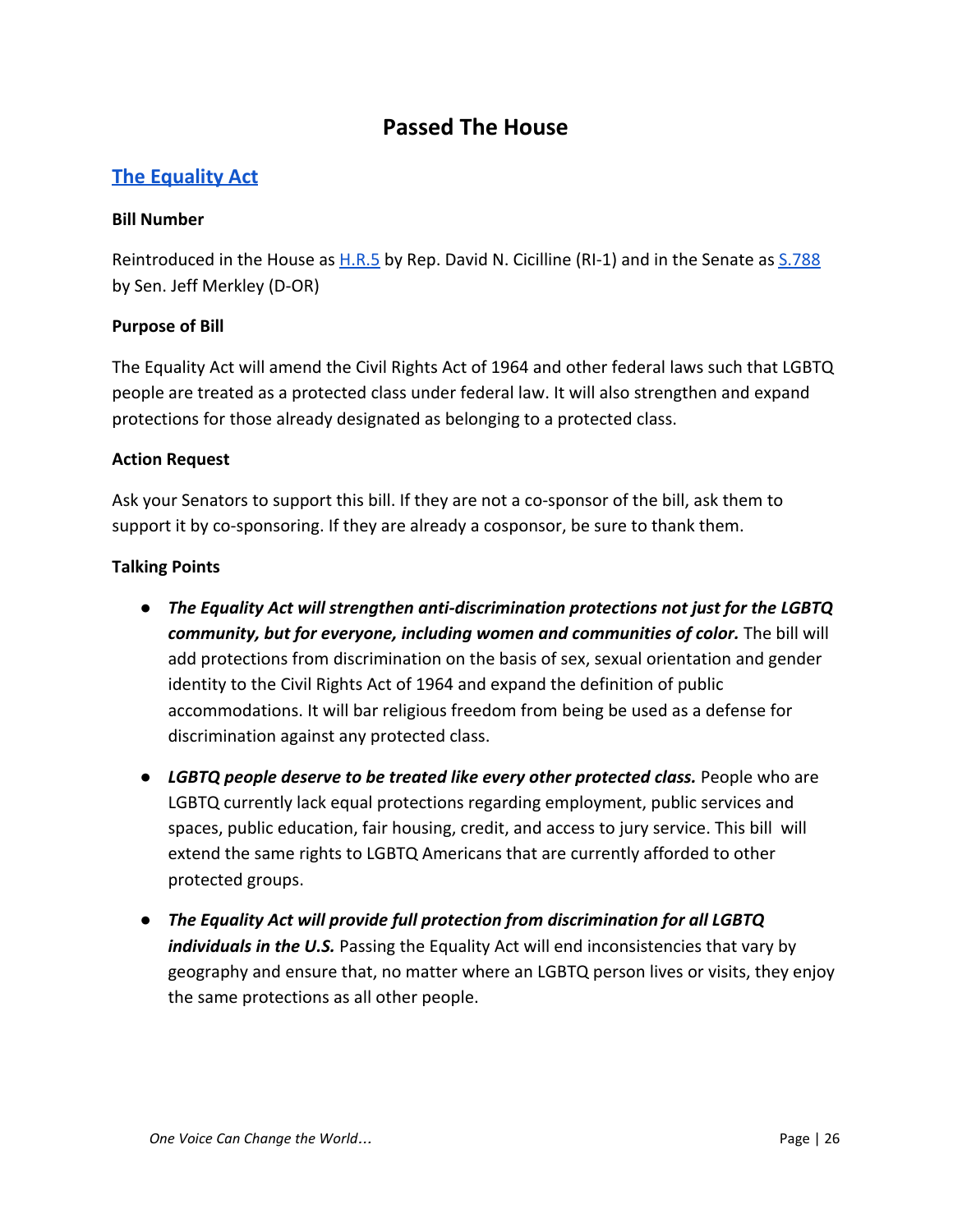# **House [Resolution:](https://www.congress.gov/bill/116th-congress/house-resolution/124?q=%7B%22search%22%3A%5B%22H.+Res.+124%22%5D%7D&s=3&r=1) Expressing opposition to banning service in the Armed Forces by openly [transgender](https://www.congress.gov/bill/116th-congress/house-resolution/124?q=%7B%22search%22%3A%5B%22H.+Res.+124%22%5D%7D&s=3&r=1) individuals**

#### **Resolution Number**

Introduced as [H. Res. 124](https://www.congress.gov/bill/116th-congress/house-resolution/124?q=%7B%22search%22%3A%5B%22H.+Res.+124%22%5D%7D&s=3&r=1) by Rep. Joe Kennedy III (MA-4)

#### **Purpose of the Resolution**

[This resolution](https://kennedy.house.gov/newsroom/press-releases/kennedy-intros-resolution-rejecting-trump-military-trans-ban) (1) strongly opposes President Trump's ban on transgender members of the Armed Forces, (2) rejects the scientific and medical claims upon which it is based, and (3) strongly urges the Department of Defense to not reinstate the ban and to maintain an inclusive policy allowing qualified transgender Americans to enlist and serve in the Armed Forces.

#### **Action Request**

If your member of congress co-sponsored or voted in favor of this resolution, remember to thank them.

# **[PRIDE](https://www.speaker.gov/newsroom/72419-3/) Act**

#### **Bill Number**

Introduced as **[H.R.3299](https://www.congress.gov/bill/116th-congress/house-bill/3299)** by Rep. Judy Chu (CA-27).

#### **Purpose of the Bill**

This bill amends the Internal Revenue Code to provide for equal treatment of same sex married couples. It permits such couples to amend their filing status to married filing jointly for tax returns outside of the statute of limitations and modifies tax rules relating to married couples to include same sex couples.

#### **Action Request**

If your member of congress co-sponsored or voted in favor of this resolution, remember to thank them.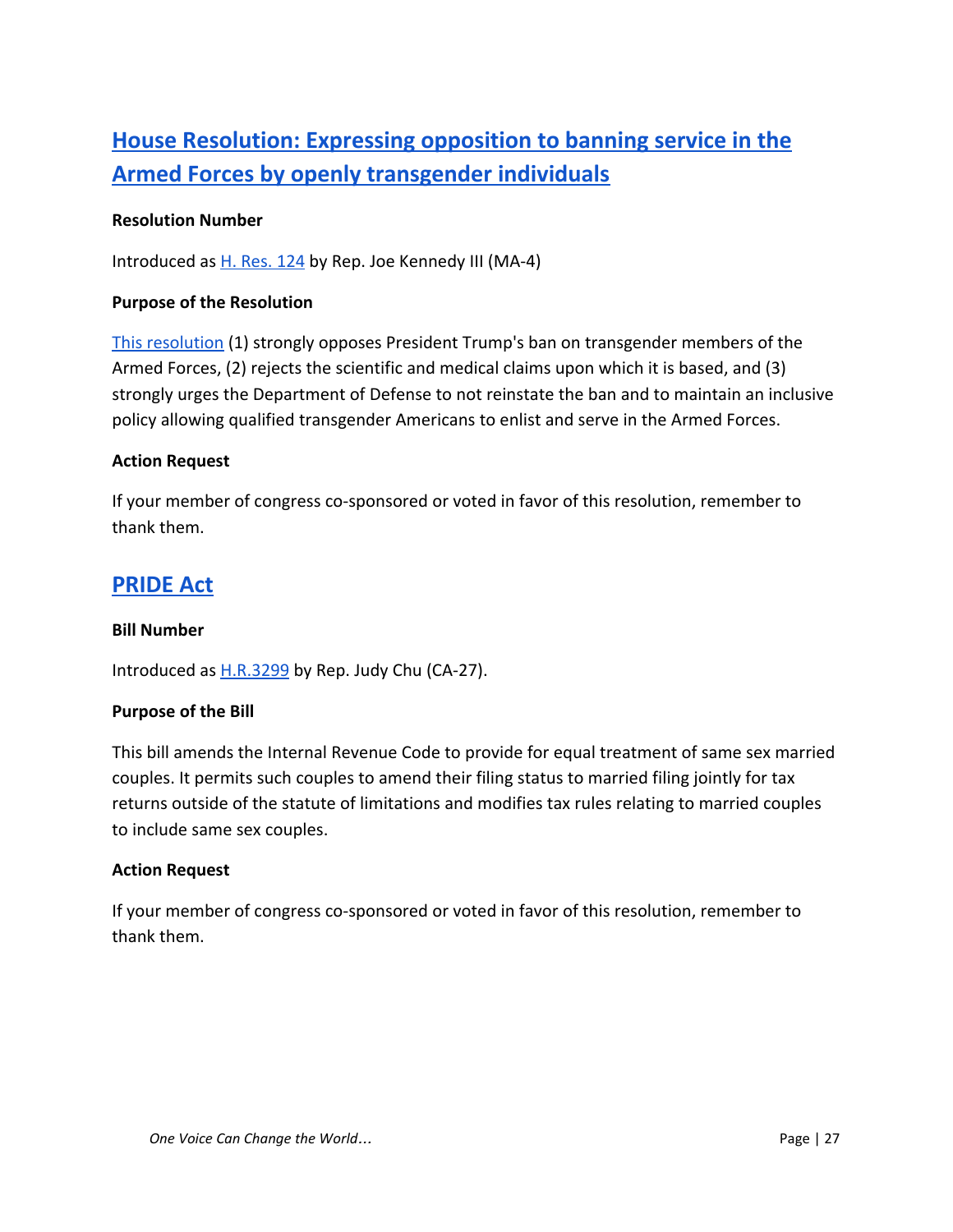# **Introduced; Pending Hearing**

# **Healthcare:**

### **The Do No [Harm](https://www.congress.gov/bill/116th-congress/house-bill/1450/text) Act**

#### **Bill Number**

Reintroduced in the House as H.R.1450 by Rep. Joseph P. Kennedy, III. (MA-4).

#### **Purpose of Bill**

The [Do No Harm Act](https://kennedy.house.gov/newsroom/press-releases/kennedy-scott-harris-reintroduce-bill-to-amend-religious-freedom-restoration-act) will amend the Religious Freedom Restoration Act of 1993 (RFRA) to limit its use in cases involving discrimination, child labor and abuse, wages and collective bargaining, access to health care, public accommodations, and social services provided through government contract.

#### **Action Request**

Ask your Members of Congress to support this bill. If they are not a co-sponsor of the bill, ask them to support it by co-sponsoring. If they are already a cosponsor, be sure to thank them.

- *The Do No Harm Act will make sure RFRA is used in line with Congress's original intent.* RFRA was introduced to grant all individuals equal respect and protection under the law by protecting their freedom to worship and believe as they do or will; it was never intended to be used as a license to discriminate against others.
- *● The freedom to worship and the right to live free of discrimination are not mutually exclusive.* Both of these are core American values that shape our nation, and need to be protected.
- *● This legislation is crucial to the health and wellbeing of LGBTQ individuals and their families.* The Do No Harm makes sure that employers cannot use RFRA to deny workers wages, engage in child exploitation and abuse, and limit access to health care.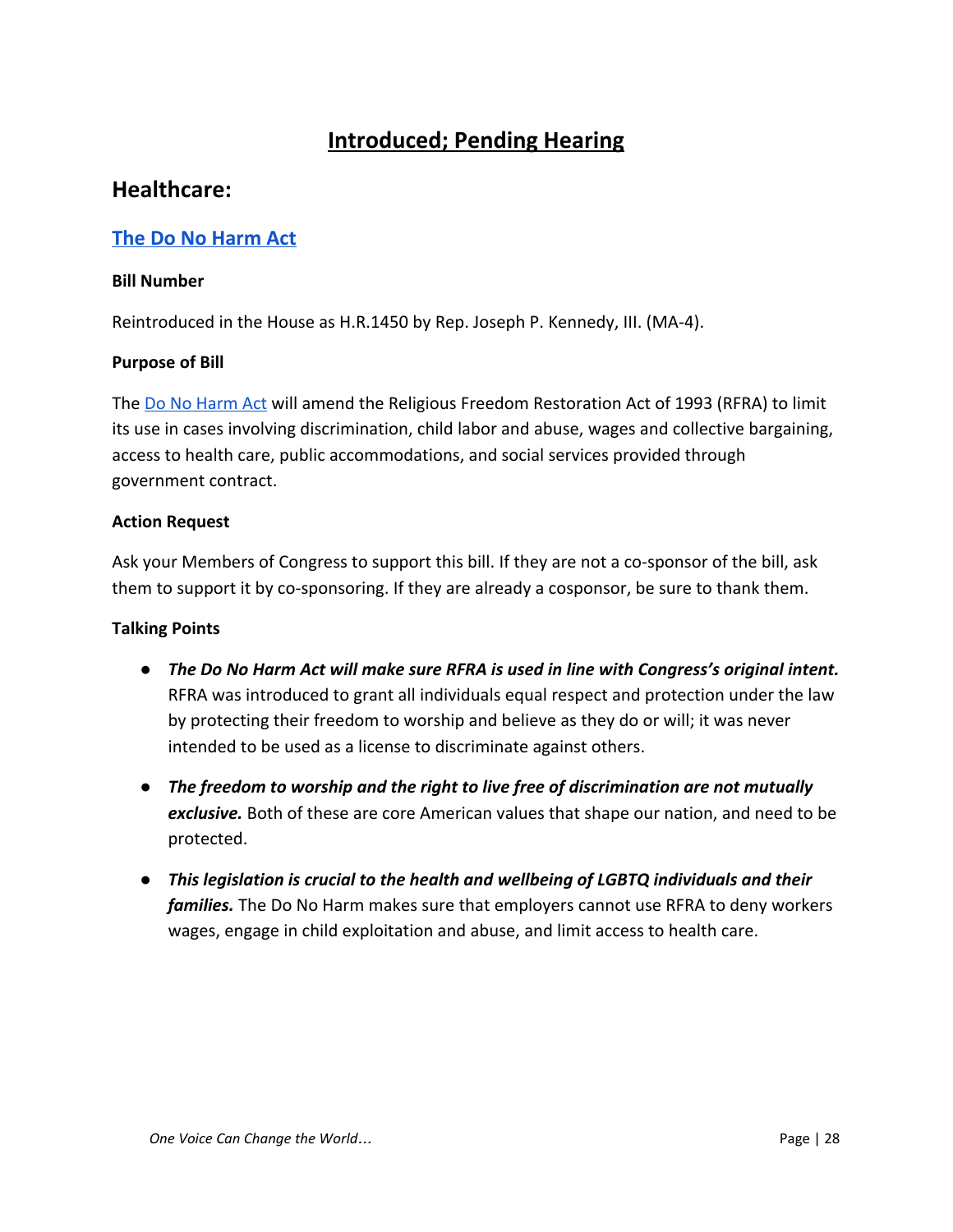# **Statistics:**

### **LGBTQ [Essential](https://www.congress.gov/bill/116th-congress/house-bill/3280?q=%7B%22search%22%3A%5B%22LGBTQ+Essential+Data+Act%22%5D%7D&s=5&r=1) Data Act**

#### **Bill Number**

Reintroduced in the House as  $H.R.3280$  by Rep. Sean Patrick Maloney (NY-18)).

#### **Purpose of Bill**

[The LGBT Data Inclusion Act](https://seanmaloney.house.gov/media-center/press-releases/maloney-introduces-lgbtq-essential-data-act-to-combat-deadly-violence) will require Federal population surveys to collect voluntary, self-disclosed information on sexual orientation in certain surveys, and to establish data standards that require a routine assessment of needed changes in survey methods related to asking such questions.

#### **Action Request**

Ask your Members of Congress to support this bill. If they are not a co-sponsor of the bill, ask them to support it by co-sponsoring. If they are already a cosponsor, be sure to thank them.

- *Data collection about LGBTQ individuals is critical in understanding the issues that impact them.* We need data from LGBTQ individuals in order to pinpoint the issues they face and come up with solutions.
- *The LGBT Data Inclusion Act will foster legislation that is beneficial to LGBTQ individuals.* Good data often serves as the foundation of good legislation; we need numbers to back up the issues that affect LGBTQ individuals every day.
- *The LGBTQ Essential Data Act does not require anyone to disclose information about* their sexual orientation or gender identity if they don't want to. Answering these questions is completely voluntary; individuals who refuse to do so cannot be subjected to fines or penalties.
- *● Collected information is confidential and cannot be used against an individual.* Information collected relating to sexual orientation or gender identity is maintained in accordance with the confidentiality and privacy standards and policies for the protection of individuals applicable to that survey, and cannot be used in a manner that would adversely affect any individual.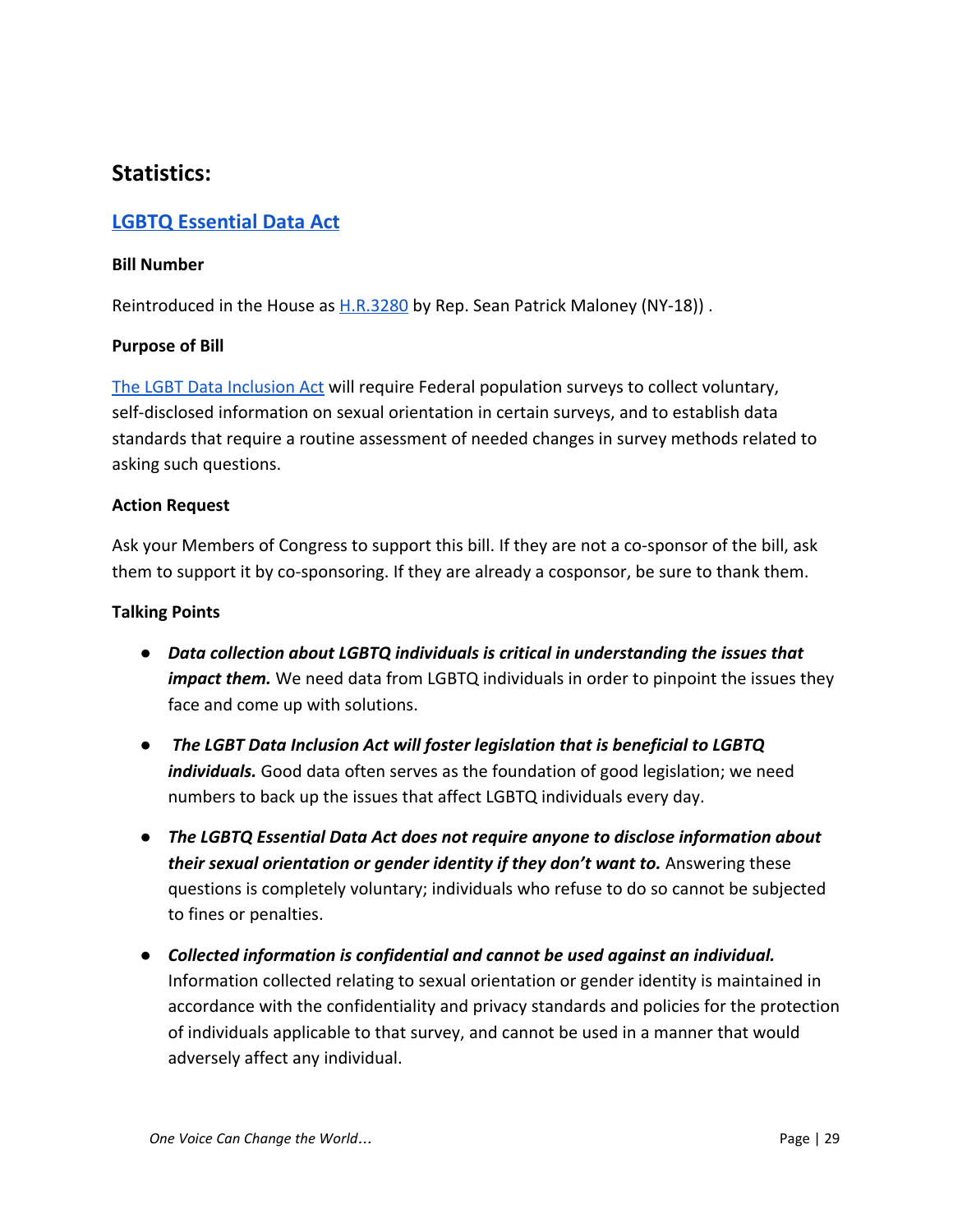# **National Statistics on Deadly Force [Transparency](https://www.pflag.org/take-action/national-statistics-deadly-force-transparency-act) Act**

#### **Bill Number**

This bill was introduced in the House as **[H.R.119](https://www.congress.gov/bill/116th-congress/house-bill/119)** by Rep. Steve Cohen (TN-9).

#### **Purpose of Bill**

[This bill](https://cohen.house.gov/media-center/press-releases/congressman-cohen-introduces-criminal-justice-and-voter-protection-bills) will require the Attorney General to collect comprehensive, publicly available data from law enforcement agencies in all cases when an officer uses deadly force. Law enforcement agencies will also be required to keep these data records for at least four years. Noncompliant state or local governments will have their federal funding reduced.

#### **Action Request**

Urge your Senator or Representative to support and cosponsor this act, especially if they are in the House Subcommittee on Crime, Terrorism, Homeland Security, and Investigations. Thank them if they have already done so.

- *LGBTQ people, especially transgender people, have been historically subject to police violence and brutality.* This bill aims to hold law enforcement agencies accountable for acts of violence and decrease that violence.
- *Many LGBTQ people are also members of other communities vulnerable to police violence and brutality.* People of color, low income communities, and immigrant communities are more likely to experience violence from police than their peers.
- *Law enforcement agencies must gain the trust of minority populations in order to fully protect and serve them.* By cultivating transparency in law enforcement agencies, this bill will help pinpoint areas where law enforcement agencies can improve.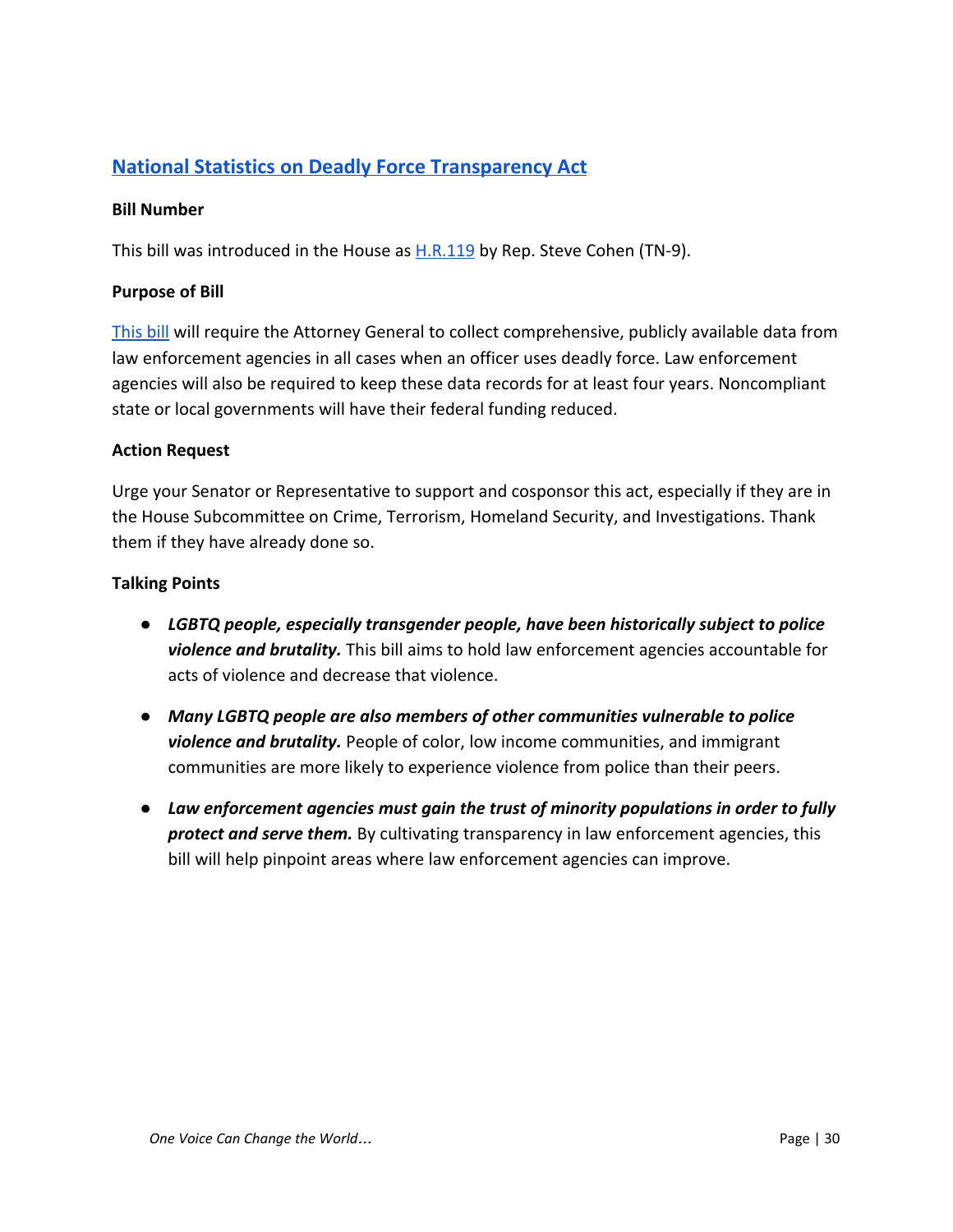# **Khalid Jabara and Heather Heyer National [Opposition](https://www.aaiusa.org/aai_welcomes_introduction_of_khalid_jabara_and_heather_heyer_no_hate_act) to Hate, Assault, and Threats to [Equality](https://www.aaiusa.org/aai_welcomes_introduction_of_khalid_jabara_and_heather_heyer_no_hate_act) (NO HATE) Act**

#### **Bill Number**

This bill was introduced in the House as [H.R. 3545](https://www.congress.gov/bill/116th-congress/house-bill/3545?q=%7B%22search%22%3A%5B%22HR+3545%22%5D%7D&s=1&r=1) in the House by Rep. Don Beyer (VA-8)

#### **Purpose of Bill**

- 1. Promotes efforts to modernize the national hate crime reporting and data collection system.
- 2. Helps hate crime victims receive assistance and support
- 3. Encourages state and local authorities to improve their approach to hate crime,including reporting and data collection,and requires the federal government to address underreporting and related issues.
- 4. Creates opportunities to restore communities and address the root causes of hate crime through alternative sentencing for offenders.

#### **Action Request**

Urge your Senator or Representative to support and cosponsor this act, especially if they are in the House Subcommittee on Crime, Terrorism, Homeland Security, and Investigations. Thank them if they have already done so.

- *LGBTQ people, especially transgender people, have been historically subject to police violence and brutality.* This bill aims to hold law enforcement agencies accountable for acts of violence and decrease that violence.
- *Many LGBTQ people are also members of other communities vulnerable to police violence and brutality.* People of color, low income communities, and immigrant communities are more likely to experience violence from police than their peers.
- *Law enforcement agencies must gain the trust of minority populations in order to fully protect and serve them.* By cultivating transparency in law enforcement agencies, this bill will help pinpoint areas where law enforcement agencies can improve.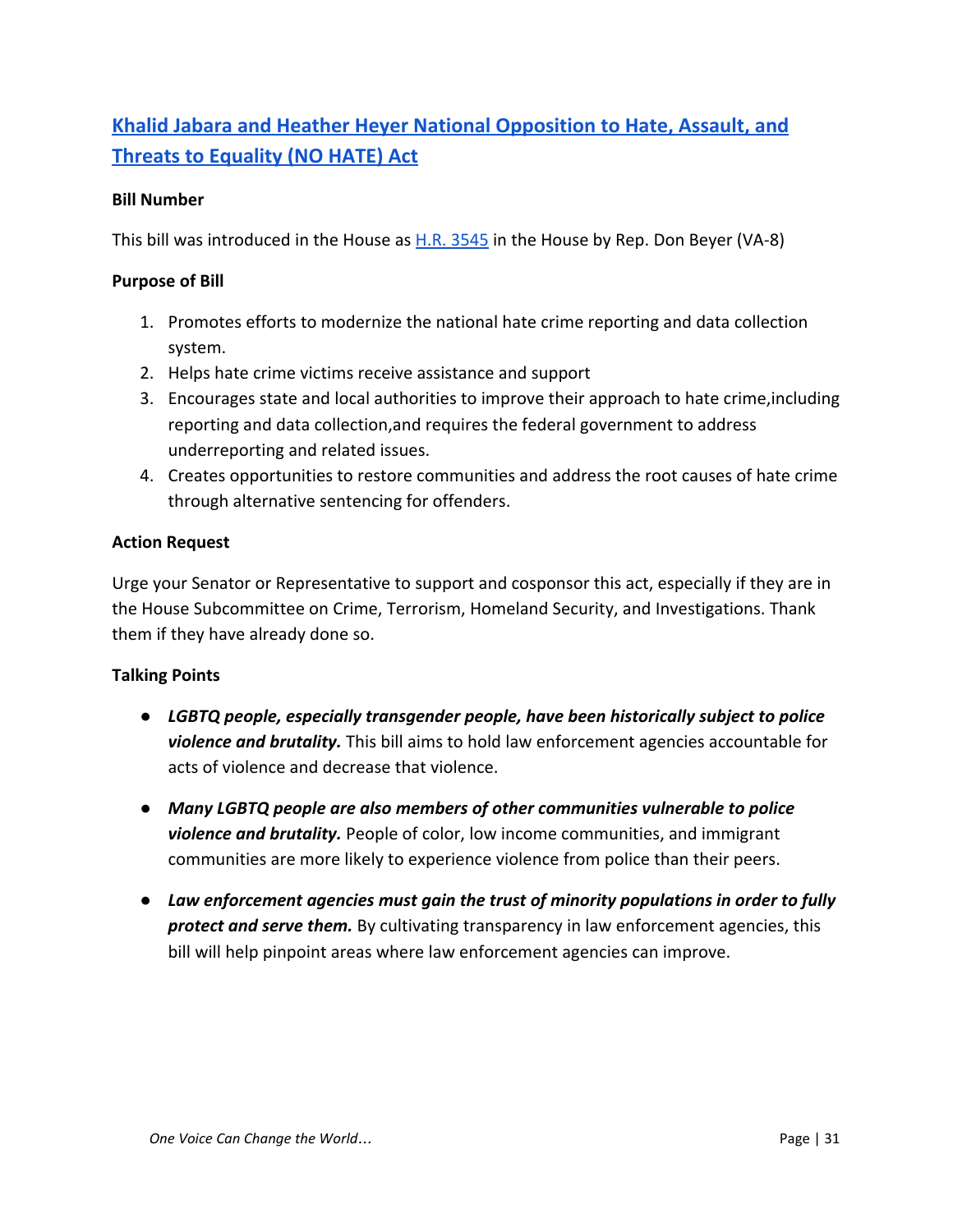# **Seniors:**

### **Ruthie and Connie LGBT Elder [Americans](https://www.congress.gov/bill/116th-congress/house-bill/1777?q=%7B%22search%22%3A%5B%22LGBT+Elder+Americans+Act%22%5D%7D&s=4&r=1) Act**

#### **Bill Number**

Reintroduced in the House as  $H.R. 1777$  by Rep. Suzanne Bonamici (OR-1).

#### **Purpose of Bill**

[This bill](https://bonamici.house.gov/sites/bonamici.house.gov/files/documents/171102LGBTElders_summary.pdf) does the following to achieve those outcomes:

- 1. Includes LGBTQ+ older adults as a "vulnerable population" with greatest economic and social need
- 2. Permanently establishes and continues to fund the National Resource Center on LGBTQ+ Aging.
- 3. Requires the Assistant Secretary of Aging to oversee data collection on LGBTQ+ older adults and their service needs.
- 4. Prioritizes research and development grants for organizations working to improve LGBTQ+ health, long term care needs, and access to culturally responsive services.

#### **Action Request**

Ask your Members of Congress to support this bill, especially if they serve on the House Committee on Health, Education, Labor, and Pensions. If they are not a cosponsor of the bill, ask them to become a co-sponsor.

#### **Talking Points**

● Provides funding to research the health and welfare of LGBTQ Elders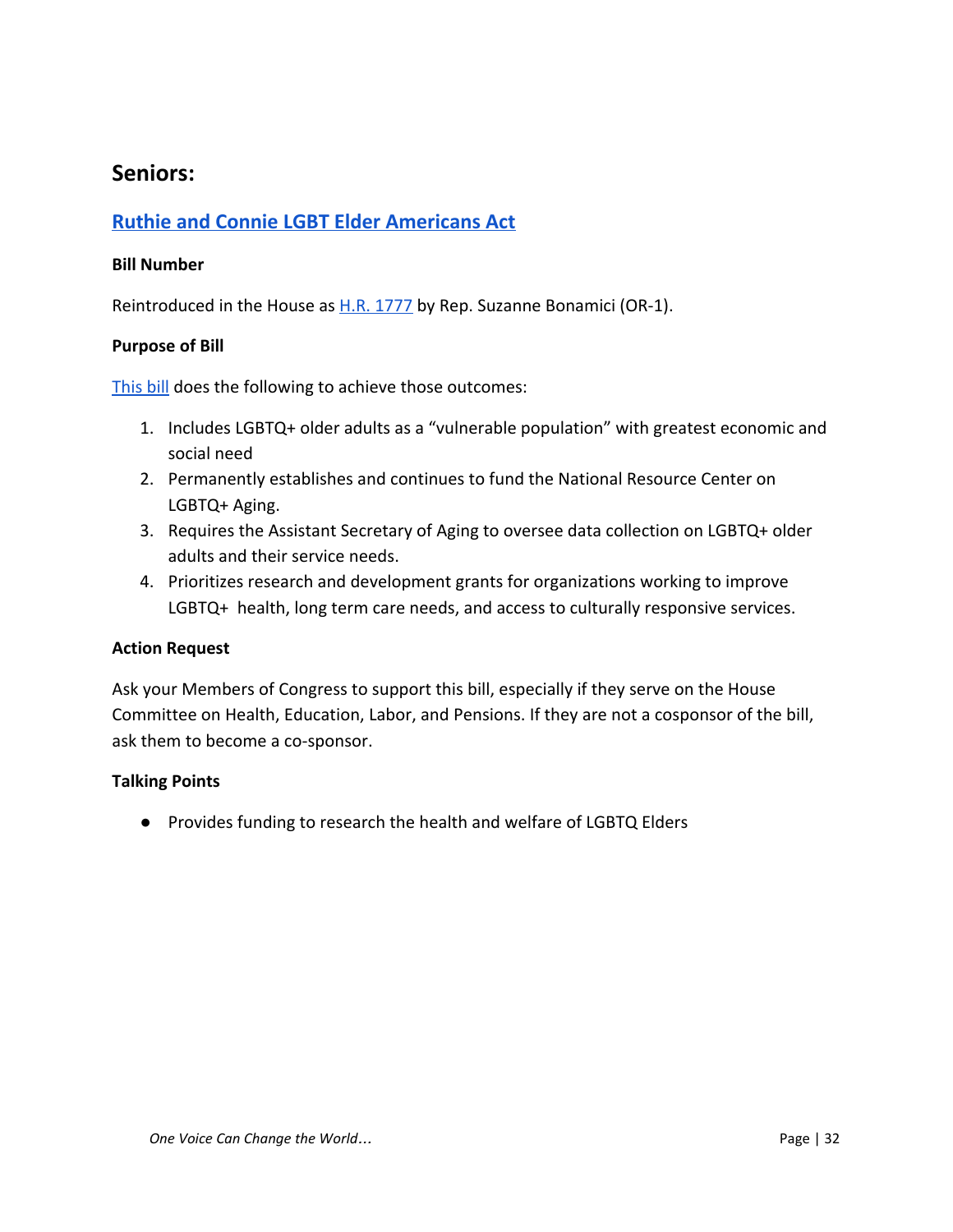# **Youth:**

### **The Safe Schools [Improvement](https://www.pflag.org/take-action/safe-schools-improvement-act-ssia) Act (SSIA)**

#### **Bill Number**

Reintroduced in the House as **H.R.2653** by Rep. Linda T. Sanchez (CA-38).

#### **Purpose of Bill**

SSIA, which was passed the House as part of the Every Student Succeeds Act (ESSA) in the last Congress, will instruct school districts to implement a comprehensive anti-bullying policy that includes sexual orientation and gender identity, and will require states to include bullying and harassment data in the surveys conducted statewide to distinguish what needs are unmet in their schools.

#### **Action Request**

Ask your Members of Congress to support this bill, especially if they serve on the House Committee on Health, Education, Labor, and Pensions. If they are not a cosponsor of the bill, ask them to become a co-sponsor.

- *Bullying and harassment harm children in our nation's schools.* According to [GLSEN's](https://www.glsen.org/sites/default/files/2015%20National%20GLSEN%202015%20National%20School%20Climate%20Survey%20%28NSCS%29%20-%20Full%20Report_0.pdf) [National School Climate Survey,](https://www.glsen.org/sites/default/files/2015%20National%20GLSEN%202015%20National%20School%20Climate%20Survey%20%28NSCS%29%20-%20Full%20Report_0.pdf) high numbers of LGBTQ+ students report regular anti-LGBTQ+ behavior along with feeling unsafe at school. Yet only [21 states and the](http://glsen.org/article/state-maps) [District of Columbia](http://glsen.org/article/state-maps) have comprehensive legislation that protects students against anti-LGBTQ bullying and harassment.
- **Comprehensive anti-bullying and harassment policies work.** Enumerated (i.e. specifically naming sexual orientation and gender identity or expression) anti-bullying policies are the most effective at addressing anti-LGBTQ and bias-based bullying.
- *The bill cultivates respect which will create safer schools.* Research shows that bullying and harassment are serious problems that impede students' academic progress and overall mental health. The bill provides language ensuring that all students have a safe learning environment which helps reduce the nation's growing dropout rate.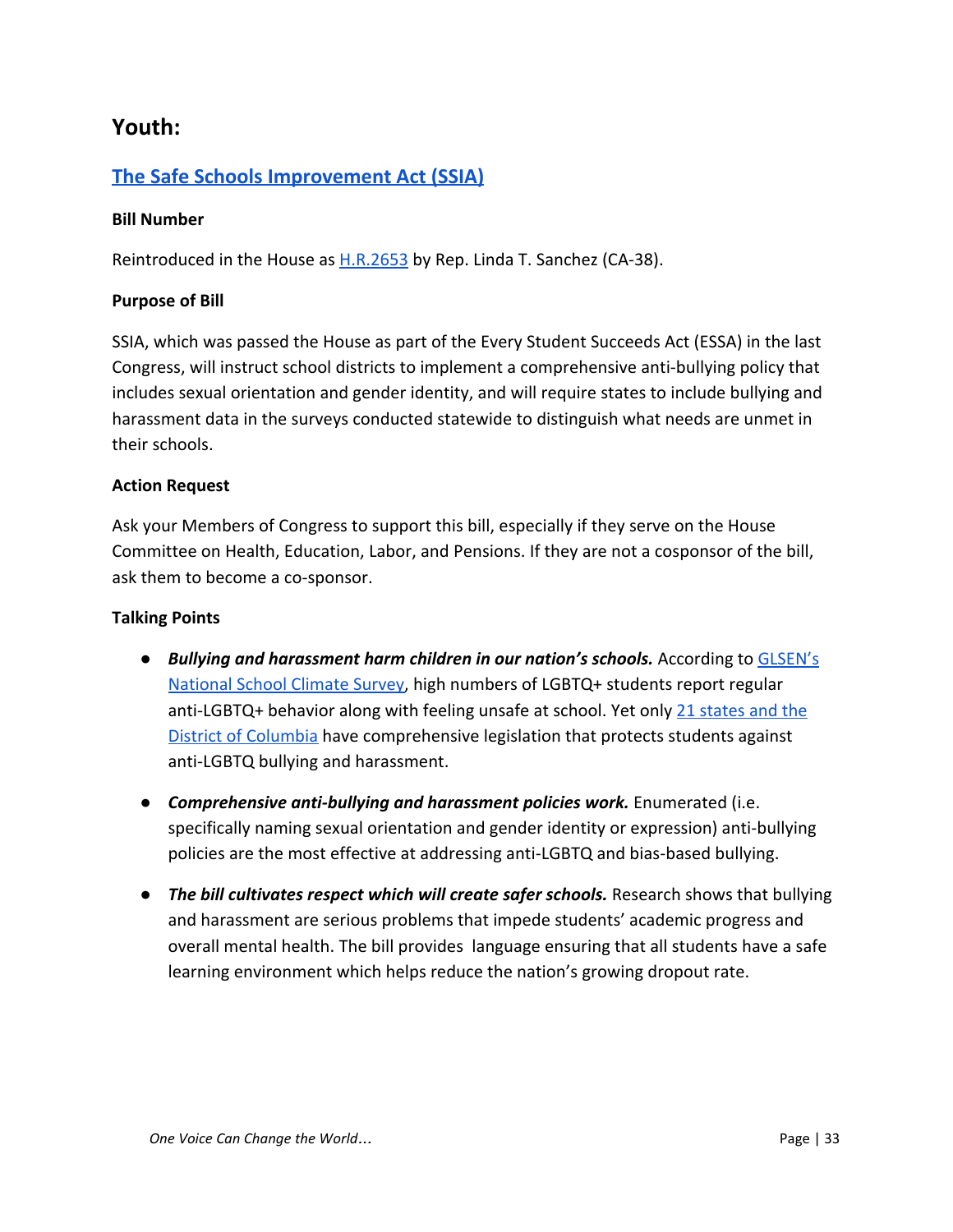# **Every Child [Deserves](https://www.pflag.org/resource/every-child-deserves-family-act) a Family Act (ECDF)**

#### **Bill Number**

Reintroduced in the House as [H.R. 2640](https://www.congress.gov/bill/115th-congress/house-bill/2640?q=%7B%22search%22%3A%5B%22Every+Child+Deserves+a+Family+Act%22%5D%7D&r=2) by Rep. John Lewis (GA-5) and in the Senate as [S. 1303](https://www.congress.gov/bill/115th-congress/senate-bill/1303?q=%7B%22search%22%3A%5B%22Every+Child+Deserves+a+Family+Act%22%5D%7D&r=1) by Sen. Kirsten Gillibrand (D-NY).

#### **Purpose of Bill**

ECDF will prohibit any child welfare service provider receiving federal assistance from discriminating against prospective adoptive or foster parents based solely on their sexual orientation, gender identity, or marital status, or based on the sexual orientation or gender identity of the child involved.

#### **Action Request**

Ask your Members of Congress to support this bill, especially if they serve on the House Ways & Means Committee or the Senate Finance Committee. If they are not a co-sponsor of the bill, ask them to support it by co-sponsoring. If they are already a cosponsor, be sure to thank them.

- **This bill will increase the number of safe and supportive homes available to children by 2 million.** Enacting the bill will increase adoptions rates as well as provide more stability and decrease risk factors for youth in foster care, yielding an annual cost savings of three to six billion dollars.
- **Many states have policies and practices that adversely impact LGBTQ and unmarried parents**. This lack of uniform protection leaves children vulnerable to the individual biases of agencies and caseworkers and results in children being denied consideration for adoption or foster care.
- **LGBTQ parents are already raising happy, healthy children.** There are over 1 million LGBTQ parents raising children in the U.S. according to recent data. Some states already apply non-discrimination practices in their foster care and adoption practices with great success.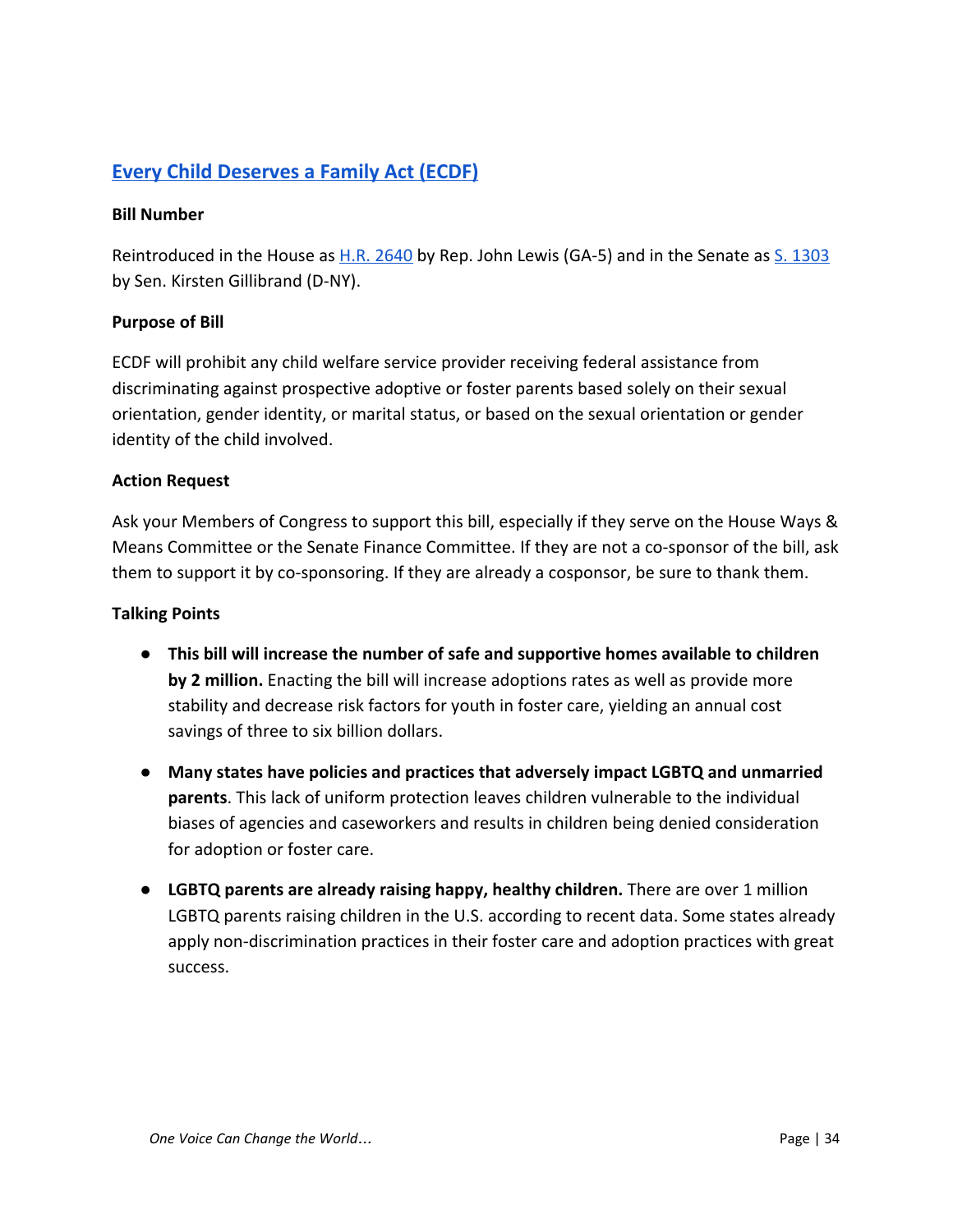# **Tyler Clementi Higher Education [Anti-Harassment](https://www.pflag.org/take-action/tyler-clementi-higher-education-anti-harassment-act-2015) Act**

#### **Bill Number**

Reintroduced in the House as  $H.R.2747$  by Rep. Mark Pocan (WI-2) and in the Senate by Sen. Patty Murry (WA) as [S. 1492](https://www.congress.gov/bill/116th-congress/senate-bill/1492/related-bills).

#### **Purpose of Bill**

This bill will prohibit the exclusion and discrimination of public school students in federally-assisted educational programs on the basis of actual or perceived sexual orientation or gender identity. It will also authorize federal departments and agencies to enforce these prohibitions by cutting off funding to education programs found to be violating them.

#### **Action Request**

Urge your senators and representatives to become a cosponsor of this bill, especially if they are in the House Committee on Education and the Workforce or the Senate Committee on Health, Education, Labor, and Pensions. If they have already cosponsored it, make sure to thank them.

- *Schools need to be held accountable.* This bill motivates schools to tackle discrimination and harassment by authorizing federal departments and agencies to cut off funding to education programs that are found in violation of the legislation.
- *We need a clear definition of harassment.* This bill defines harassment as any action that impedes a student's learning process and creates a hostile environment at an institute of higher learning.
- *Students need to be able to assert their rights.* This bill allows students to take a violation to court if they are excluded, discriminated against, or harassed.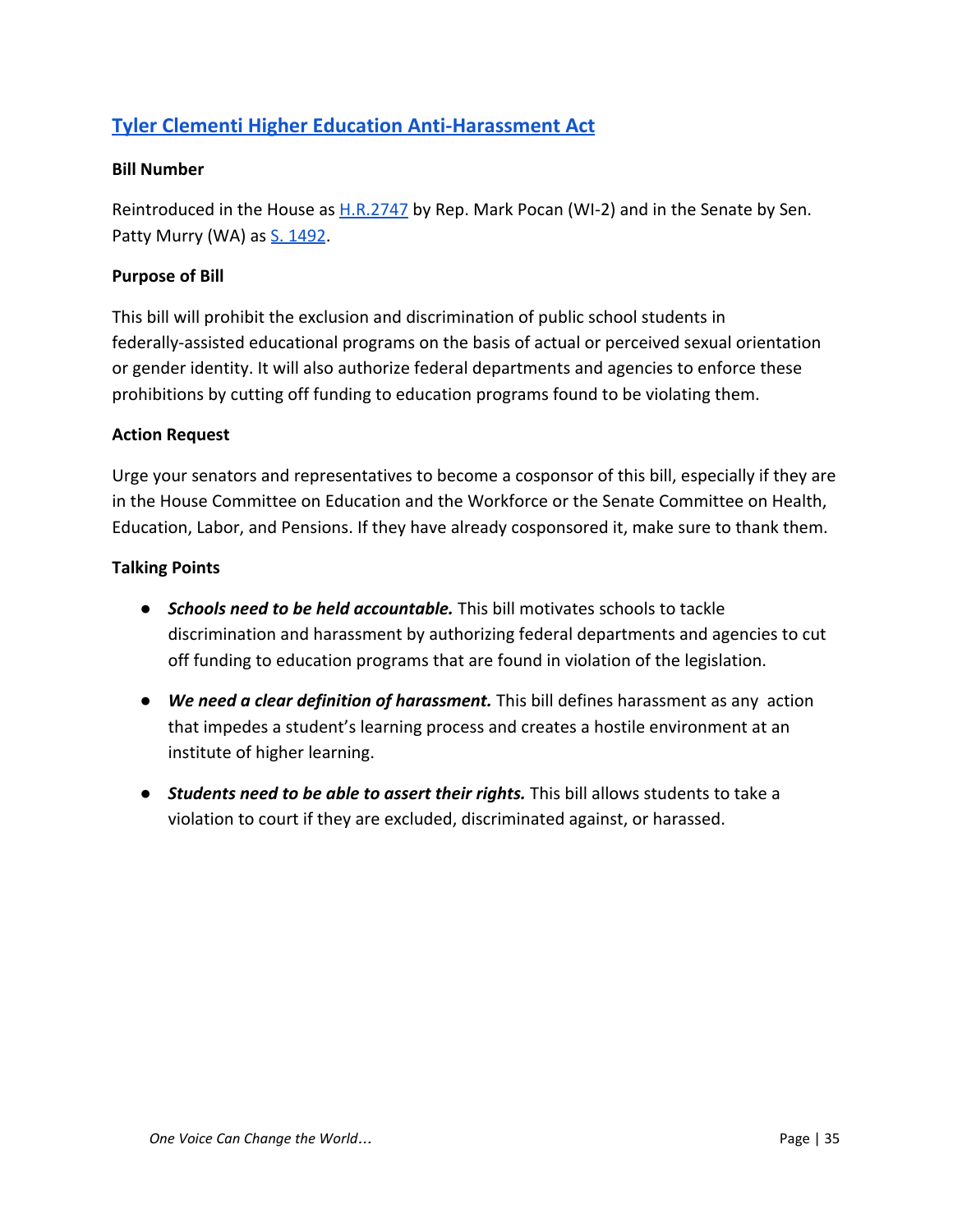# **[Therapeutic](https://lieu.house.gov/media-center/press-releases/rep-lieu-introduces-federal-ban-conversion-therapy) Fraud Prevention Act**

#### **Bill Number**

Reintroduced in the House as H.R. XXXX by Rep. Ted Lieu (D-CA)

#### **Purpose of Bill**

This bill would reflect the medical conscuses that so called "conversion therapy" or the fradulant practice of trying to change a person's sexual orentation or gender identity, inflicts immeasurable harm on those subjected to it, and turns a profit for scammers posing as mental health professionals by banning the practice.

#### **Action Request**

Urge your senators and representatives to become a cosponsor of this bill, especially if they are in the House Committee on Education and the Workforce or the Senate Committee on Health, Education, Labor, and Pensions. If they have already cosponsored it, make sure to thank them.

- *Being lesbian, gay, bisexual, transgender, or gender non-conforming is not a mental illness to be cured and should never be treated as such.* Conversation therapy is a sham—according to medicine and common sense—and is incredibly discriminatory and harmful towards members of the LGBTQ+ community, especially children who already face increased harassment and discrimination.
- *Conversion therapy can cause lasting harm to the mental health and wellbeing of those subjected to it.* Those who have experienced conversion therapy are more likely to attempt suicide than their peers.
- **● An Ipsos/Reuters poll found that 56 percent of adults in the U.S. support banning youth conversion therapy by mental health professionals.**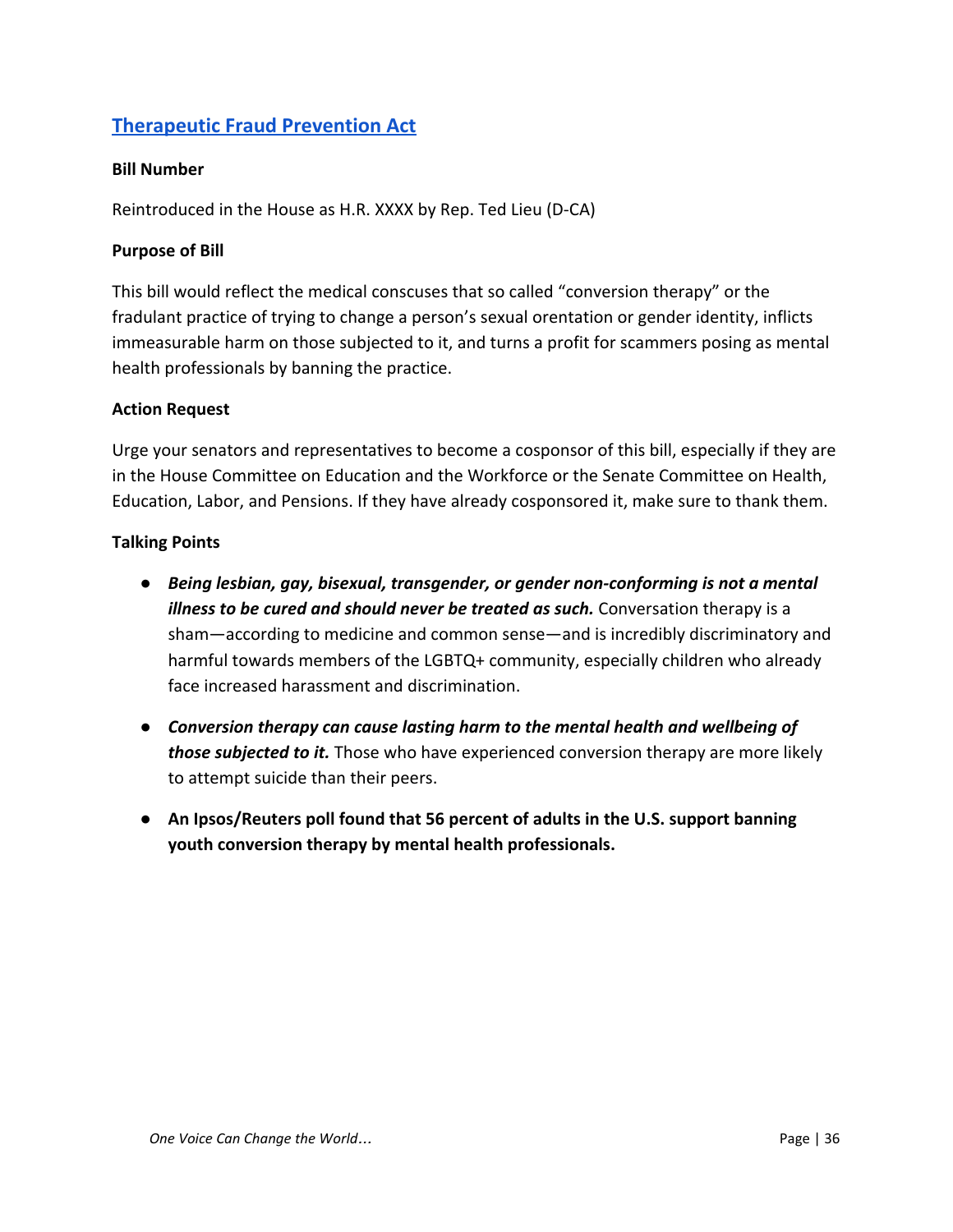# **Anti-Discrimination:**

# **Fair Pay For All Act**

### **Bill Number**

This bill was introduced by Rep. Anthony Brown (MD-04) as **[H.R.3468.](https://www.congress.gov/bill/116th-congress/house-bill/3468?q=%7B%22search%22%3A%5B%22Fair+Pay+For+All+Act%22%5D%7D&s=1&r=1)** 

#### **Purpose of Bill**

[Fair Pay For All Act](http://dearcolleague.us/2019/05/become-an-original-cosponsor-of-the-fair-pay-for-all-act-2/) would guarantee equal pay for every American - regardless of who they are or who they love - by amending the Fair Labor Standards Act (FLSA) of 1938 to expand the definition of sex to include "sexual orientation" and "gender identity."

#### **Action Request**

Ask your representatives to support and cosponsor this bill if they have not yet done so, especially if they are part of the House Financial Services Committee.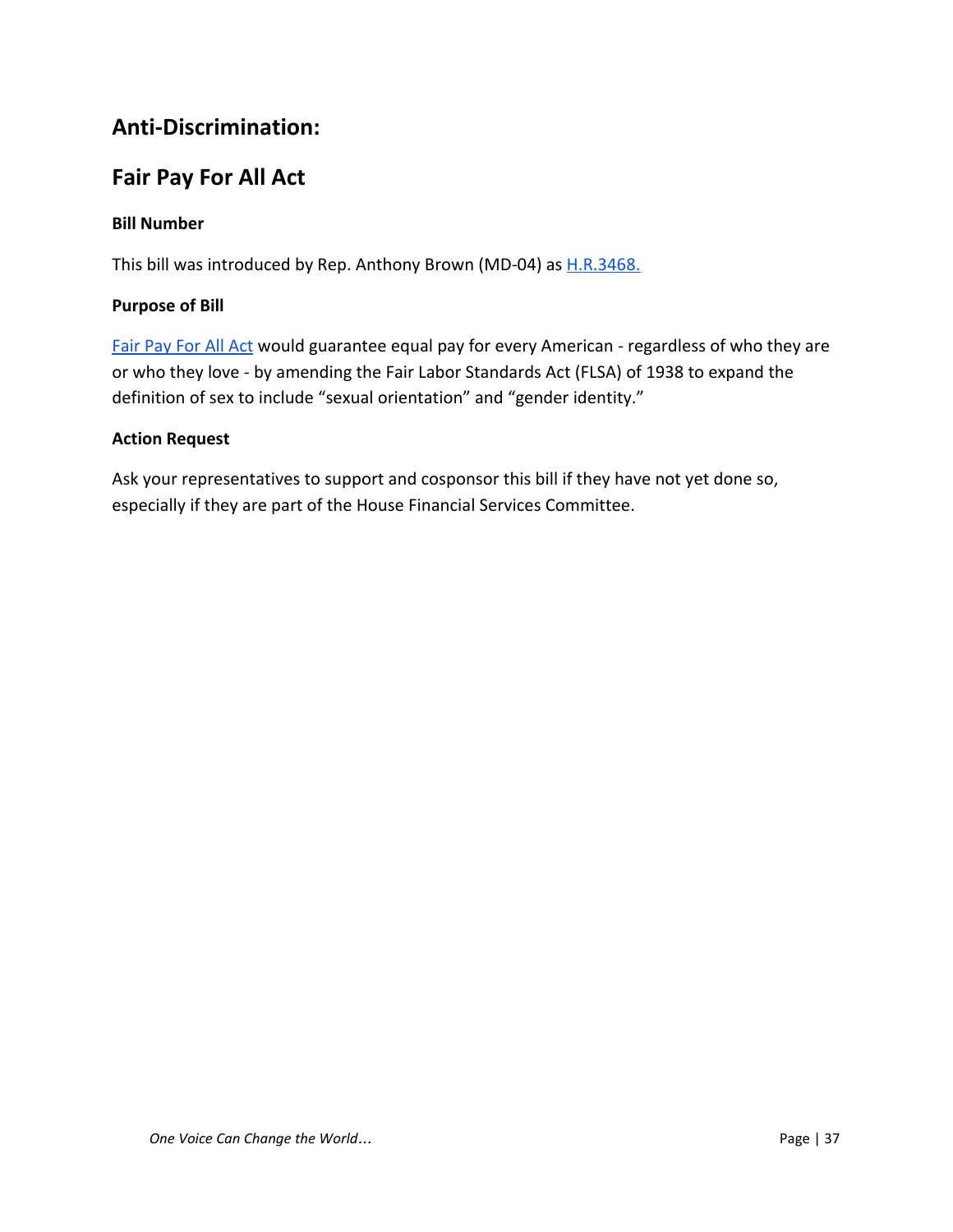# **Other:**

# **Dignity for Detained Immigrants Act**

#### **Bill Number**

This bill was introduced by Rep. Pramila Jayapal (WA-07) as **[H.R.2415](https://www.congress.gov/bill/116th-congress/house-bill/2415)** and by Sen. Cory Booker (D-NJ) as **[S.1243.](https://www.congress.gov/bill/116th-congress/senate-bill/1243)** 

#### **Purpose of Bill**

[The bill](https://www.booker.senate.gov/?p=press_release&id=917) curtails indefinite detention of migrants by, 1) mandating that all detained immigrants have access to a bond hearing before an immigration judge, and 2) shifting the burden to the government to prove that asylum seekers and other immigrants should be detained because they pose a risk to the community or a flight risk.

#### **Action Request**

Ask your representatives to support and cosponsor this bill if they have not yet done so, especially if they serve on the Judiciary or Homeland Security Committees in the House or the Judiciary committee in the Senate.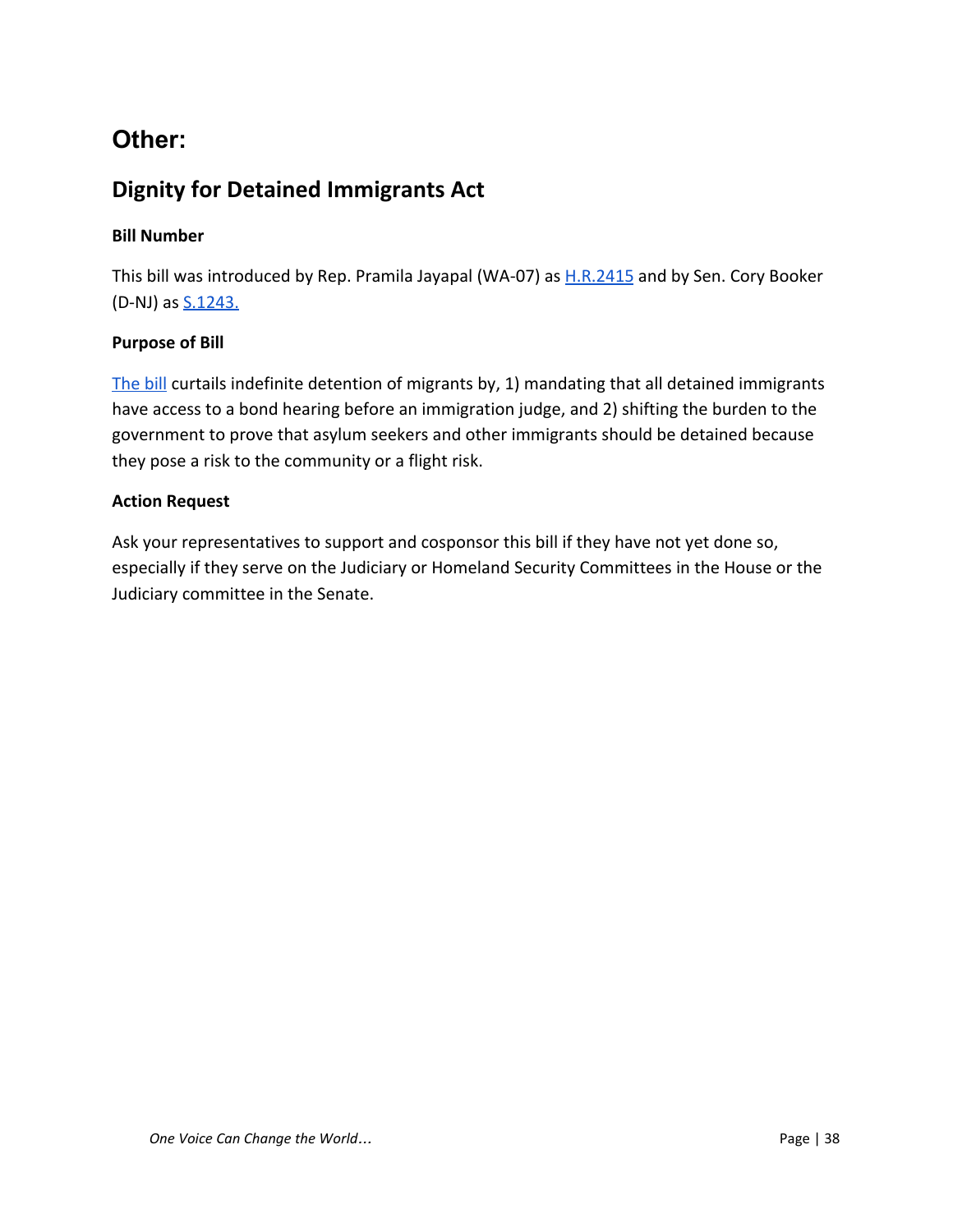### **Pending Reintroduction**

# **Repeal Existing Policies that Encourage and Allow Legal HIV [Discrimination](https://www.pflag.org/take-action/repeal-hiv-discrimination-act-2015) Act of 2017 [\(REPEAL](https://www.pflag.org/take-action/repeal-hiv-discrimination-act-2015) HIV Act)**

#### **Bill Number**

This bill has yet to be reintroduced in the 116th Congress.

#### **Purpose of Bill**

The REPEAL HIV Act will direct the Department of Justice (DOJ), the Department of Health and Human Services (HHS), and the Department of Defense (DOD) to initiate a national review of federal and state laws and policies, and judicial precedents involving people living with HIV, and then develop and publicly release best practice recommendations for states and establish a monitoring and evaluation system to measure progress.

This bill does not impact the prosecution of individuals who intentionally transmit or attempt to transmit HIV to another individual.

#### **Action Request**

Urge your representatives and senators to support and cosponsor this bill, as it will review current laws that may discriminate against those living with HIV/AIDS. Thank your representatives and senators that have already co-sponsored the REPEAL HIV Act.

- *We need clear and accurate policies on this issue.* This law recognizes that policies that regarding people living with HIV/AIDS should reflect evidence-based, medically accurate understandings of HIV transmission, health implications, and treatment, and should not place unique or additional burdens on those individuals solely as a result of their HIV status.
- *This will be a transparent process.* The review would be headed by the Attorney General, Secretary of Health and Human Services, and the Secretary of Defense and all of the results must be shared with Congress and made publicly available.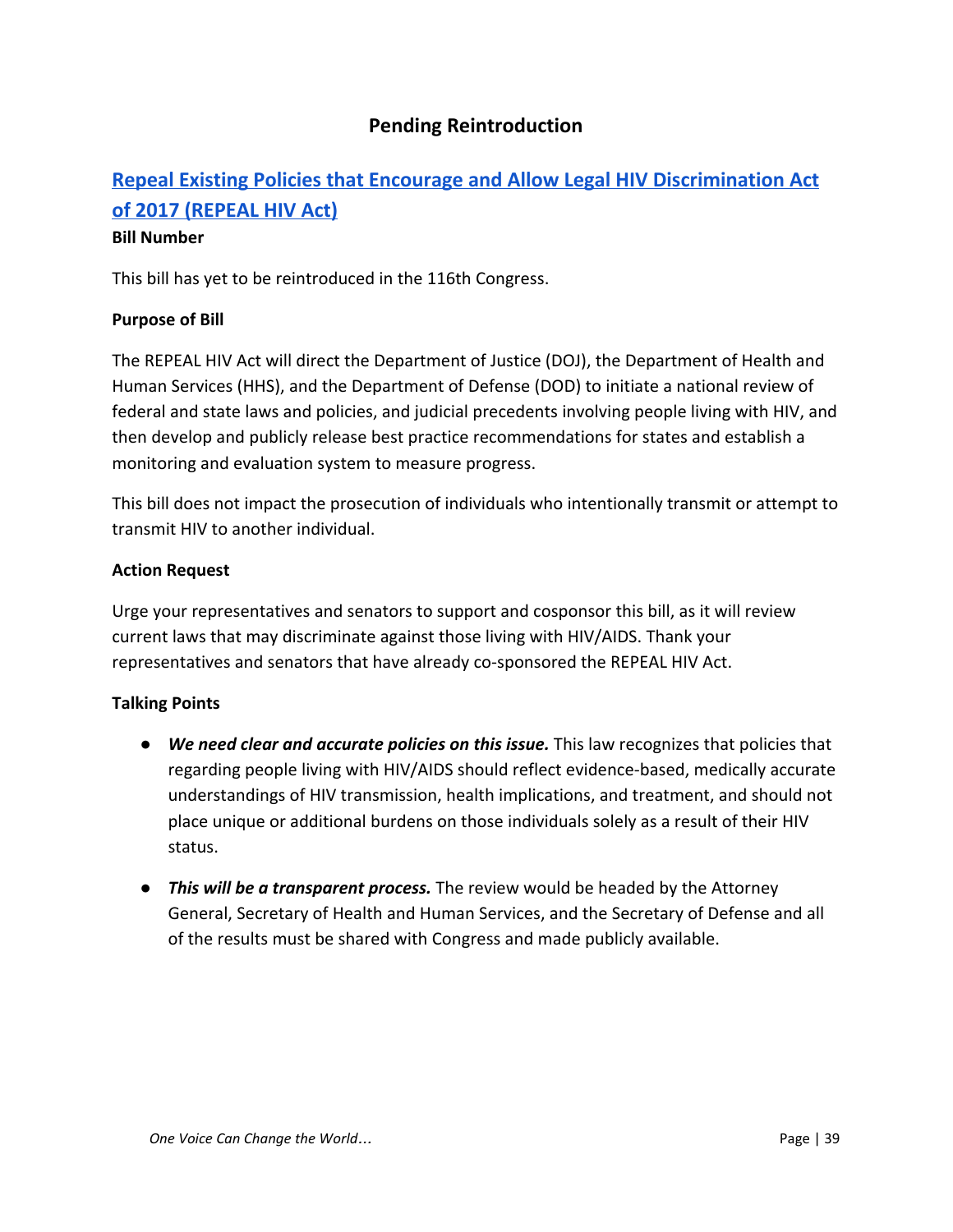### **LGBT [Pride](https://www.pflag.org/take-action/lgbt-pride-act) Act**

#### **Bill Number**

This bill has yet to be reintroduced in the 116th Congress.

#### **Purpose of Bill**

This bill will improve standards for data collection on the sexual orientation and gender identity of deceased individuals through the National Violent Death Reporting System.

#### **Action Request**

Ask your senators and representatives to support and cosponsor this bill if they have not yet done so, especially if they are on the House Committee on Energy and Commerce. Thank your representatives that have already co-sponsored.

- **●** *LGBTQ people face disproportionately high rates of violence.* LGBTQ individuals, particularly trans women of color, are especially vulnerable to being the targets of violence, simply because of their sexual orientation and/or gender identity.
- **●** *We need data on the violence faced by LGBTQ people.* In order to reduce the incidence of violent hate crimes, we need to understand how often it is happening, to what people, and for what reasons. Collecting data is a critical step in determining how to take steps forward.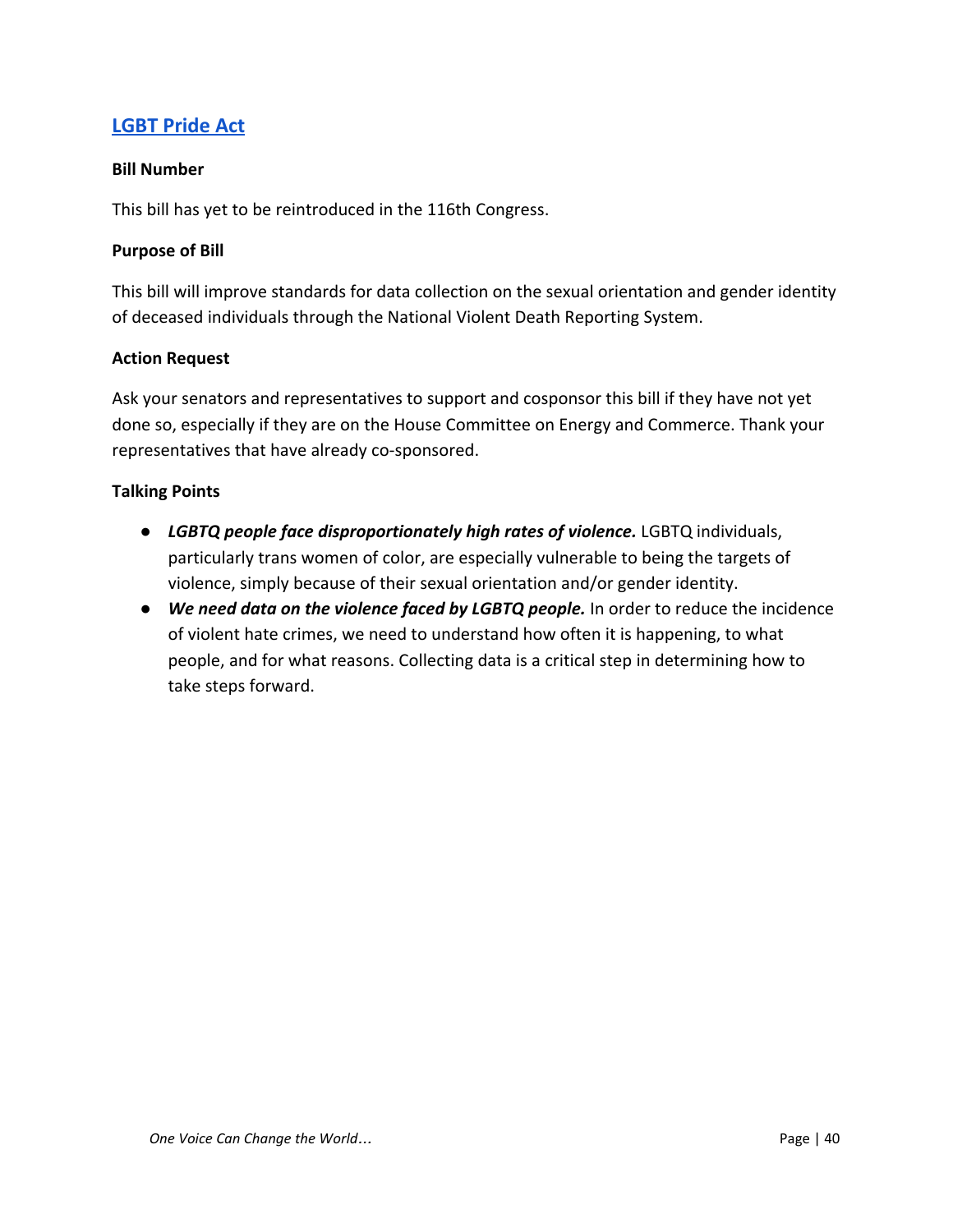# **Voices for [Veterans](https://www.pflag.org/take-action/voices-veterans-act) Act**

#### **Bill Number**

This bill has yet to be reintroduced in the 116th Congress.

#### **Purpose of Bill**

This bill will expand the Advisory Committee on Minority Veterans to include LGBTQ veterans.

#### **Action Request**

Ask your representatives to support and cosponsor this bill if they have not yet done so, especially if they are part of the House Subcommittee on Disability Assistance and Memorial Affairs.

- *LGBTQ veterans deserve to be acknowledged and have their voices heard.* The repeal of "Don't Ask, Don't Tell" is still relatively recent, and this bill would give voice to LGBTQ veterans, who have been subject to a suffocating forced silence for decades, giving them a platform to speak about the issues affecting them.
- **The presence of transgender service members needs to be acknowledged.** Even though transgender service only recently legalized, this bill's language recognizes that transgender people were have been serving our country for decades, and that they deserve to be seen and heard.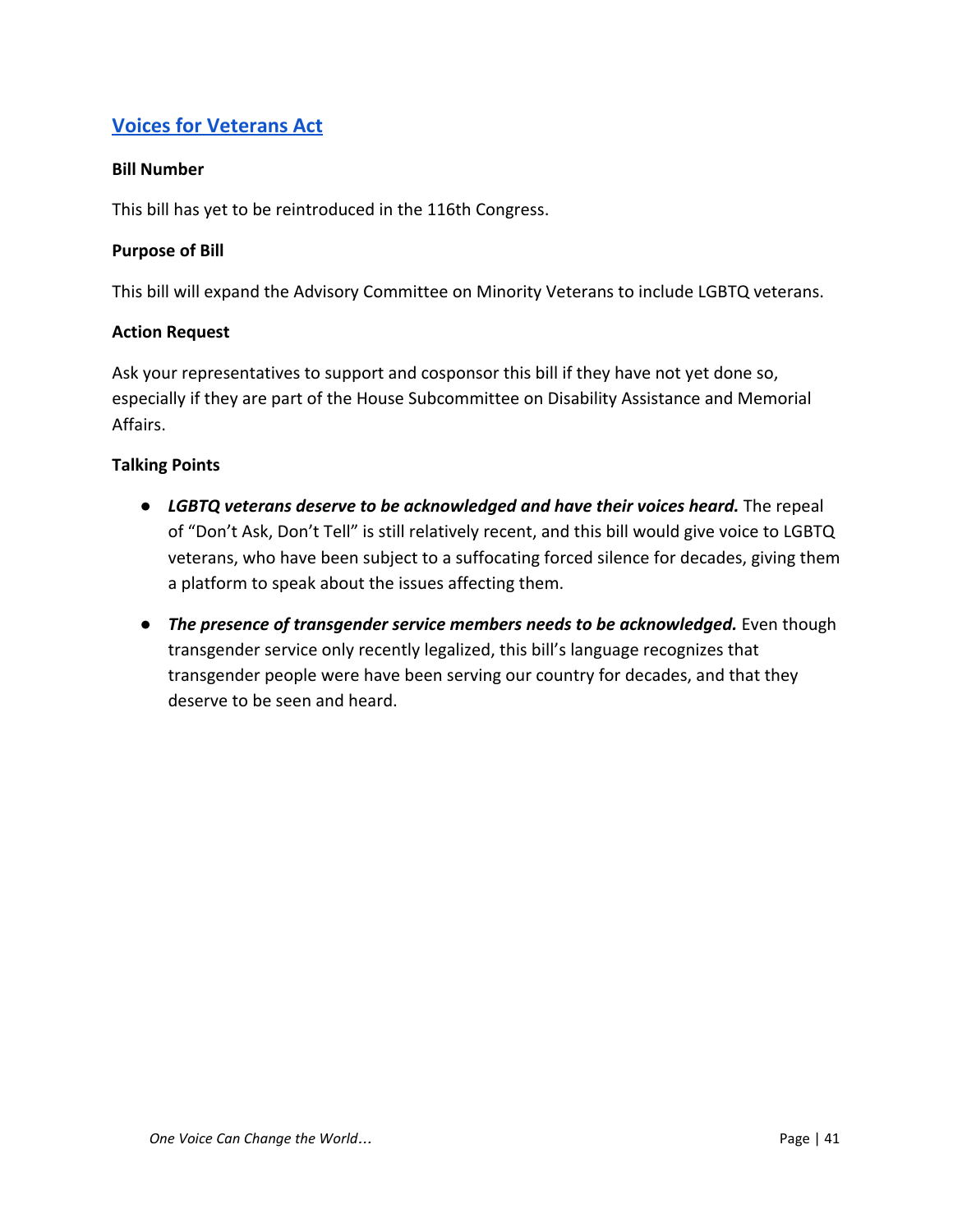# **Restore Honor to Service [Members](https://www.pflag.org/take-action/restore-honor-service-members-act) Act**

#### **Bill Number**

This bill has yet to be reintroduced in the 116th Congress.

#### **Purpose of Bill**

This bill will direct the Secretary of Defense to review the discharge characterization of former members of the Armed Forces who were discharged because of their sexual orientation, at the request of the service member. It will allow such discharge characterizations, as long as the original discharge was based on "Don't Ask, Don't Tell" (DADT), or a similar policy in place prior to the enactment of DADT, to be changed to honorable, if determined to be appropriate. The bill will also ensure that oral historians of each military department review the facts and circumstances surrounding the DADT discharges and receive oral testimony of individuals who personally experienced discrimination.

#### **Action Request**

Ask your representatives to support and cosponsor this bill if they have not yet done so, especially if they are part of the House Committee on Armed Services.

- *LGBTQ veterans discharged under DADT deserve better.* This bill would correct service member records to reflect honorable service for members who were discharged dishonorably under DADT.
- *LGBTQ veterans deserve to be acknowledged and have their voices heard.* It is estimated that 100,000 members of the Armed Forced were discharged from the Armed Forces between World War II and September 2011 because of the sexual orientation of the member. These individuals represent an important part of American history, and their stories must be heard if we are to begin to understand the impact of discrimination in the Armed Forces.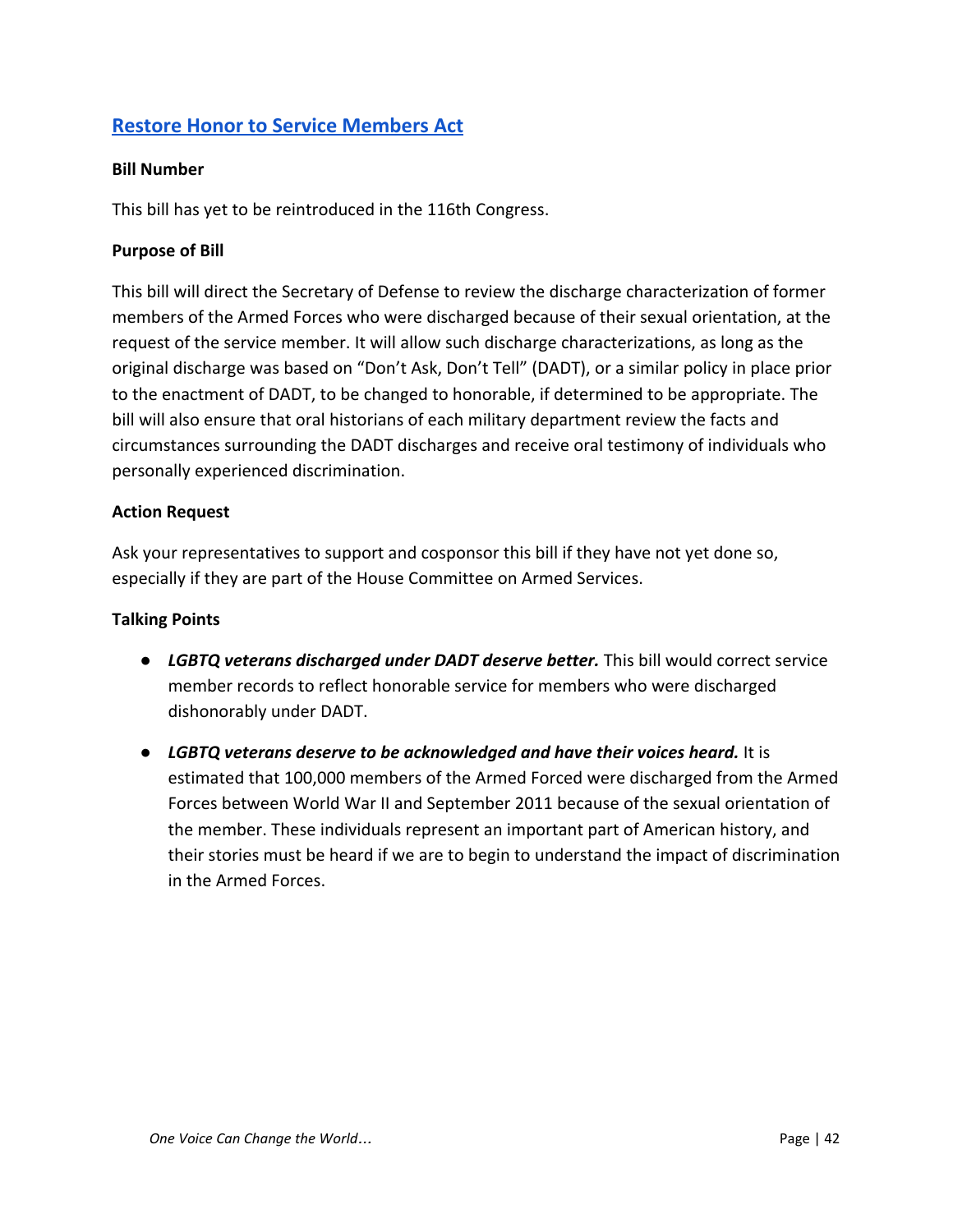# **Stop AIDS in [Prison](https://www.pflag.org/take-action/stop-aids-prison-act) Act**

#### **Bill Number**

This bill has yet to be reintroduced in the 116th Congress.

#### **Purpose of Bill**

This bill will direct the Bureau of Prisons to create comprehensive policy to provide HIV testing, treatment, and prevention for inmates in federal prisons and upon reentry into the community, as well as report on the effectiveness of efforts to minimize diseases transmitted through sexual activity and intravenous drug use.

#### **Action Request**

Ask your representatives to support and cosponsor this bill if they have not yet done so, especially if they are part of the House Subcommittee on Crime, Terrorism, Homeland Security, and Investigations.

- *LGBTQ people are especially vulnerable to HIV and other STIs due to lack of inclusive preventative education.* This bill provides LGBTQ inmates with preventative education and provides them with treatment and testing for HIV.
- *Federal prisons should be motivated to preserve the health of their inmates.* Since this bill requires the Bureau of Prisons to report on the success rate of their testing, treatment, and prevention programs, federal prisons will have extra incentive to fulfill the legislation's requirements.
- *Inmates are human beings with autonomy.* This bill gives inmates the right to refuse routine testing, lessening the risk of potential abuse of authority.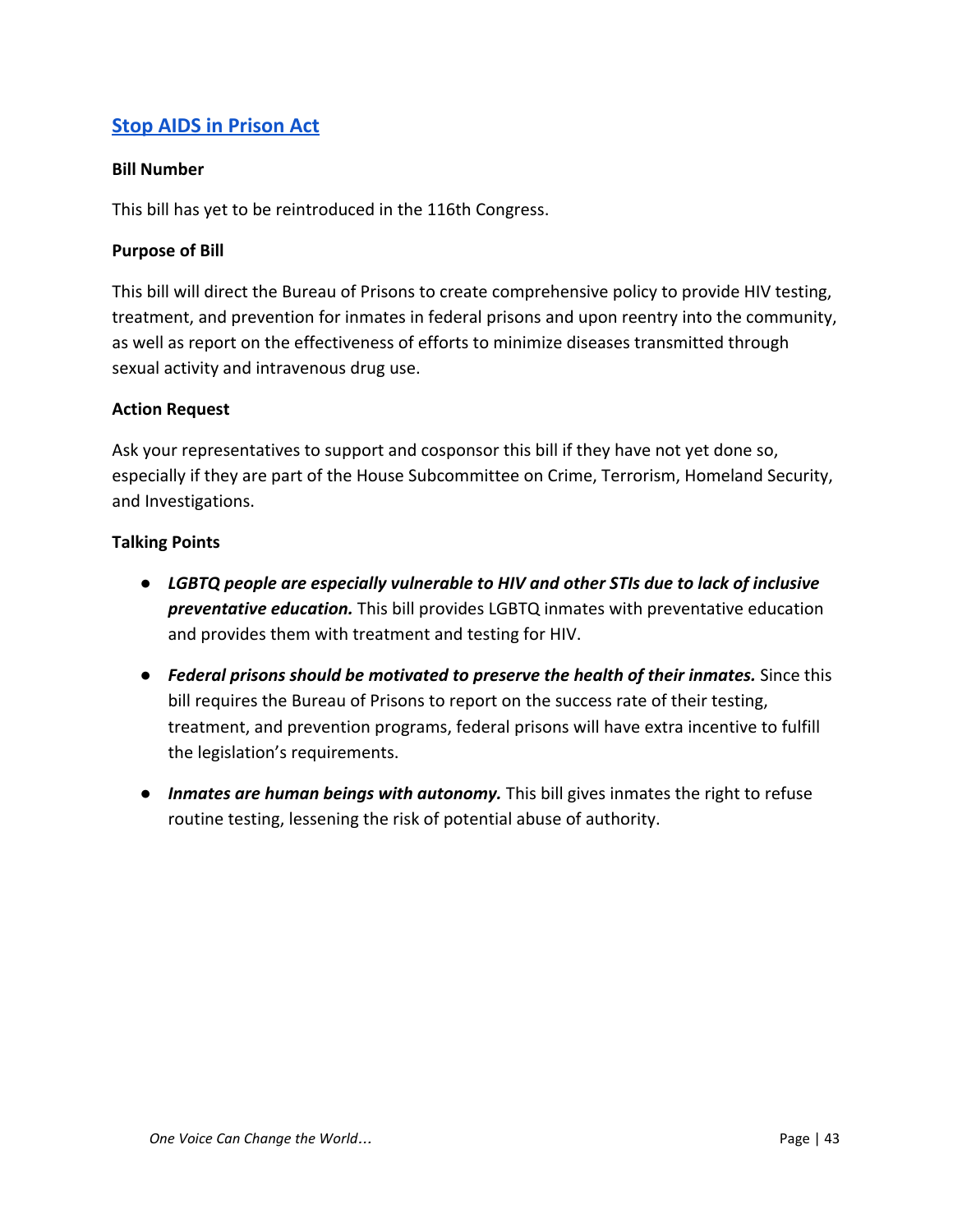### **[GLOBE](https://titus.house.gov/press-releases/titus-senior-democrats-introduce-international-lgbti-rights-bill) Act**

#### **Bill Number**

This bill has yet to be introduced in the 116th Congress

#### **Purpose of Bill**

This legislation codifies Obama Administration tools aimed at promoting LGBTI equality globally, including LGBTI-specific reporting in human rights reports and filling the now-vacant Special Envoy for LGBTI Human Rights position at the State Department; endorses the selective use of existing sanctions to punish those responsible for egregious murders of and abuses directed at LGBTI populations; ensures that U.S. foreign assistance and global health programs are inclusive of LGBTI populations, and, therefore, effectively reach most-at-risk populations; makes decriminalization of LGBTI status a goal in U.S. rule-of-law programs abroad; ensures fair access to asylum and refugee programs for LGBTI persons who face persecution because of their orientation or identities; calls for U.S. government leadership in multilateral consideration of these issues; and underscores that the State Department should deepen efforts to ensure that LGBTI diplomatic personnel and their families are "world-wide available" in the same manner that their straight colleagues are.

#### **Action Request**

Ask your representatives to support and cosponsor this bill if they have not yet done so, especially if they are part of the House Forgien Affairs Committee.

- **LGBTI people deserve to be safe no matter where they live, work or travel.** This bill would direct the State Department to report the status of LGBTI rights in each country as part of their human rights reports.
- **● The now vacant LGBTI Special Envoy for Human Rights would work to ensure that diplomatic fairness is a stated mission, and this position should be filled.**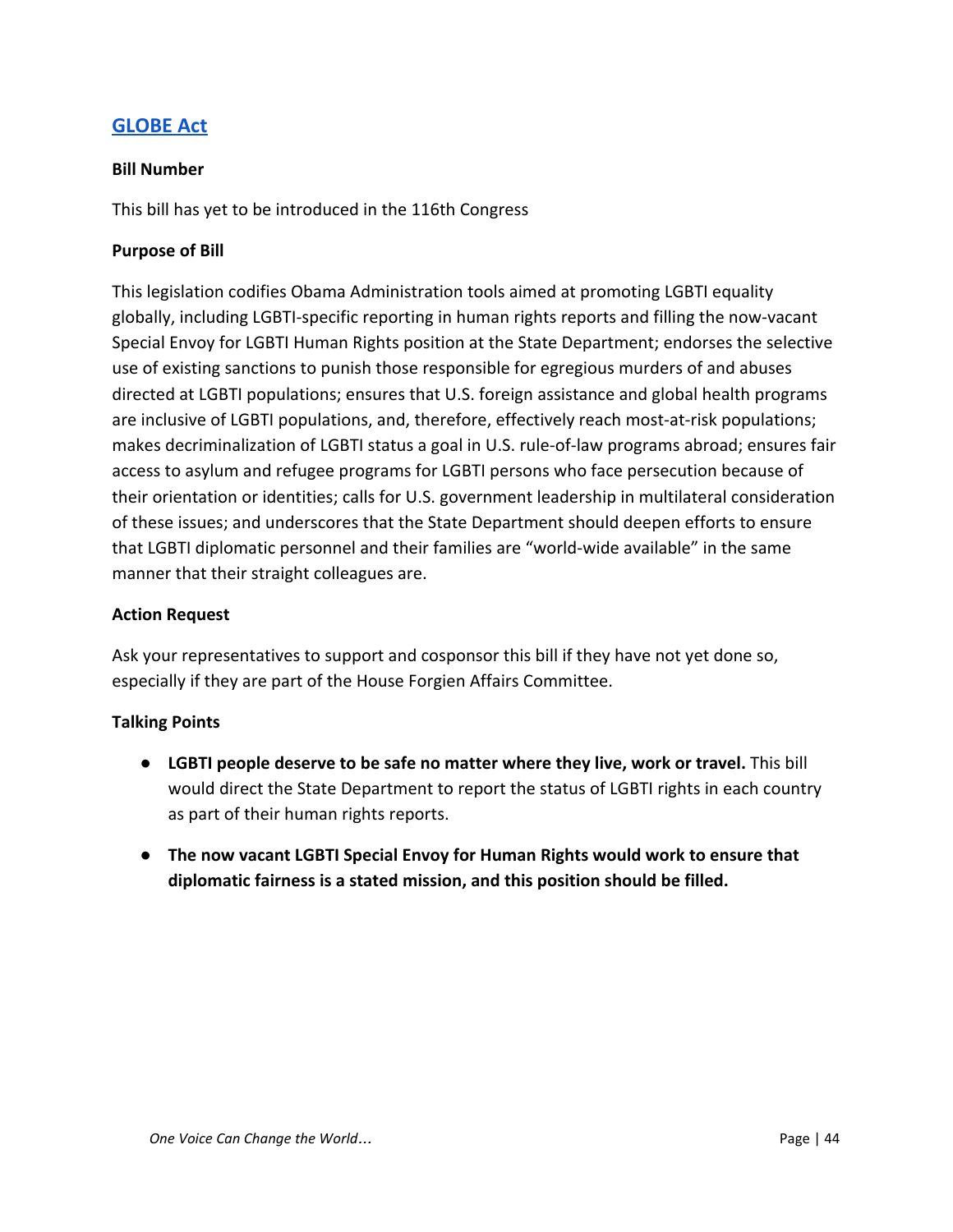# <span id="page-45-0"></span>**Bills We Are Monitoring**

### **Violence Against Women [Reauthorization](https://www.majorityleader.gov/content/bipartisan-violence-against-women-reauthorization-act-2019) Act of 2019**

#### **Bill Number**

This Bill has passed the House as **H.R. 1585** and awaits action in the Senate.

#### **Purpose of Bill**

This Bill reauthorizes the 1994 Violence Against Women Act (VAWA) which expired in January 2019. This bill provides funding for the prosecution of gender-based violence that is inclusive of transgender and gender nonconforming people. It also provides due consideration to the correctional facilities in which transgender persons are held.

### **Raise the Wage Act**

#### **Bill Number**

This Bill has passed the House as  $H.R. 582$  and awaits action in the Senate.

#### **Purpose of Bill**

This bill amends the Fair Labor Standards Act of 1938 to increase the federal minimum wage for regular employees over a 7-year period, for tipped employees, and for newly hired employees who are less than 20 years old. The bill sets forth a schedule of annual increases in the federal minimum wage for individuals with disabilities.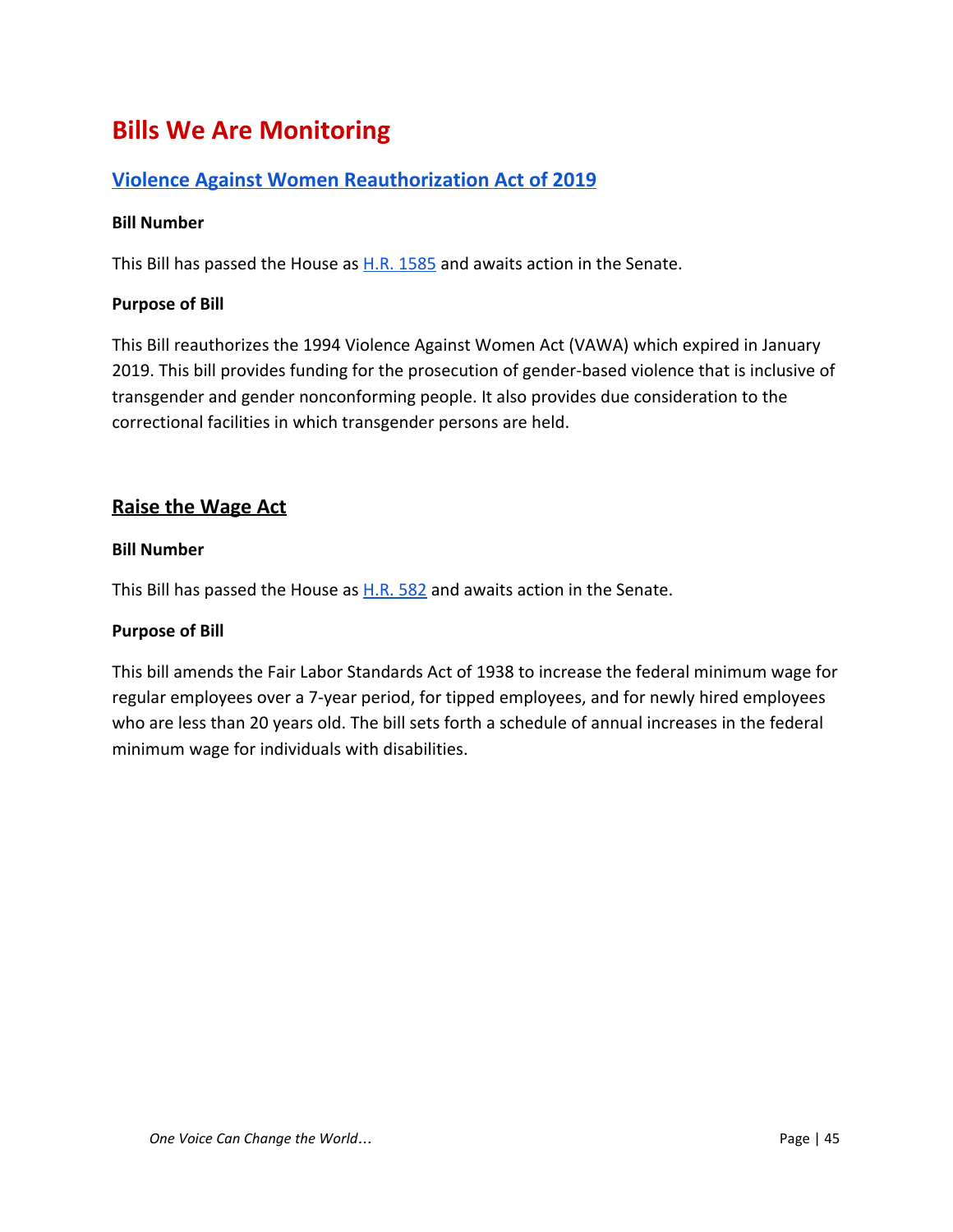# Part III: Tips and Tools

# <span id="page-46-0"></span>**Tips**

# <span id="page-46-1"></span>**Tips For Organizing An Event**

Here are some quick tips for organizing an event, courtesy of the [ACLU's](https://aclu-wa.org/activist-toolkit) *[Activist Toolkit](https://aclu-wa.org/activist-toolkit)*:

- **Start early.** Begin planning an event and its logistics at least a month in advance (or further, depending on the event's size).
- **Divide and conquer.** Create a committee made up of chapter and coalition members to deal with the various tasks of coordinating. Examples include food, speakers, activities, materials, and publicity.
- **Publicize your event.** Use social media, flyers, posters, emails, newsletters, and local media to let people know about your event. And be sure to include the PFLAG logo on all of your materials! Visit pflag.org/logos for more information and to download logo files.
- **Tell PFLAG National.** Keep PFLAG National informed about any events you are planning so we can fully support your efforts!

In all advertisements, address the 5 Ws:

- Who will be speaking
- What will they be addressing
- When will it happen
- Where will it take place
- Why your group is sponsoring the event

Be brief but accurate and exact (time, address, directions, web links, etc.), and be sure to provide contact information where people can get additional information.

● **Follow Up.** Write a brief wrap-up news story about the event for use in local news and social media. Letting people know what a huge success it was will encourage them to attend your next event. Be sure to write thank-you notes to all who contributed, and a general thank you to all who attended, including information about how the event went (number of attendees, topics covered, funny stories, etc.).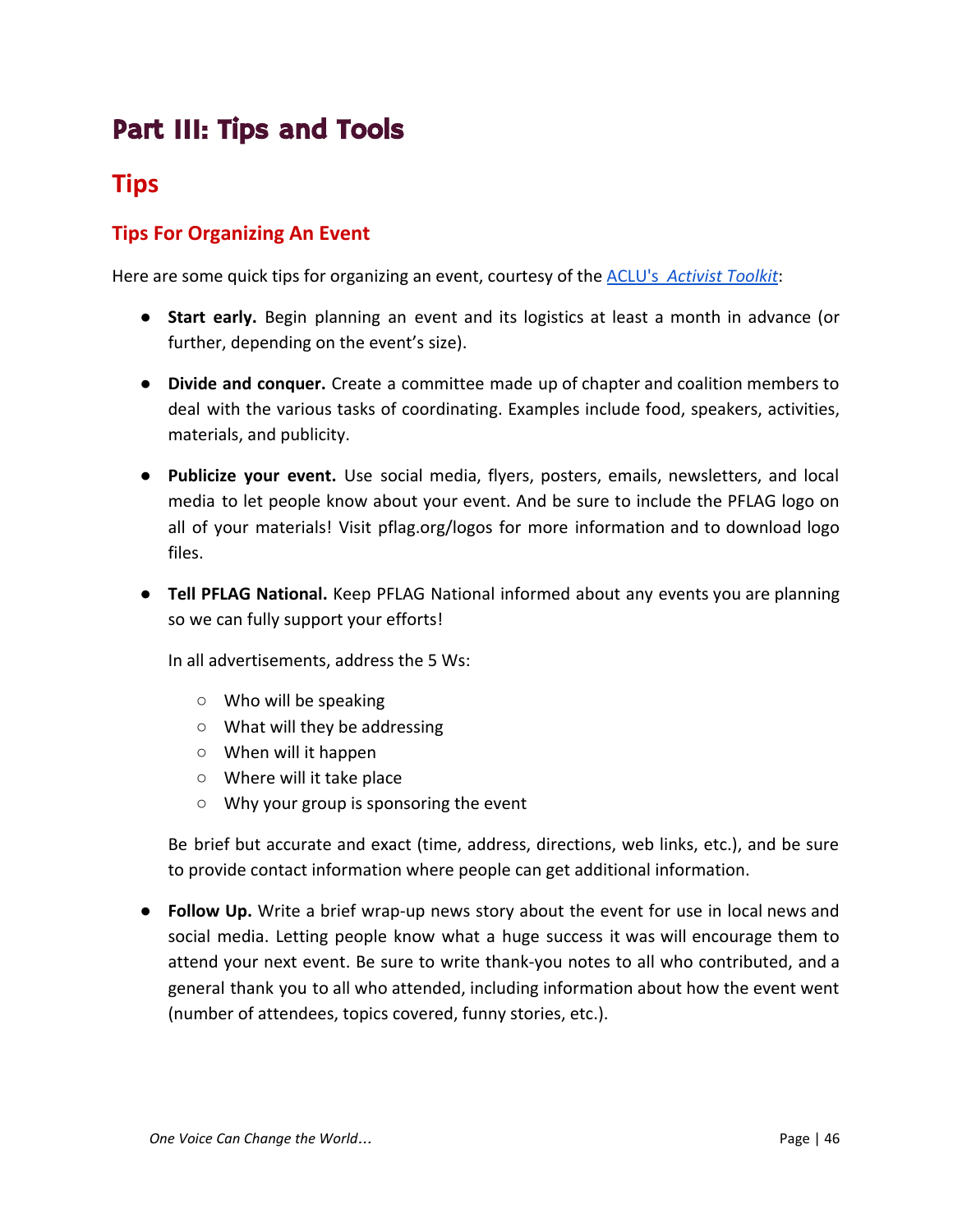● **Prepare for next time.** Make sure everyone on each committee evaluates what worked and what didn't. Be honest about successes and difficulties so that you're prepared for the next great event!

### <span id="page-47-0"></span>**Tips for Writing A Campaign Action Plan**

In order to have the greatest impact when advocating, it may be helpful to write out an organized plan. Below you will find guidelines for effective action in campaigning, courtesy of the [Washington](http://washingtonpeacecenter.net/sites/default/files/Spring2012.pdf) Peace Center's Spring 2012 edition of *The [Peace](http://washingtonpeacecenter.net/sites/default/files/Spring2012.pdf) Letter* and the [Midwest](http://collectiveliberation.org/wp-content/uploads/2013/01/Midwest_Academy_Guide_to_Tactics.pdf) [Academy](http://collectiveliberation.org/wp-content/uploads/2013/01/Midwest_Academy_Guide_to_Tactics.pdf).

#### <span id="page-47-1"></span>*Sample Campaign Action Plan: Employment Non-Discrimination Act (ENDA)*

#### <span id="page-47-2"></span>**Pinpoint Goals**

- Short-Term: Learn and raise awareness about the lack of anti-discrimination protections for LGBTQ+ people.
- Intermediate: Talk to elected officials and others about ENDA and its importance for LGBTQ+ individuals, their families and friends, as well as for the nation and the economy.
- Long-Term: Once ENDA is passed, ensure employers are upholding the law and not discriminating against anyone for their sexual orientation or gender identity. If you are the victim of discrimination or witness it, please report it to your local authorities immediately.

#### <span id="page-47-3"></span>**Identify Targets**

- Primary (Who are the people/institutions who can give you what you want?): Elected officials – local and state
- Secondary (Who has influence/power over the decision makers?): Media outlets, constituents

#### <span id="page-47-4"></span>**Determine Constituents, Allies, and Opponents**

- Constituents (those who are directly affected): LGBTQ+ people and their families and friends
- Allies (those who will join and support your cause): Family members and friends of the LGBTQ+ community, businesses with non-discrimination policies already in practice, friendly legislators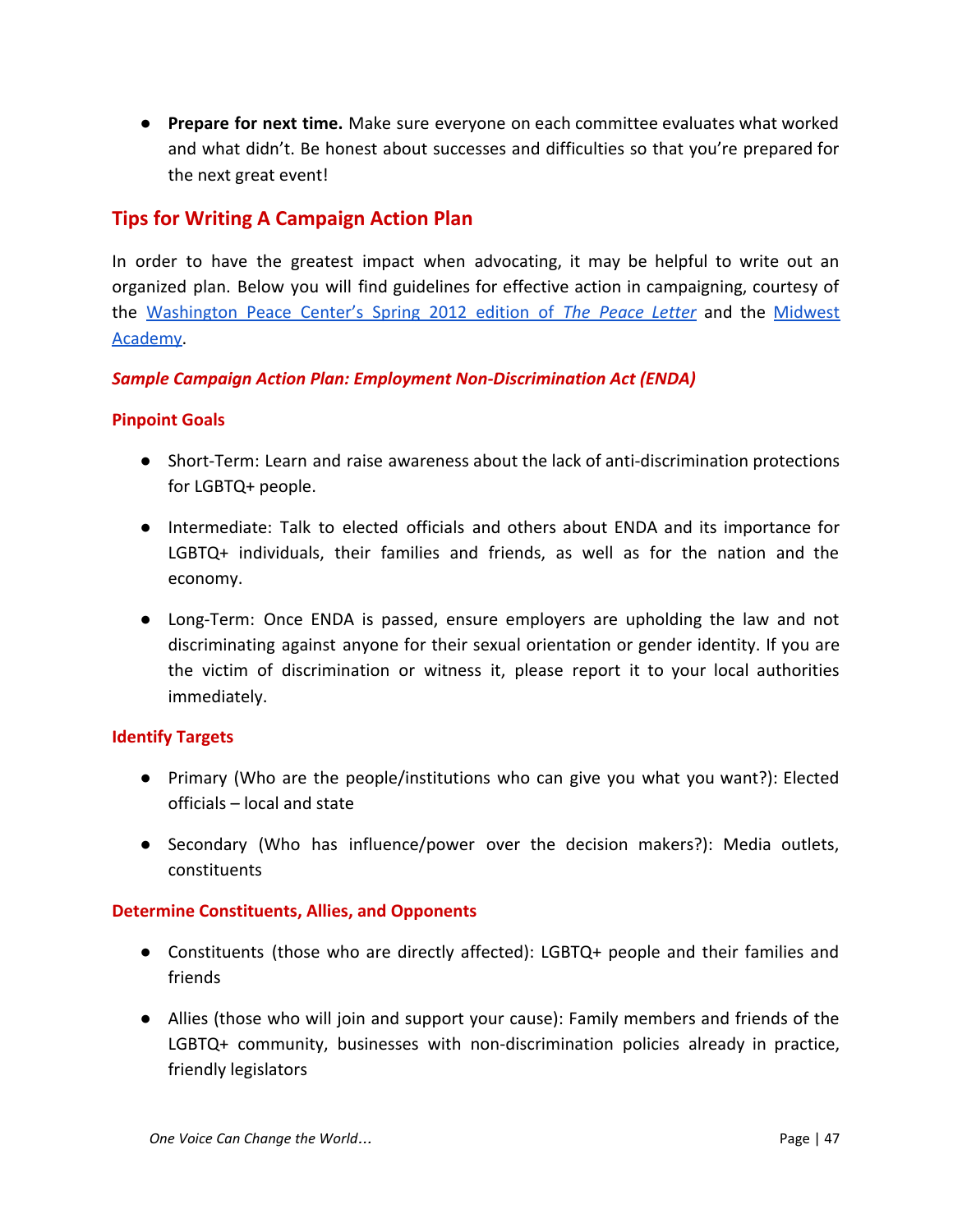● Opponents (those who oppose your cause): Anti-equality groups such as National Organization for Marriage (NOM) and Parents and Friends of Ex-Gays and Gays (PFOX)

#### <span id="page-48-0"></span>**Organizational Considerations**

- What do you have (Tools on hand): Knowledge, passion, personal stories, a committed team
- What do you need (Missing pieces): Meeting with elected officials or letters and calls to their office – Bring/send brief fact sheets with information about ENDA and its potential benefits; testimony from those affected by discrimination in the workplace and businesses that support ENDA
- Potential problems (Roadblocks): Resistance from policymakers (refused meetings, political rhetoric, anti-equality beliefs); Anti-equality groups attempt to manipulate public opinion

#### <span id="page-48-1"></span>**Tactics**

- Pressure Tactics: Have all PFLAG and coalition members consistently make calls and write letters to elected officials. Write op-eds to news outlets. Join forces with businesses and faith leaders who can effectively counter claims from anti-equality groups
- Educational Tactics: Use meetings to inform and empower members to advocate for ENDA. Host public community forums and panels about ENDA and its importance. Use brief fact sheets about ENDA and its potential effects

### <span id="page-48-2"></span>**Tips for Building Coalitions**

When approaching other groups, it may be useful to send an outreach letter in which you highlight PFLAG's mission and alignment with the other group's mission.

Here is sample text for such a letter.

#### *Dear (Name of group or Leader of group),*

*I am writing on behalf of PFLAG \_\_\_\_\_\_\_\_\_\_. We appreciate your work for LGBTQ+ equality [highlight group's specific mission] and would like to join forces to achieve our common goal. As a chapter of PFLAG, we strive to promote the health and well-being of gay, lesbian, bisexual, and transgender persons and*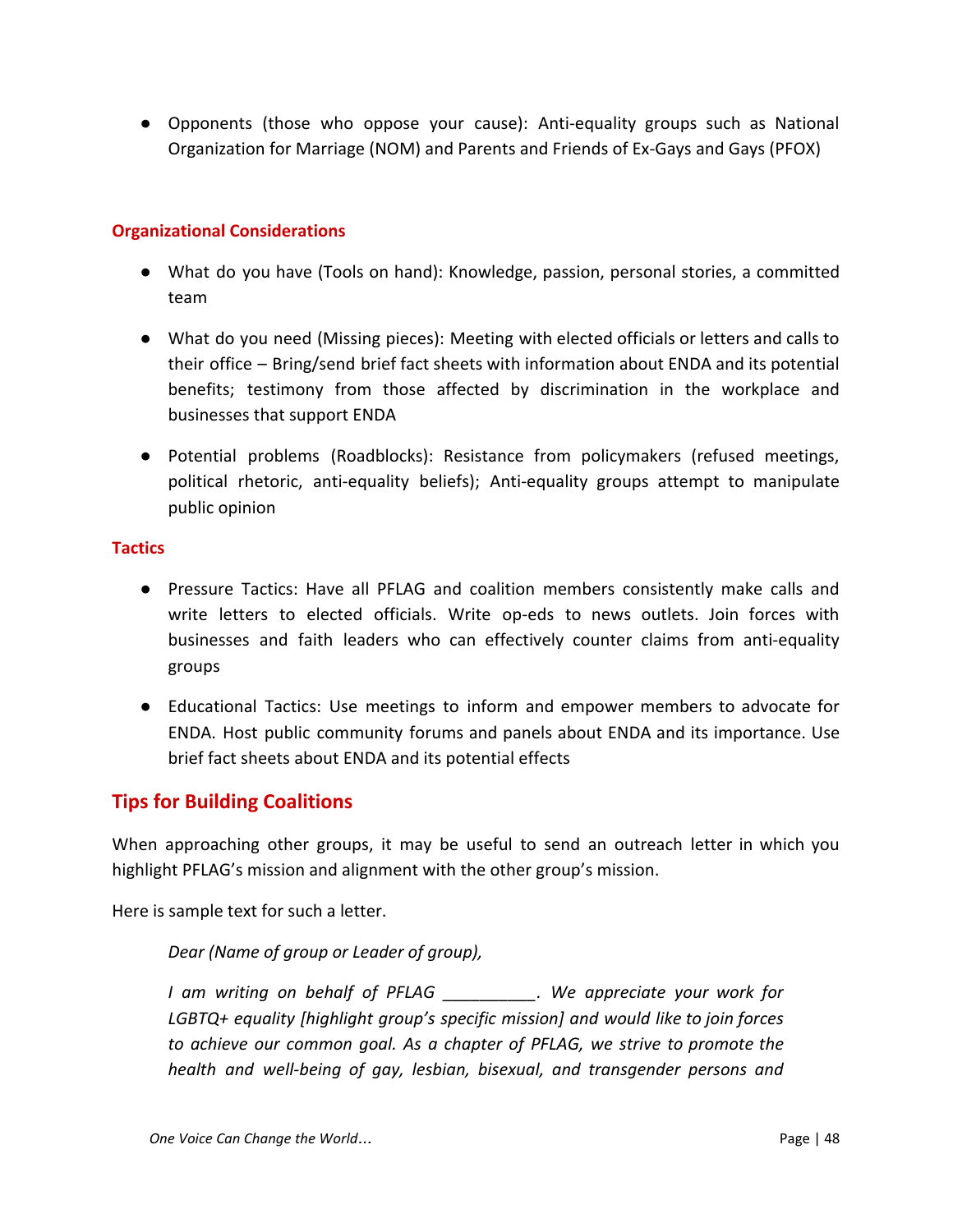*their families and friends through support, education, and advocacy to end discrimination and secure equal rights.*

*To effectively realize our goal, we would like to form a coalition between our organizations. Some of our upcoming projects and campaigns include*

*Please let me know at your earliest convenience if you are interested in forming a coalition. We believe that together, we can achieve equality for all.*

*Thank you,*

*\_\_\_\_\_\_\_\_\_\_\_.*

*[Your name], [Your Chapter Leadership Role] [Signatures of other PFLAG members]*

Be sure to choose a strategy that will allow everyone to contribute their unique skills to the goal, even unexpected supporters, like those from advocacy groups whose missions are complementary but not necessarily similar (for example, teaming up with an environmental advocacy group). Most of all be clear, concise, and appreciative when approaching potential coalition members.

### <span id="page-49-0"></span>**Tips for Contacting the Media**

Both press releases and media advisories are important tools for contacting the media, but each serves a different purpose. A press release shares news about your chapter, such as your reaction to an important news item or change in law, or allows you to share information about new programming, a change in leadership, or upcoming activities. A media advisory, or media alert, invites the media to a specific event, such as a news conference or presentation, an event that may or may not be open to the public.

Since the media advisory is an invitation, it's sent to press who are likely to attend, whereas a press release is sent to a larger audience. A media advisory, then, would more likely be sent to local press or local television, whereas a press release would be sent nationally, or include magazines and radio stations as well.

To be sure of the greatest possibility of coverage and/or media attendance, media advisories should be sent at least twice, once a few weeks before the event and then again a day or so before the event as a reminder. You only need to send it more than this if there is a drastic change, or an important addition to the event lineup, such as the inclusion of a VIP who will be attending. Press releases are sent out only when relevant, and only with important shareable news.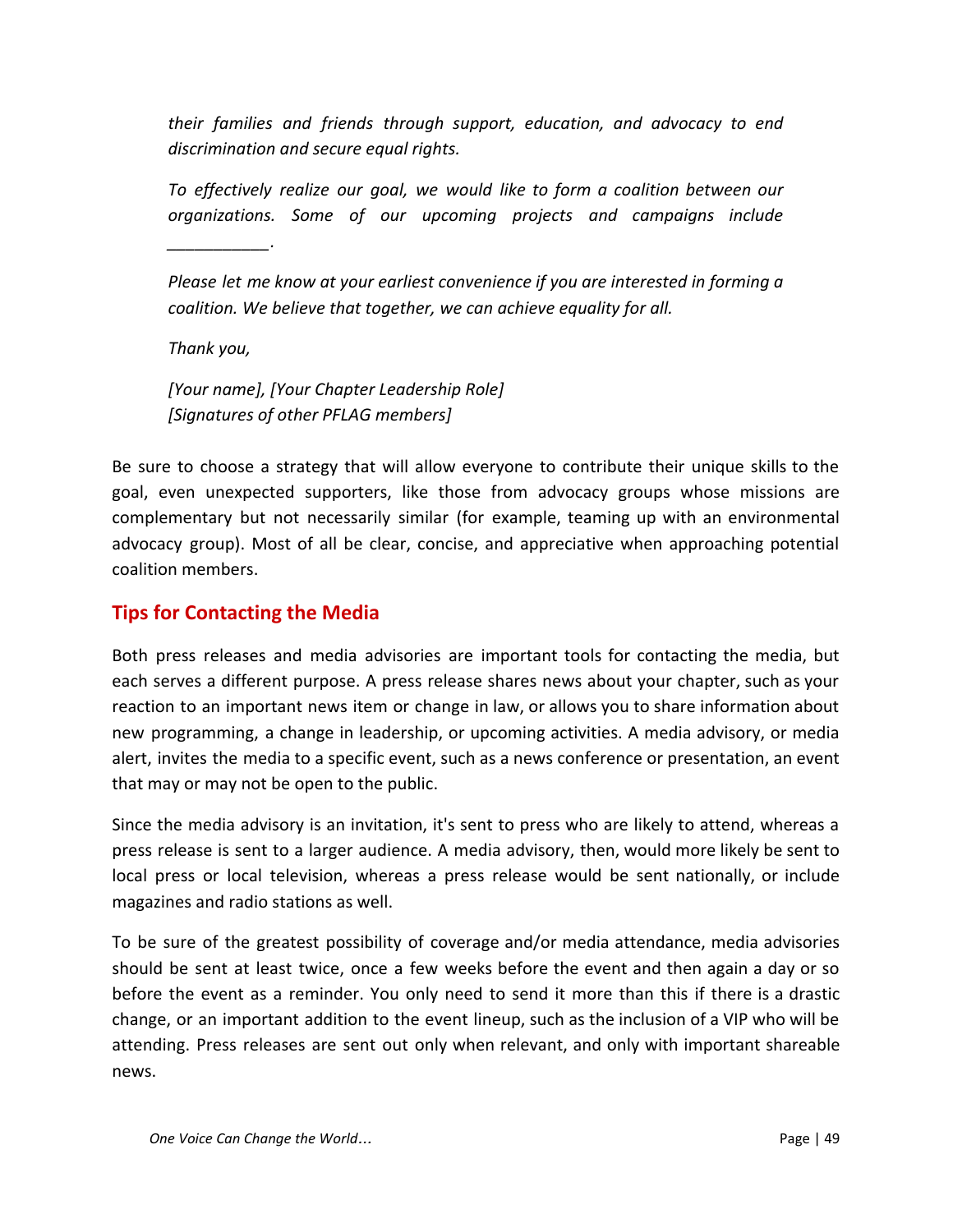**Templates for both press releases and media advisories—as well as other resources for working with the media—can be found at [pflag.org/resource/toolsandtemplates](https://www.pflag.org/resource/toolsandtemplates).**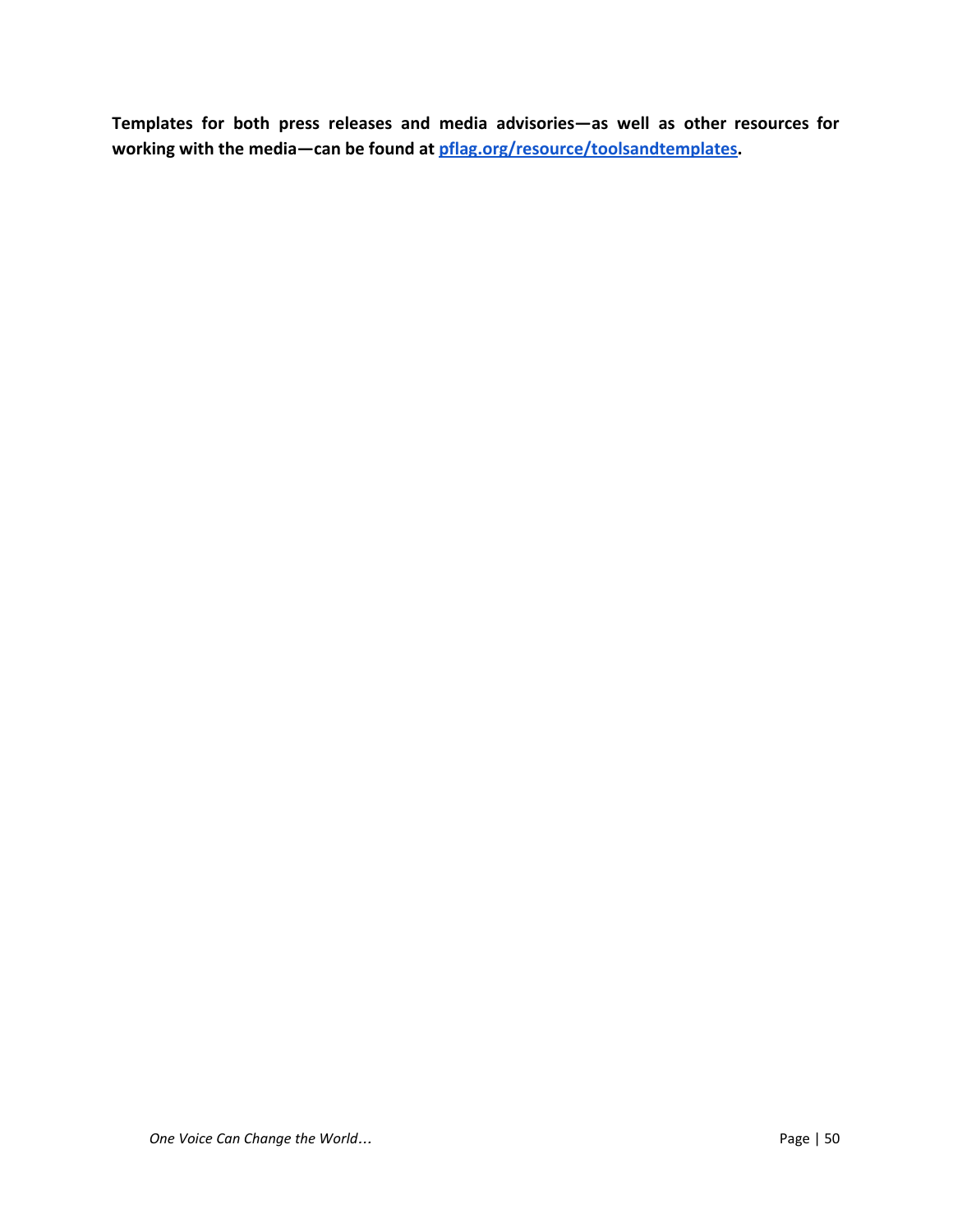# <span id="page-51-0"></span>**Tips for Writing an Op-Ed**

#### Adapted from the [ACLU's](https://aclu-wa.org/tips-writing-letters-editor) *[Activist Toolkit](https://aclu-wa.org/tips-writing-letters-editor)*:

#### <span id="page-51-1"></span>**Quick Hits**

- Use short, simple sentences.
- Avoid jargon.
- Explicitly support or oppose something.
- Personalize the op-ed with an anecdote.
- Link the op-ed to a current news story but keep the focus local.
- Follow the particular paper's guidelines for submission closely.

#### <span id="page-51-2"></span>**The Plan, Paragraph-By-Paragraph**

- Start with a personal anecdote.
- Make your main point in the first or second paragraph.
- Begin to elaborate two, maximum three, supporting points in the following paragraphs.
- Make sure your paragraphs are short and contain one main idea.
- Use facts, statistics and studies to support your arguments. Do not, however, be overly legal. Use metaphors (sports, movies and music work best) to relate complex ideas.
- Conclude with a paragraph that draws the piece together and links to your opening anecdote.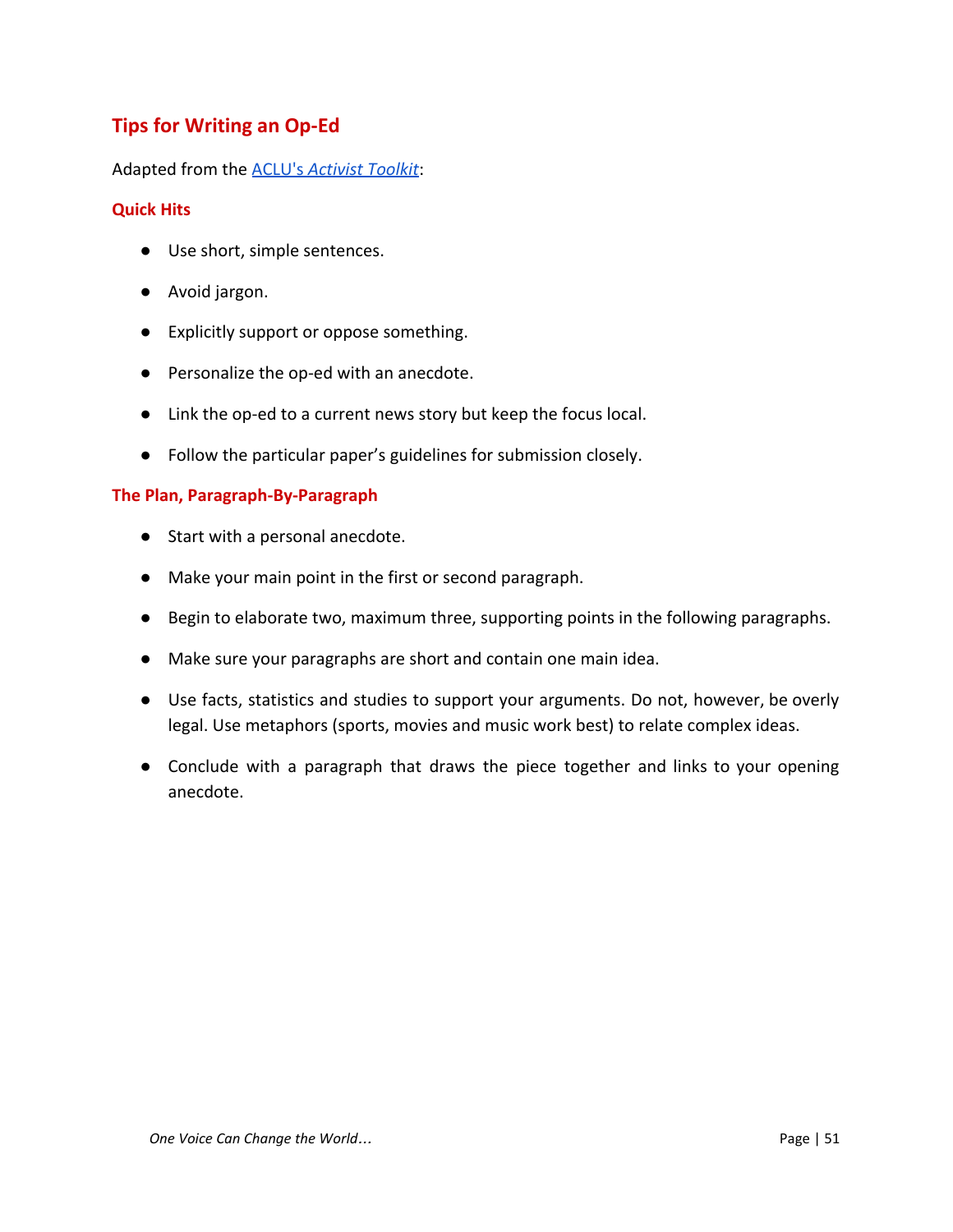# <span id="page-52-0"></span>**Tools**

Note: These and other resources can be found at [pflag.org/resource/toolsandtemplates.](https://www.pflag.org/resource/toolsandtemplates)

# <span id="page-52-1"></span>**Sample Email (preferred) or Fax for Scheduling a D.C. or In-District Meeting**

*The Honorable [First Name] [Last Name]*

*Attn: Scheduler*

*U.S. Senate OR U.S. House of Representatives/State Sen. or House-Assembly/City Council*

*[Street Address]*

*[City, State Zip]*

*Re: Appointment with [insert legislator's name here]*

*VIA EMAIL/FACSIMILE: [fax number]*

*Dear Senator/Representative [Last Name]:*

*I am writing to request a meeting with you in your [Washington, D.C. or name of city where the nearest district office is located] office for [insert date and time or leave time open to meet the legislator's tight schedule].*

*I, along with members of PFLAG [Chapter Name], the organization representing the parents, families, and friends of lesbian, gay, bisexual, transgender, and queer (LGBTQ+) people in [insert city or state name], would like to discuss upcoming legislation that impacts our LGBTQ+ loved ones.*

*I hope that you can accommodate this request, and I will contact your office shortly to schedule this meeting if a response is delayed. In the meantime, you can contact me at [insert phone number] or [insert e-mail] if you have any questions.*

*Sincerely,*

*[your name]*

*PFLAG [chapter name]*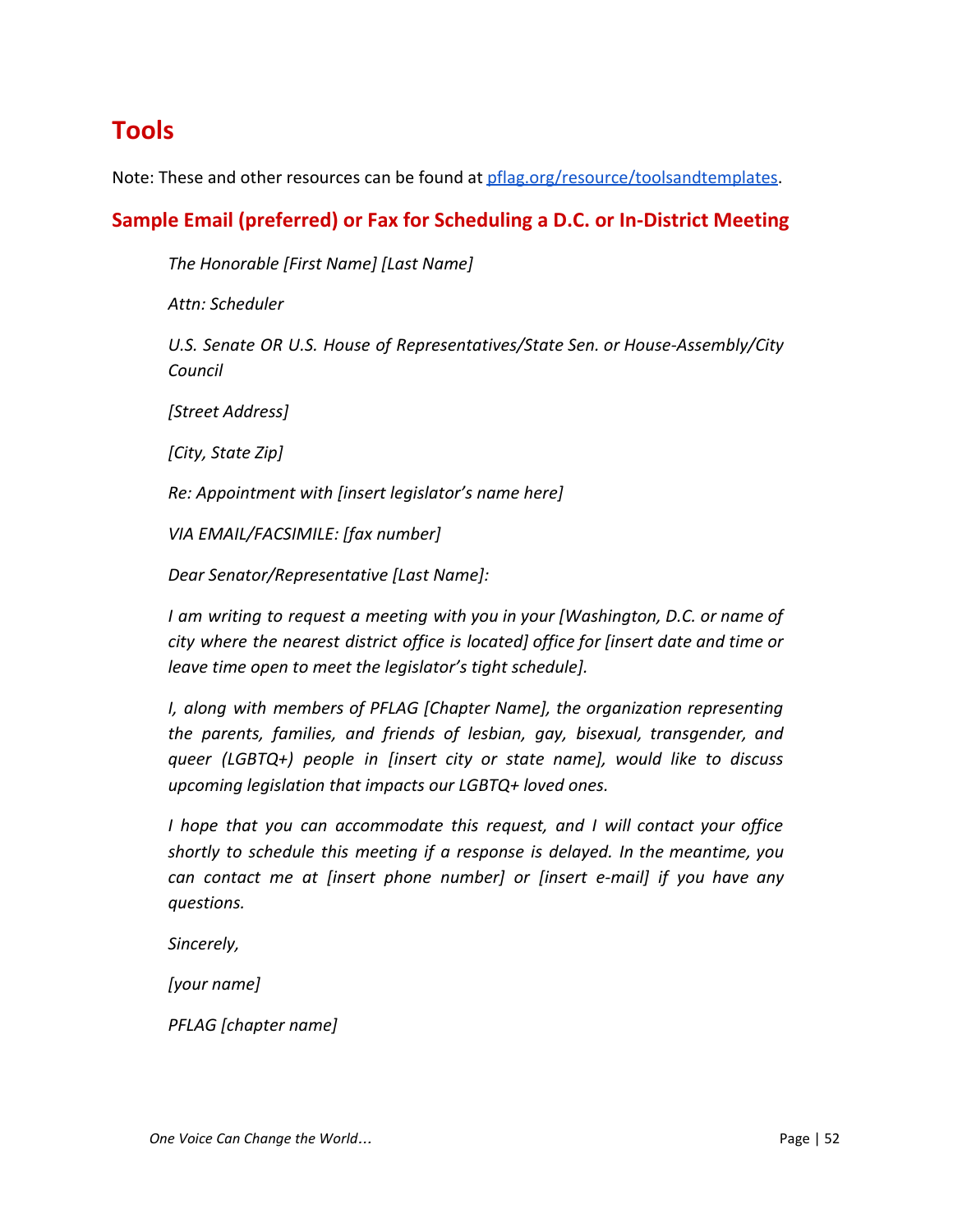### **Sample Legislative Thank-You Letter**

*The Honorable [First Name] [Last Name] Attn: Scheduler U.S. Senate OR U.S. House of Representatives /State Sen. or House-Assembly/City Council [Street Address] [City, State Zip]*

*Re: Appointment with [insert legislator's name here]*

*VIA EMAIL/FACSIMILE: [fax number]*

*Dear Senator/Representative [Last Name]:*

*Thank you for taking the time to meet with me, along with members of PFLAG [insert chapter name], the organization representing the parents, families and friends of lesbian, gay, bisexual and transgender (LGBTQ+) people, on [insert date and time].*

*We appreciate the thoughtful discussion on the rights of our LGBTQ+ loved ones living in [insert name of state/district here]. We value your time and attention on these issues which is of vital concern to our families and many of your other constituents.*

*We look forward to working with you to help create a more just society for our LGBTQ+ loved ones through addressing important civil rights legislation like [include name of specific legislation if applicable].*

*[Be sure to include any follow-up information if you were asked a question and unable to answer it during the meeting. If this section is longer than one paragraph, include it as a one-page attachment, remembering to be brief, clear and concise in all of your communications.]*

*Thanks again for your time and consideration. Please feel free to contact me at any time if I can be helpful to you.*

*Sincerely,*

*[your name] PFLAG [chapter name]*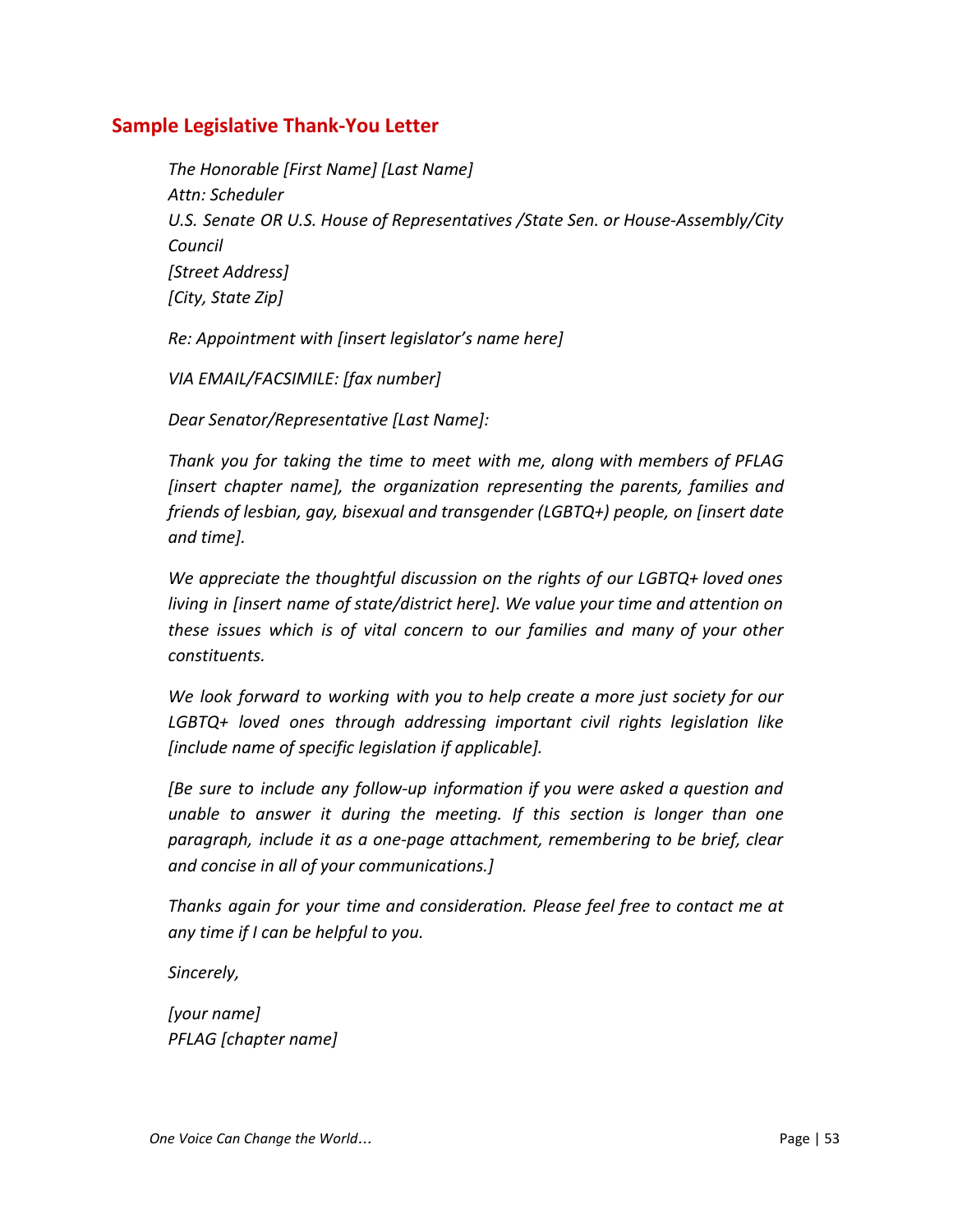### <span id="page-54-0"></span>**PFLAG's Elected Official Visit Report Form**

Please fill out a visit report form after each visit and return it to your Field Manager upon completion. This is crucial information that will help us track elected officials who have learned about the issues and those who have not, as well as which members have connected with you.

#### **Basic Information**

| Time Visit Start/End: ________________________                                                  |
|-------------------------------------------------------------------------------------------------|
| <b>Information on Elected Official/Staff</b>                                                    |
|                                                                                                 |
|                                                                                                 |
| Name/Title:                                                                                     |
| Name/Title:                                                                                     |
| <b>Information</b><br>Team: Who<br>the<br>Visit?<br>Your<br>Came<br>on<br><b>on</b>             |
|                                                                                                 |
|                                                                                                 |
| Was the official supportive of including sexual orientation and gender identity in legislation? |
| Did the legislator express any reservations about adding sexual orientation and gender identity |
|                                                                                                 |
|                                                                                                 |
| <b>Looking Ahead</b>                                                                            |

*One Voice Can Change the World*… Page | 54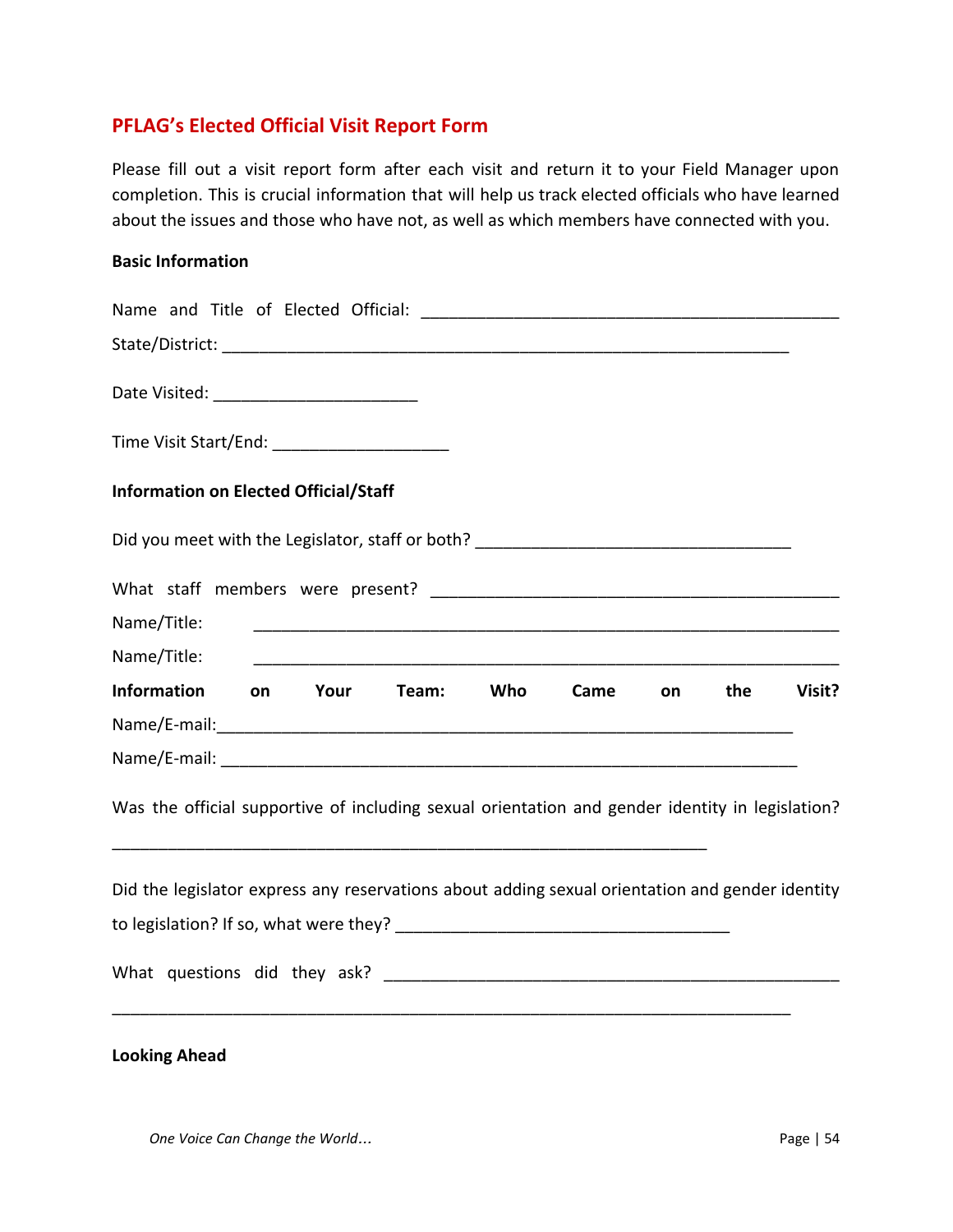What would you suggest as next steps with this office? Other comments? Please use an additional sheet if needed. \_\_\_\_\_\_\_\_\_\_\_\_\_\_\_\_\_\_\_\_\_\_\_ \_\_\_\_\_\_\_\_\_\_\_\_\_\_\_\_\_\_\_\_\_\_\_\_\_\_\_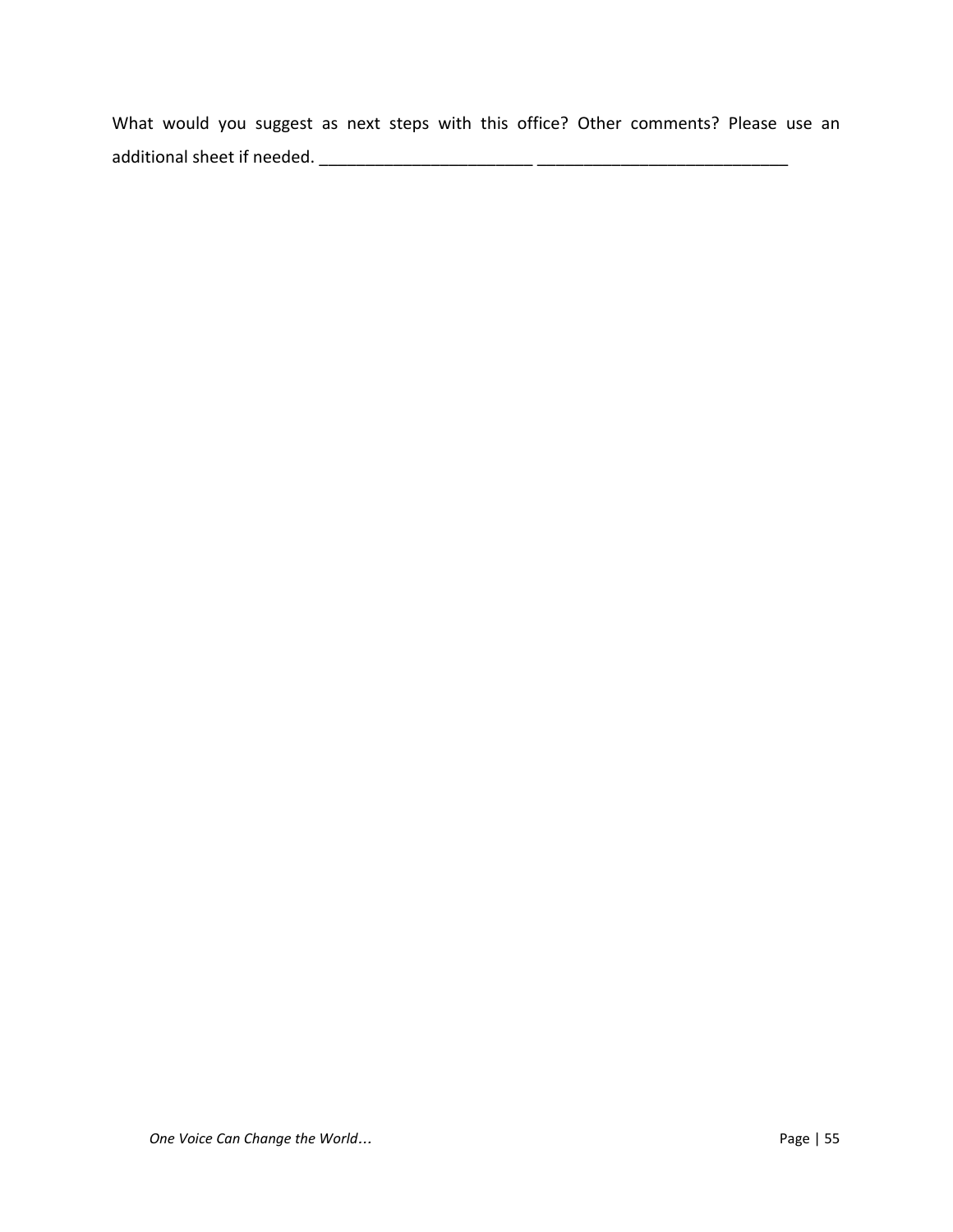# Part IV: Resources

# <span id="page-56-0"></span>**PFLAG National Glossary of Terms**

**AFAB**: Acronym meaning *Assigned Female at Birth*. AFAB people may or may not identify as female some or all of the time.

**Affirmed Gender:** An individual's true gender, as opposed to their gender assigned at birth. This term should replace terms like *new gender* or *chosen gender*, which imply that an individual's gender was chosen.

**Agender:** Refers to a person who does not identify with any gender.

**Ally:** A term used to describe someone who is supportive of LGBTQ+ individuals and the community, either personally or as an advocate. Allies include both heterosexual and cisgender people who adovocate for equality in partnership with LGBTQ+ people, as well as those who are LGBTQ+ who are supportive of other identities within the community.

**AMAB:** Acronym meaning *Assigned Male at Birth*. AMAB people may or may not identify as male some or all of the time. (See *Gender*)

**Androgynous:** Having elements of both femininity and masculinity. An androgynous individual, whether expressed through sex, gender identity, gender expression, or sexual orientation, is known as an androgyne.

**Aromantic:** Refers to an individual who does not experience romantic attraction. Sometime abbreviated as *aro*.

**Asexual:** Refers to an individual who does not experience sexual attraction. Each asexual person experiences relationships, attraction, and arousal differently. Asexuality is distinct from celibacy or sexual abstinence, which are chosen behaviors, in that asexuality is a sexual orientation that does not necessarily entail either of those behaviors. Sometimes abbreviated as *ace*.

**Assigned Sex**: The sex that is assigned to an infant at birth based on the child's visible sex organs, including genitalia and other physical characteristics.

**Assigned Gender:** The gender that is assigned to an infant at birth, which may or may not align with their sex at birth.

**Assumed Gender:** The gender others assume an individual to be based on the sex and gender they are assigned at birth, as well as apparent societal gender markers and expectations, such

*One Voice Can Change the World*… **Page 156 Page 156 Page 156**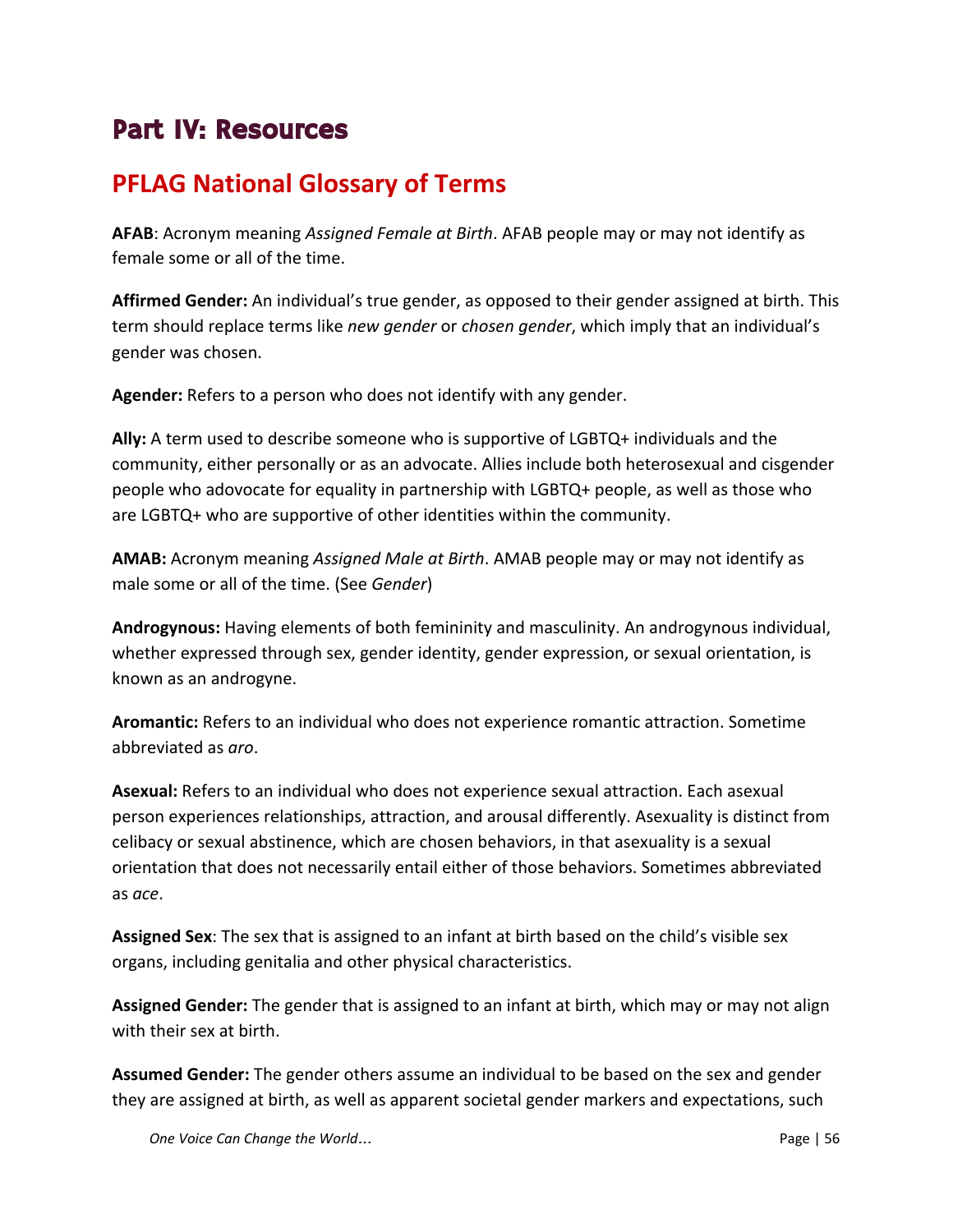as physical attributes and expressed characteristics.

**Binding:** The process of tightly wrapping one's chest in order to minimize the appearance of having breasts, often by using a binder.

**Biological Sex**: Refers to anatomical, physiological, genetic, or physical attributes that determine if a person is male, female, or intersex. These include both primary and secondary sex characteristics, including genitalia, gonads, hormone levels, hormone receptors, chromosomes, and genes. Often also referred to as "*sex*," "*physical sex*," "*anatomical sex*," or specifically as "*sex assigned at birth*." Sex is often conflated or interchanged with gender, which is more social than biological, and involves personal identity factors as well.

**Bisexual:** Refers to an individual who has the capacity for attraction—sexually, romantically, emotionally, or otherwise—to people with the same, and to people with different, genders and/or gender identities as themselves. People who identify as bisexual need not have had equal experience—or equal levels of attraction—with people across genders, nor any experience at all: it is attraction and self-identification that determine orientation. Sometimes referred to as *bi* or *bi+*.

**Cisgender:** Refers to an individual whose gender identity aligns with the one typically associated with the sex assigned to them at birth.

**Closeted:** Describes a person who is not open about their sexual orientation or gender identity.

**Coming Out:** For people who are lesbian, gay, bisexual, transgender, and queer, the process of self-identifying and self-acceptance that continues throughout one's life, and the sharing of their identity with others. Sometimes referred to as *disclosing* (see *Disclosure* below). Individuals often recognize a lesbian, gay, bisexual, transgender/gender-expansive, or queer identity within themselves first, and then might choose to reveal it to others. There are many different degrees of being out: Some may be out to friends only, some may be out publicly, and some may be out only to themselves. It's important to remember that coming out is an incredibly personal and transformative experience. Not everyone is in the same place when it comes to being out, and it is critical to respect where each person is in that process of self-identification. It is up to each person, individually, to decide if and when to come out or disclose.

**Demiromantic**: Used to describe an individual who experiences romantic attraction after a sexual connection is formed.

**Demisexual:** Used to describe an individual who experiences sexual attraction after an emotional connection is formed.

*One Voice Can Change the World*… **Page 157 Page 157**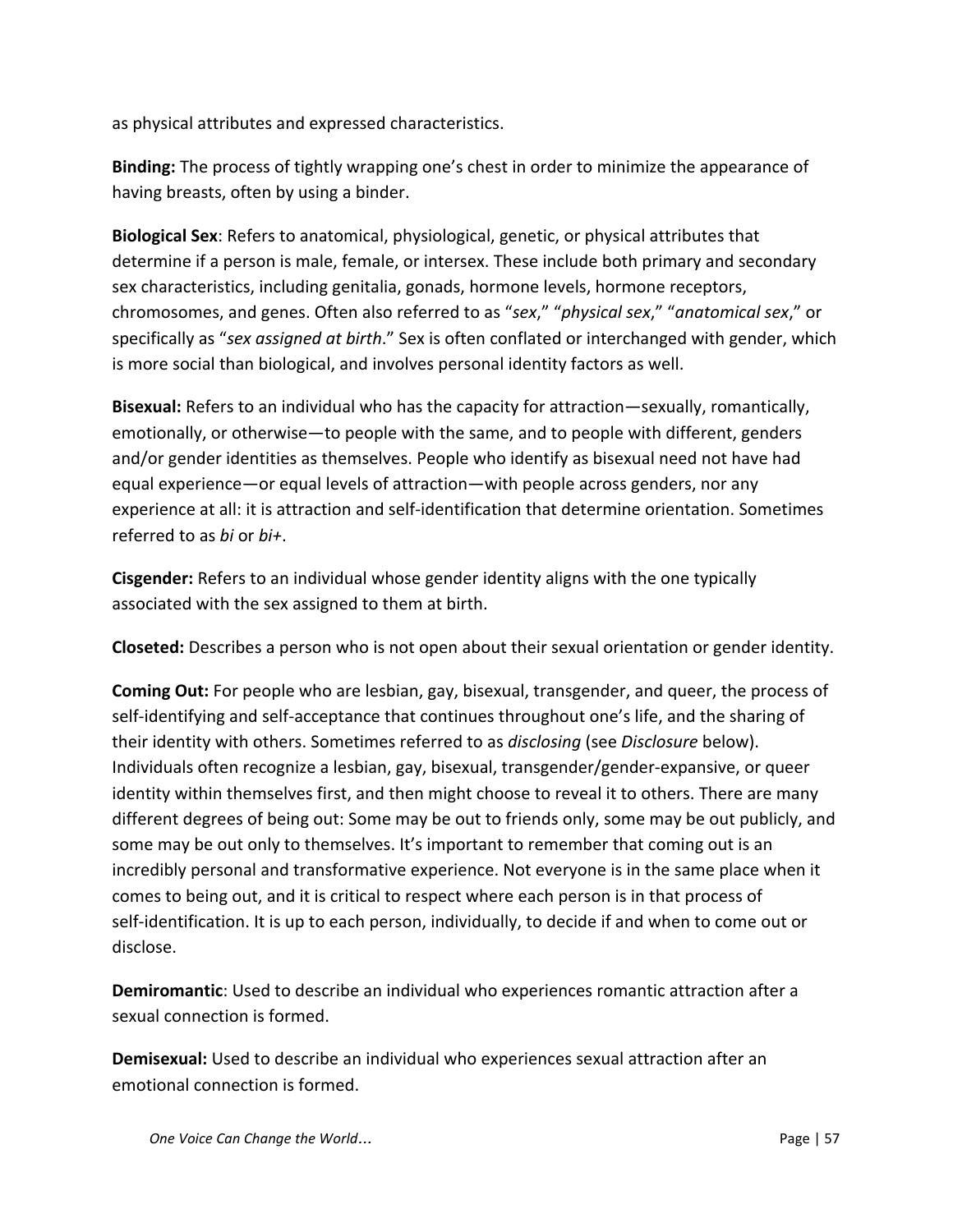**Disclosure:** A word that some people use to describe the act or process of revealing one's transgender or gender-expansive identity to another person in a specific instance. Some find the term offensive, implying the need to disclose something shameful, and prefer to use the term *coming out*, whereas others find *coming out* offensive, and prefer to use *disclosure*.

**FTM/F2M:** A trans male/masculine person who was assigned female at birth.

**FTX/F2X:** A genderqueer or gender expansive person who was assigned female at birth.

**Gay:** The adjective used to describe people who are emotionally, romantically, and/or physically attracted to people of the same gender (e.g., gay man, gay people). In contemporary contexts, *lesbian* is often a preferred term for women, though many women use the term *gay* to describe themselves. People who are gay need not have had any sexual experience; it is the attraction and self-identification that determine orientation.

**Gender:** A set of social, psychological, and/or emotional traits, often influenced by societal expectations, that classify an individual along a spectrum of man, woman, both, or neither.

**Gender-Affirming Surgery (GAS):** Surgical procedures that can help people adjust their bodies to more closely match their innate gender identity. Not every transgender person will desire or have resources for surgery. This term should be used in place of the older term *sex change*. Also sometimes referred to as *sexual reassignment surgery* (or *SRS*), *genital reconstruction surgery*, or *medical transition*.

**Gender Binary:** The disproven concept that there are only two genders, man and woman, and that everyone must be one or the other. Also implies that gender is biologically determined.

**Gender Dysphoria:** The distress caused when a person's assigned sex at birth and assumed gender is not the same as the one with which they identify. According to the American Psychiatric Association's *Diagnostic and Statistical Manual of Mental Disorders* (DSMV), the term "...is intended to better characterize the experiences of affected children, adolescents, and adults."

**Gender Expansive:** An umbrella term sometimes used to describe people that expand notions of gender expression and identity beyond what is perceived as the expected gender norms for their society or context. Some gender-expansive individuals identify as a man or a women, some identify as neither, and others identify as a mix of both. Gender-expansive people feel that they exist psychologically between genders, as on a spectrum, or beyond the notion of the man/woman binary paradigm, and sometimes prefer using gender-neutral pronouns (see *Personal Gender Pronouns*). They may or may not be comfortable with their bodies as they are, regardless of how they express their gender.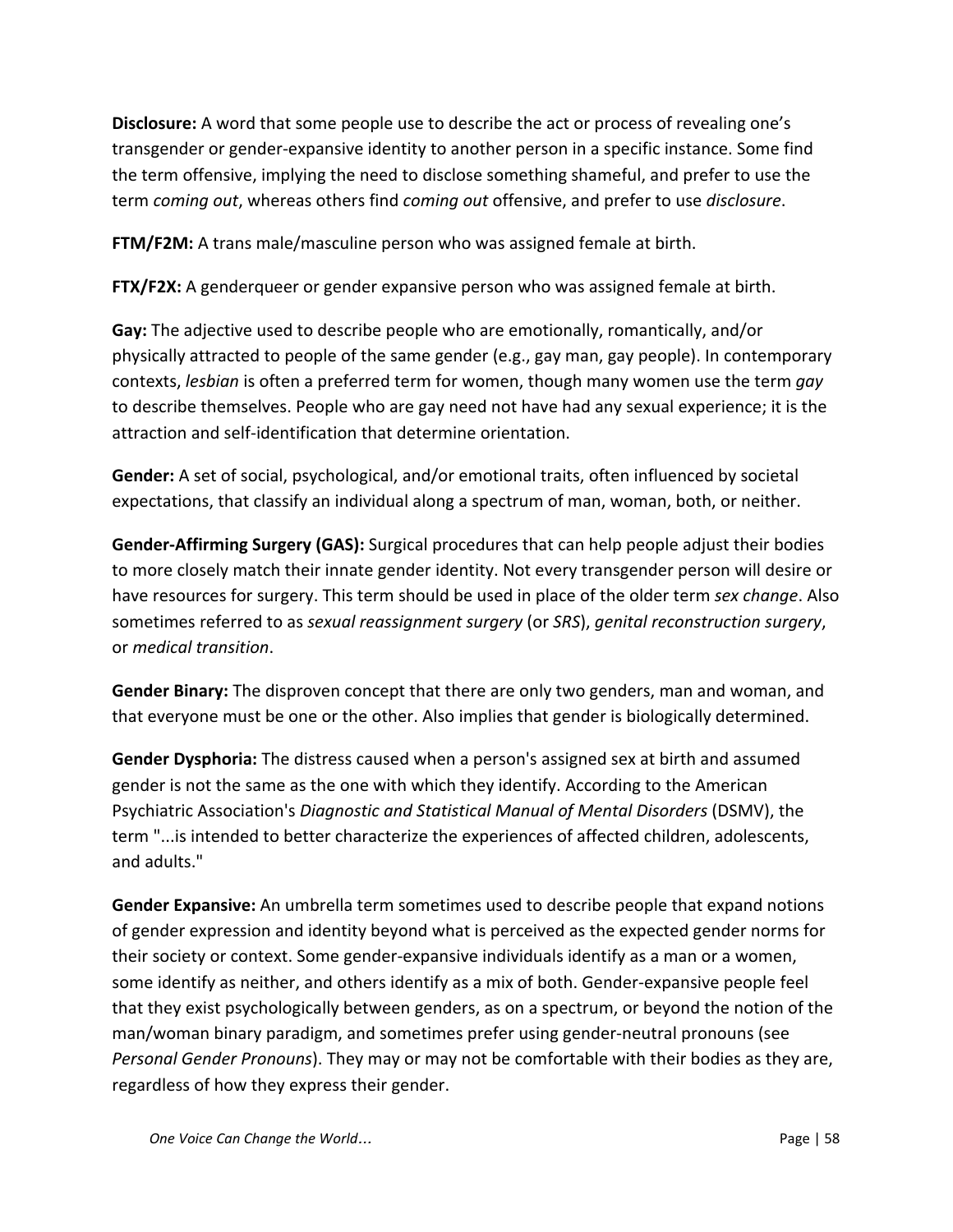**Gender Expression:** The manner in which a person communicates about gender to others through external means such as clothing, appearance, or mannerisms. This communication may be conscious or subconscious and may or may not reflect their gender identity or sexual orientation. While most people's understandings of gender expressions relate to masculinity and femininity, there are countless combinations that may incorporate both masculine and feminine expressions—or neither—through androgynous expressions. An individual's gender expression does not automatically imply one's gender identity.

**Genderfluid:** Describes a person who does not consistently identify with one fixed gender, and who may move between gender identities.

**Gender Identity:** One's deeply held core sense of being a woman, man, some of both, or neither. One's gender identity does not always correspond to biological sex. Awareness of gender identity is usually experienced as early as 18 months old.

**Gender Neutral:** Not gendered. Can refer to language (including pronouns and salutations/titles—see *Gender-neutral salutations or titles*), spaces (like bathrooms), or identities (being genderqueer, for example).

**Gender-Neutral Salutations or Titles**: A salutation or title that doesn't identify the gender of the person being addressed in a formal communication or introduction. Also used for persons who do not identify as a binary gender, addressing someone where the gender is unknown, or if the correspondence-sender is unsure of the gender of the person to whom the correspondence is being sent. *Mx* is the most commonly used gender-neutral salutation (e.g. "Dear Mx. Smith…").

**Gender Nonconforming:** An outdated term used to describe those who view their gender identity as one of many possible genders beyond strictly man or woman. More current terms include *gender expansive*, *differently gendered*, *gender creative*, *gender variant*, *genderqueer*, *nonbinary*, *agender*, *gender fluid*, *gender neutral*, *bigender*, *androgynous*, or *gender diverse*. PFLAG National uses the term gender expansive.

**Genderqueer:** Refers to individuals who identify as a combination of man and woman, neither man or woman, or both man and woman, or someone who rejects commonly held ideas of static gender identities and, occasionally, sexual orientations. Is sometimes used as an umbrella term in much the same way that the term *'queer'* is used, but only referring to gender, and thus should only be used when self-identifying or quoting someone who self-identifies as genderqueer.

**Gender Socialization:** The process by which an individual is taught and influenced on how they should behave as a man or a woman. Parents, teachers, peers, media, and books are some of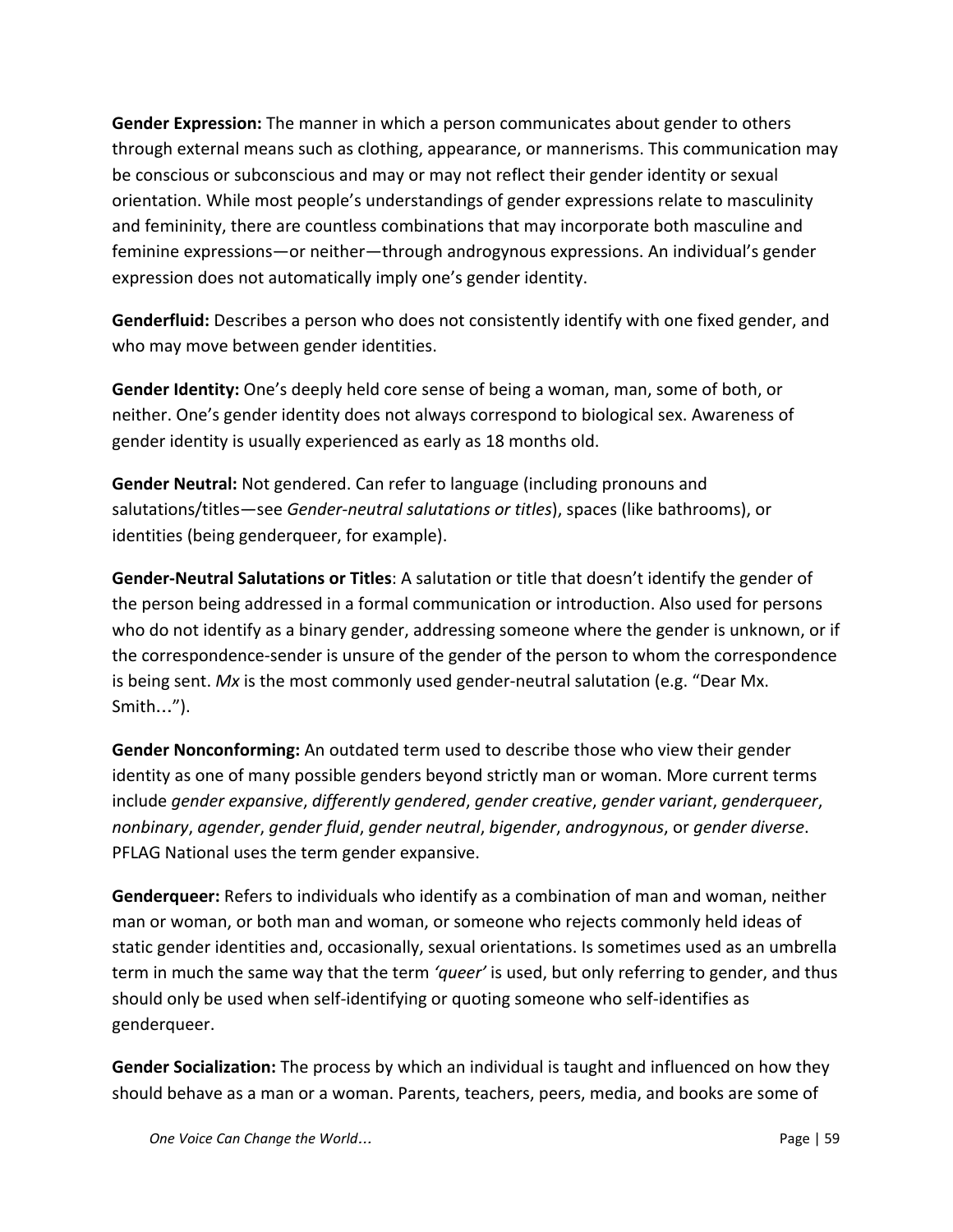the many agents of gender socialization.

**Gender Spectrum:** The concept that gender exists beyond a simple man/woman binary model, but instead exists on a continuum. Some people fall towards more masculine or more feminine aspects, some people move fluidly along the spectrum, and some identify off the spectrum entirely.

**Gender Variant:** A term, often used by the medical community, to describe individuals who dress, behave, or express themselves in a way that does not conform to dominant gender norms. (See *gender expansive*.) People outside the medical community tend to avoid this term because they feel it suggests these identities are abnormal, preferring terms such as *gender expansive* and *gender creative*.

**Heteronormativity**: The assumption that everyone is heterosexual and that heterosexuality is superior to all other sexualities

**Heterosexual**: Refers to a person who is emotionally, romantically, and/or physically attracted to a person of the opposite gender

**Homophobia:** An aversion to lesbian or gay people that often manifests itself in the form of prejudice and bias. Similarly, *biphobia* is an aversion people who are bisexual, and *transphobia* is an aversion to people who are transgender. Collectively, these attitudes are referred to as *anti-LGBTQ+ bias*.

**Homosexual:** An outdated clinical term often considered derogatory and offensive, as opposed to the generally preferred terms *gay*, *lesbian*, or *queer*.

**Intersex/Differences of Sexual Development (DSD):** Refers to individuals born with ambiguous genitalia or bodies that appear neither typically male nor female, often arising from chromosomal anomalies or ambiguous genitalia. Medical professionals often assign a gender to the individual and proceed to perform surgeries to 'align' their physical appearance with typical male or female sex characteristics beginning in infancy and often continuing into adolescence, before a child is able to give informed consent. The Intersex Society of North America opposes this practice of genital mutilation on infants and children. Formerly the medical terms *hermaphrodite* and *pseudo-hermaphrodite* were used; these terms are now considered neither acceptable nor scientifically accurate.

**Latinx:** An inclusive, gender-neutral term, sometimes used in place of the gendered, binary terms *Latino* or *Latina*, used to describe a person of Latin-American origin or descent.

**Lesbian:** Refers to a woman who is emotionally, romantically, and/or physically attracted to other women. People who are lesbians need not have had any sexual experience; it is the

*One Voice Can Change the World*… **Page 160 Page 160 Page 160**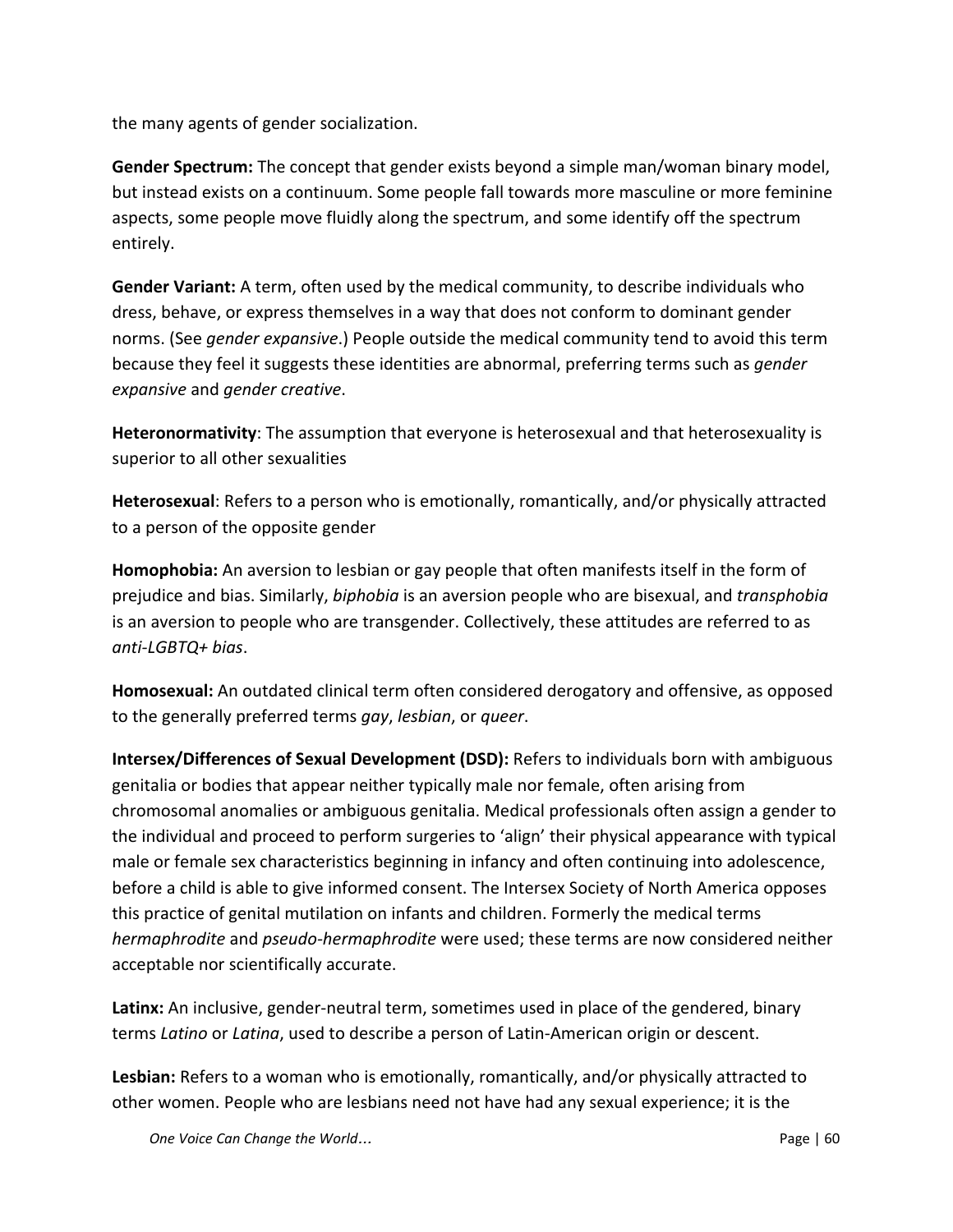attraction that helps determine orientation.

**LGBTQ+:** An acronym that collectively refers to individuals who are lesbian, gay, bisexual, transgender, or queer. It is sometimes stated as *LGBT* (lesbian, gay, bisexual, and transgender) or GLBT (gay, lesbian, bisexual, and transgender). The addition of the *Q* for *queer* is a more recently preferred version of the acronym as cultural opinions of the term focus increasingly on its positive, reclaimed definition, which recognizes more fluid identities; and as a move towards greater inclusivity for gender-expansive people (see *Queer* below). The *Q* can also stand for *questioning*, referring to those who are still exploring their own sexuality and/or gender. The  $4$  represents those who are part of the community, but for whom LGBTQ does not accurately capture or reflect their identity.

**Lifestyle:** A negative term often incorrectly used to describe the lives of people who are LGBTQ+. The term is disliked because it implies that being LGBTQ+ is a choice.

**Misgender:** To refer to someone, especially a transgender or gender-expansive person, using a word, especially a pronoun or form of address, which does not correctly reflect the gender with which they identify.

**MTF:** A trans female/trans feminine person who was assigned male at birth. Often considered an over medicalized and somewhat outdated term.

**MTX:** A genderqueer or gender expansive person who was assigned male at birth.

**Nonbinary:** Refers to individuals who identify as neither man or woman, both man and woman, or a combination of man or woman. It is an identity term which some use exclusively, while others may use it interchangeably with terms like *genderqueer, gender creative, gender noncomforming, gender diverse, or gender expansive.* Individuals who identify as nonbinary may understand the identity as falling under the transgender umbrella, and may thus identify as transgender. Sometimes abbreviated as *NB* or *Enby*.

**Out:** Generally describes people who openly self-identify as LGBTQ+ in their private, public, and/or professional lives. Some people who are transgender prefer to use the term *disclose* (defined above).

**Outing:** The deliberate or accidental sharing of another person's sexual orientation, gender identity, or gender expression without their explicit consent. Outing is considered disrespectful and a potentially dangerous act for LGBTQ+ individuals.

**Pansexual:** Refers to a person whose emotional, romantic, and/or physical attraction is to people inclusive of all genders and biological sexes. People who are pansexual need not have had any sexual experience; it is the attraction and self-identification that determines the

*One Voice Can Change the World*… **Page 161 Page 161 Page 161**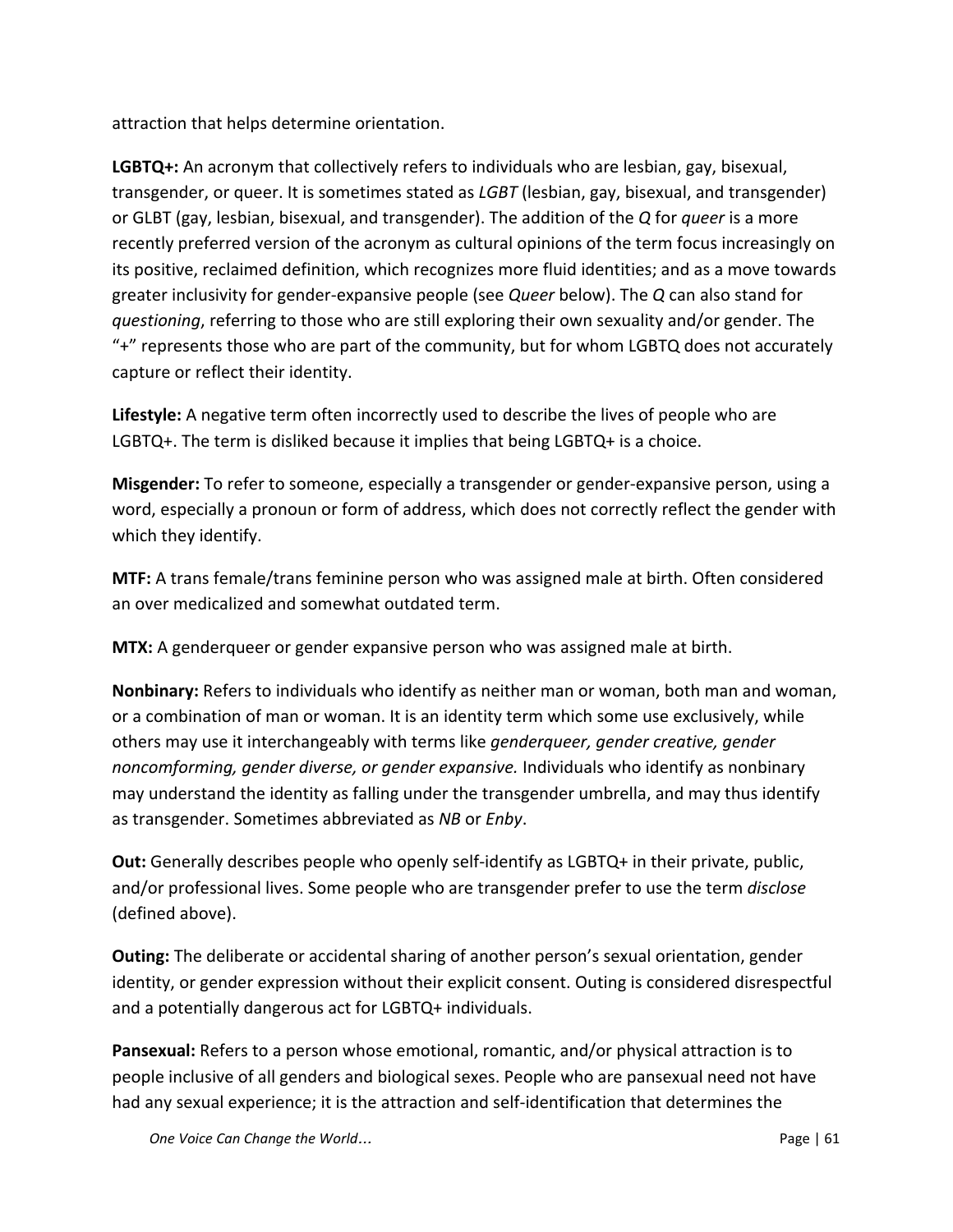#### orientation.

**Personal Gender Pronouns:** A personal gender pronoun, or PGP—sometimes called *proper gender pronoun*—is the pronoun or set of pronouns that an individual personally uses and would like others to use when talking to or about that individual. In English, the singular pronouns that we use most frequently are gendered, so some individuals may prefer that you use gender neutral or gender-inclusive pronouns when talking to or about them. In English, individual use *they* and *their* as gender-neutral singular pronouns. Others use *ze* (sometimes spelled *zie*) and *hir/zir* or the pronouns *xe* and *xer*. Replaces the term *Preferred Gender Pronoun*, which incorrectly implies that their use is optional.

**Queer:** A term used by some people to describe themselves and/or their community. Reclaimed from its earlier negative use, the term is valued by some for its defiance, by some because it can be inclusive of the entire community, and by others who find it to be an appropriate term to describe their more fluid identities. Traditionally a negative or pejorative term for people who are gay, *queer* is still sometimes disliked within the LGBTQ+ community. Due to its varying meanings, this word should only be used when self-identifying or quoting someone who self-identifies as queer (i.e. "My cousin identifies as queer").

**Questioning:** Describes those who are in a process of discovery and exploration about their sexual orientation, gender identity, gender expression, or a combination thereof. For many reasons this may happen later in life and does not imply that someone is choosing to be lesbian, gay, bisexual, transgender, and/or queer.

**Same-Gender Loving:** A term sometimes used by some members of the African-American/Black community to express an alternative sexual orientation (gay/bisexual) without relying on terms and symbols of European descent.

**Sexual Orientation:** Emotional, romantic, or sexual feelings toward other people. While sexual behavior involves the choices one makes in acting on one's sexual orientation, sexual orientation is part of the human condition, one's sexual activity does not define one's sexual orientation; typically, it is the attraction that helps determine orientation.

**Stealth:** A term used to describe transgender or gender-expansive individuals who do not disclose their transgender or gender-expansive status in their public or private lives (or certain aspects of their public and private lives). The term is increasingly considered offensive by some as it implies an element of deception. The phrase maintaining privacy is often used instead, though some individuals use both terms interchangeably.

**Transgender:** Often shortened to *trans*. A term describing a person's gender identity that does not necessarily match their assigned sex at birth. Transgender people may or may not decide to

*One Voice Can Change the World*… **Page 162 Page 162 Page 162**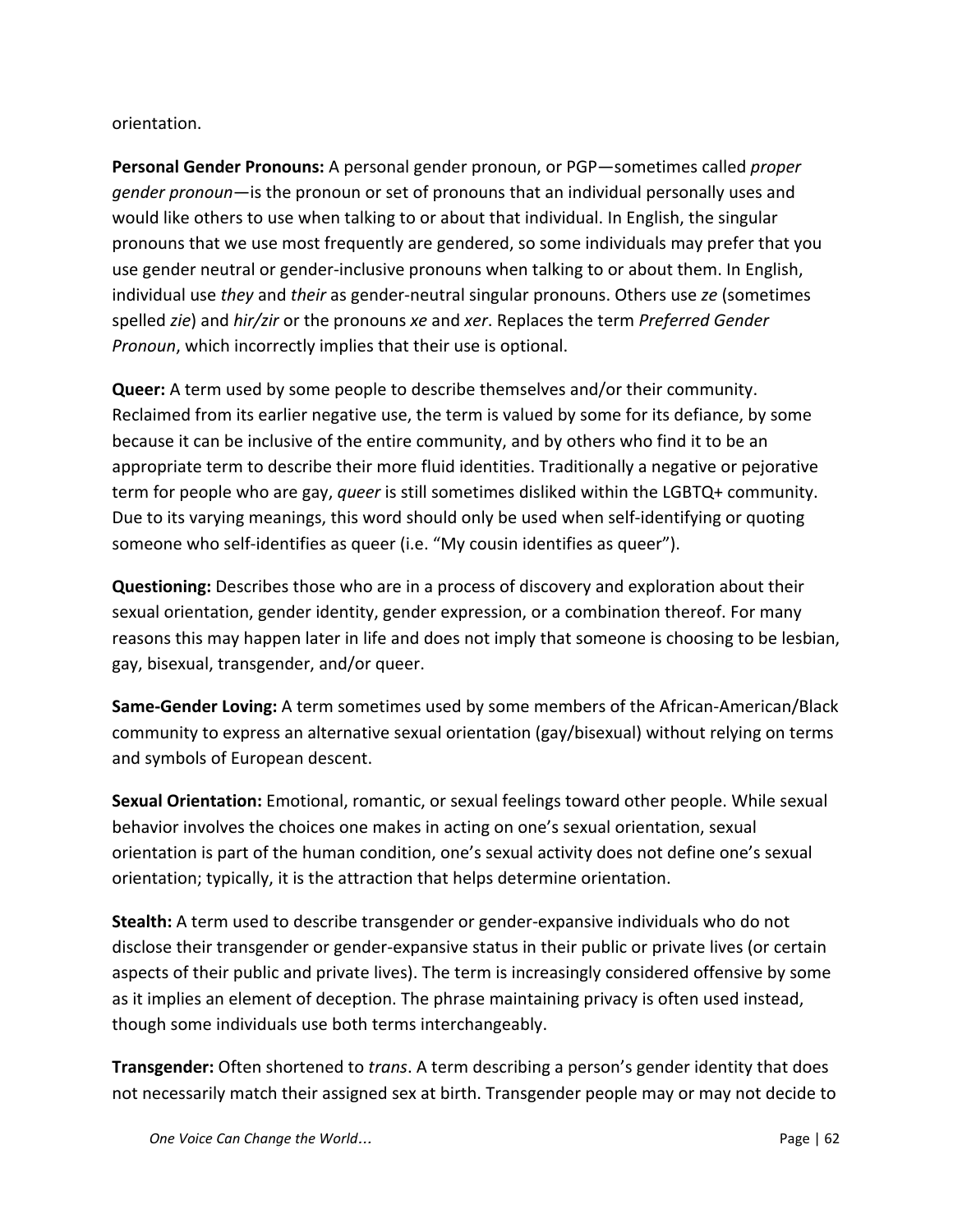alter their bodies hormonally and/or surgically to match their gender identity. This word is also used as an umbrella term to describe groups of people who transcend conventional expectations of gender identity or expression—such groups include, but are not limited to, people who identify as transsexual, genderqueer, gender variant, gender diverse, and androgynous. See above for common acronyms and terms including *female to male* (or *FTM*), *male to female* (or *MTF*), *assigned male at birth* (or *AMAB*), *assigned female at birth* (or *AFAB*), *genderqueer*, and *gender expansive*.

**Transition:** A term sometimes used to refer to the process—social, legal, and/or medical—one goes through to discover and/or affirm one's gender identity. This may, but does not always, include taking hormones; having surgeries; and changing names, pronouns, identification documents, and more. Many individuals choose not to or are unable to transition for a wide range of reasons both within and beyond their control. The validity of an individual's gender identity does not depend on any social, legal, and/or medical transition; the self-identification itself is what validates the gender identity.

**Transsexual:** A less frequently used—and sometimes misunderstood—term (considered by some to be outdated or possibly offensive, and others to be uniquely applicable to them) which refers to people who use (or consider using) medical interventions such as hormone therapy or gender-affirming surgeries (GAS), also called *sex reassignment surgery* (*SRS*) (or a combination of the two) or pursue medical interventions as part of the process of expressing their gender. Some people who identify as transsexual do not identify as transgender and vice versa.

**Two-Spirit:** A term used within some American Indian (AI) and Alaska Native (AN) communities to refer to a person who identifies as having both a male and a female essence or spirit. The term--which was created in 1990 by a group of AI/AN activists at an annual Native LGBTQ conference--encompasses sexual, cultural, gender, and spiritual identities, and provides unifying, positive, and encouraging language that emphasizes reconnecting to tribal traditions. (*With thanks to Northwest Portland Area Indian Health Board [[NPAIHB\]](http://www.npaihb.org/about-us/).*)

# <span id="page-63-0"></span>**PFLAG National Trainings**

As part of PFLAG's commitment to educating our communities, we offer a wide variety of training programs to help develop skills, promote understanding about key issues, and create engaged advocates for equality everywhere. Check out [PFLAG Academy Online](https://www.pflag.org/onlineacademy) to learn more.

To learn more about trainings from our Straight for Equality program, visit Straight for Equality at [straightforequality.org/ContactUs.](http://www.straightforequality.org/ContactUs.html)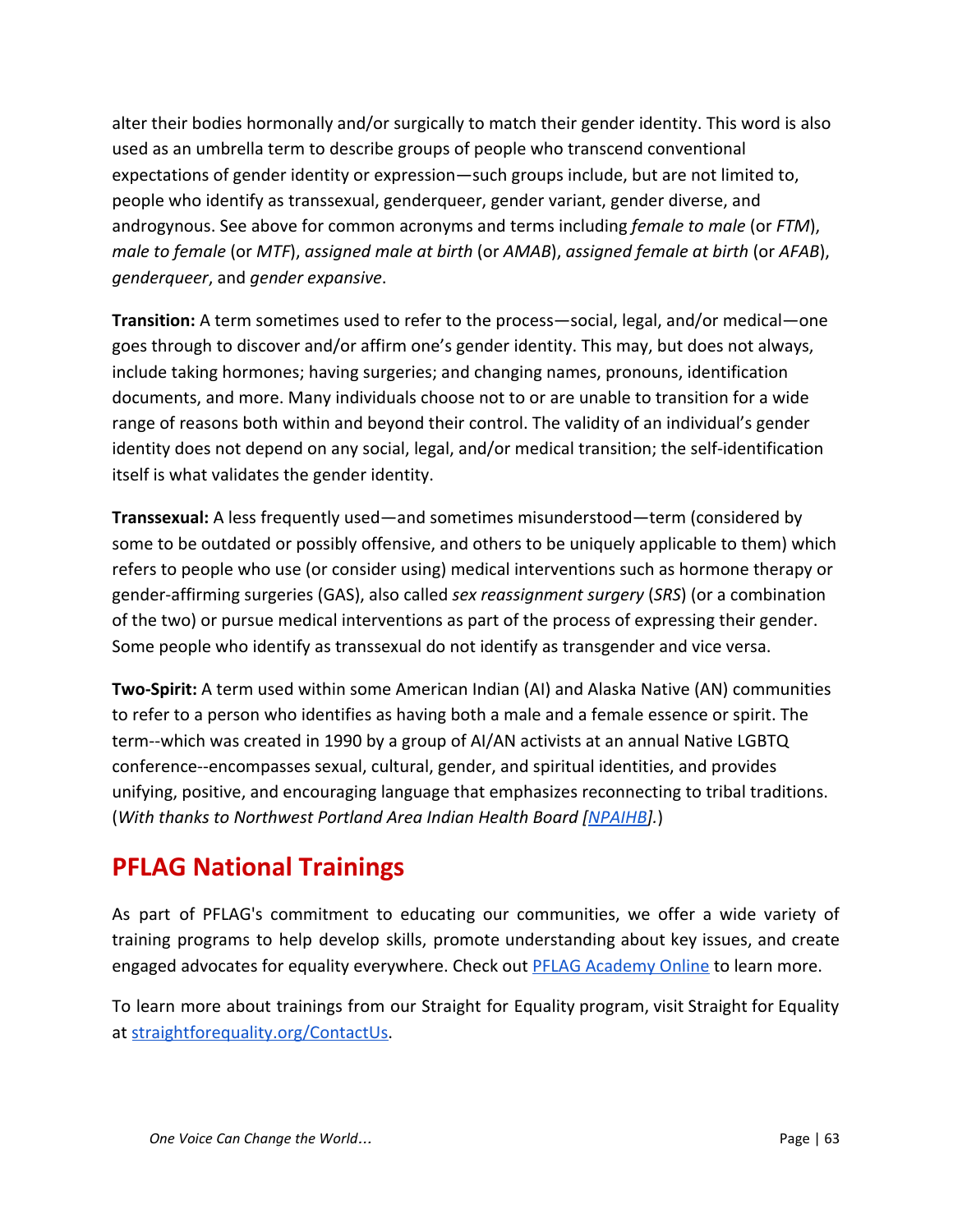# <span id="page-64-0"></span>**PFLAG National Field and Policy Staff and Volunteers**

For reliable and consistent news on LGBTQ+ topics, be sure you are signed up through our website to receive Policy [Matters](https://www.pflag.org/stay-informed), delivered every other Friday afternoon. Send an email with your name and email address to [info@pflag.org](mailto:info@pflag.org) if you believe you are NOT receiving this, or other correspondence from PFLAG National.

As always, PFLAG National staff and Regional [Directors](https://www.pflag.org/about/our-people) are here to answer questions, give you important information on issues, and provide insight on how to have the most effective meeting possible with your elected leaders.